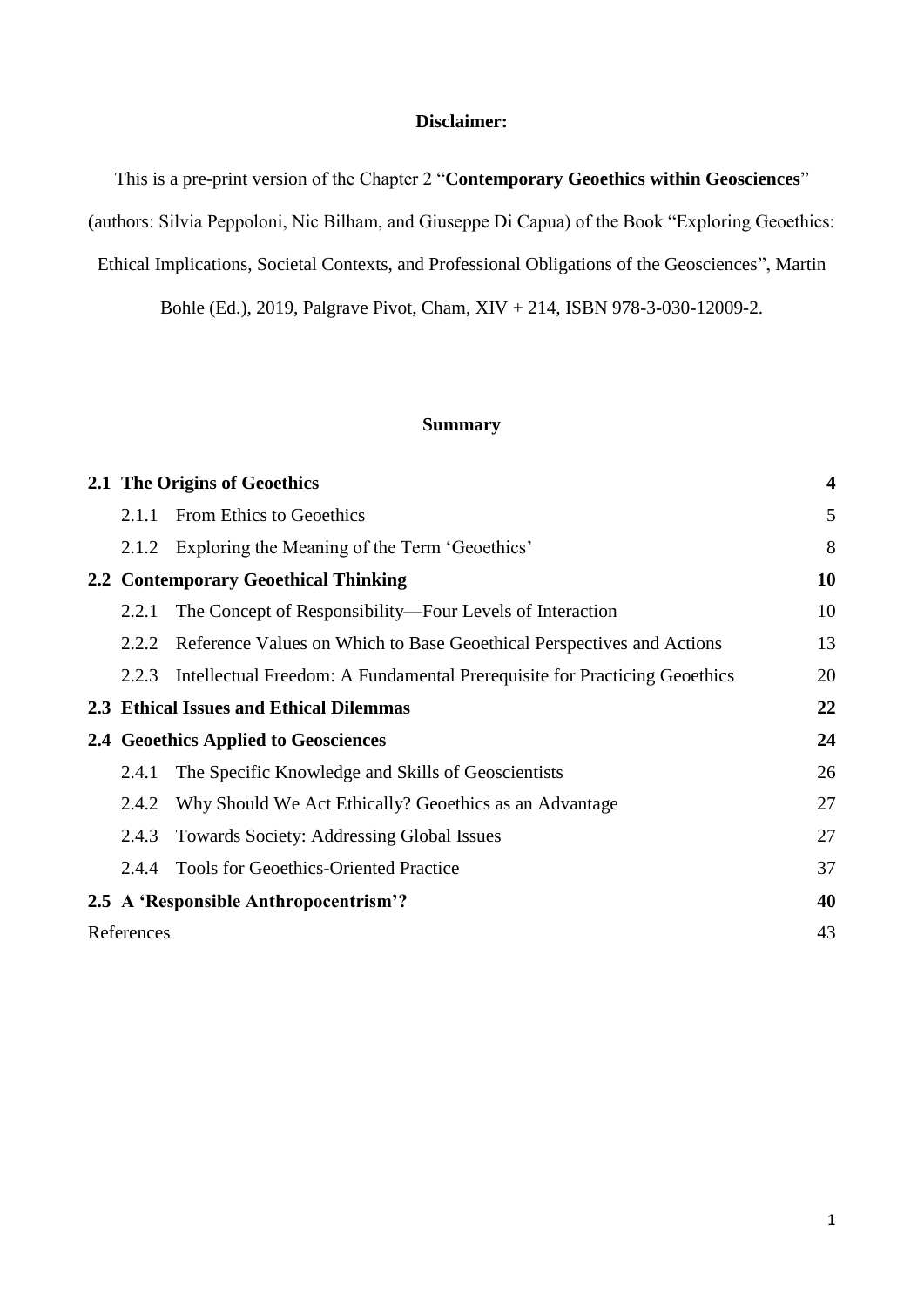#### **Contemporary Geoethics within Geosciences**

(Silvia Peppoloni, Nic Bilham, Giuseppe Di Capua)

In recent years geoscientists have felt an increasing need to reflect on the ethical values that underlie geoscience practice and research. Understanding the Earth, discovering and using its resources, characterising natural processes and finding ways to live with their impacts, and intervening in such natural systems and processes are activities that present significant responsibilities for all citizens, and in particular for professional geoscientists. Human actions impact on complex socio-ecological systems that consist of strongly interconnected elements, and that exhibit system behaviours that can be difficult to assess. If they are to contribute to finding solutions to current global challenges that are both effective and socially acceptable, scientific advances should be complemented by consideration of their ethical and social aspects.

But what ethical criteria can guide human interaction with the Earth? How can we find a sustainable balance between conservation of the planet and economic development to find a safe operating space (Rockström et al. 2009, Steffen et al. 2015)? What is the social role of geoscientists in this context, as professionals and as citizens?

Geoethics is conceived to answer these and related questions.

The ideas that underpin the conceptual foundations of geoethics can be traced back to the eighteenth and nineteenth centuries when anthropogenic impacts on nature began to be recognised and documented (Fressoz 2012, Peppoloni and Di Capua 2012, Bonneuil and Fressoz 2013, Lucchesi 2017, Häusler 2018). Since then, major technological, industrial and social developments, the subsequent and ongoing very rapid growth of the population and urban expansion have greatly increased the effects of human interference with the Earth system. This shift confronts us with the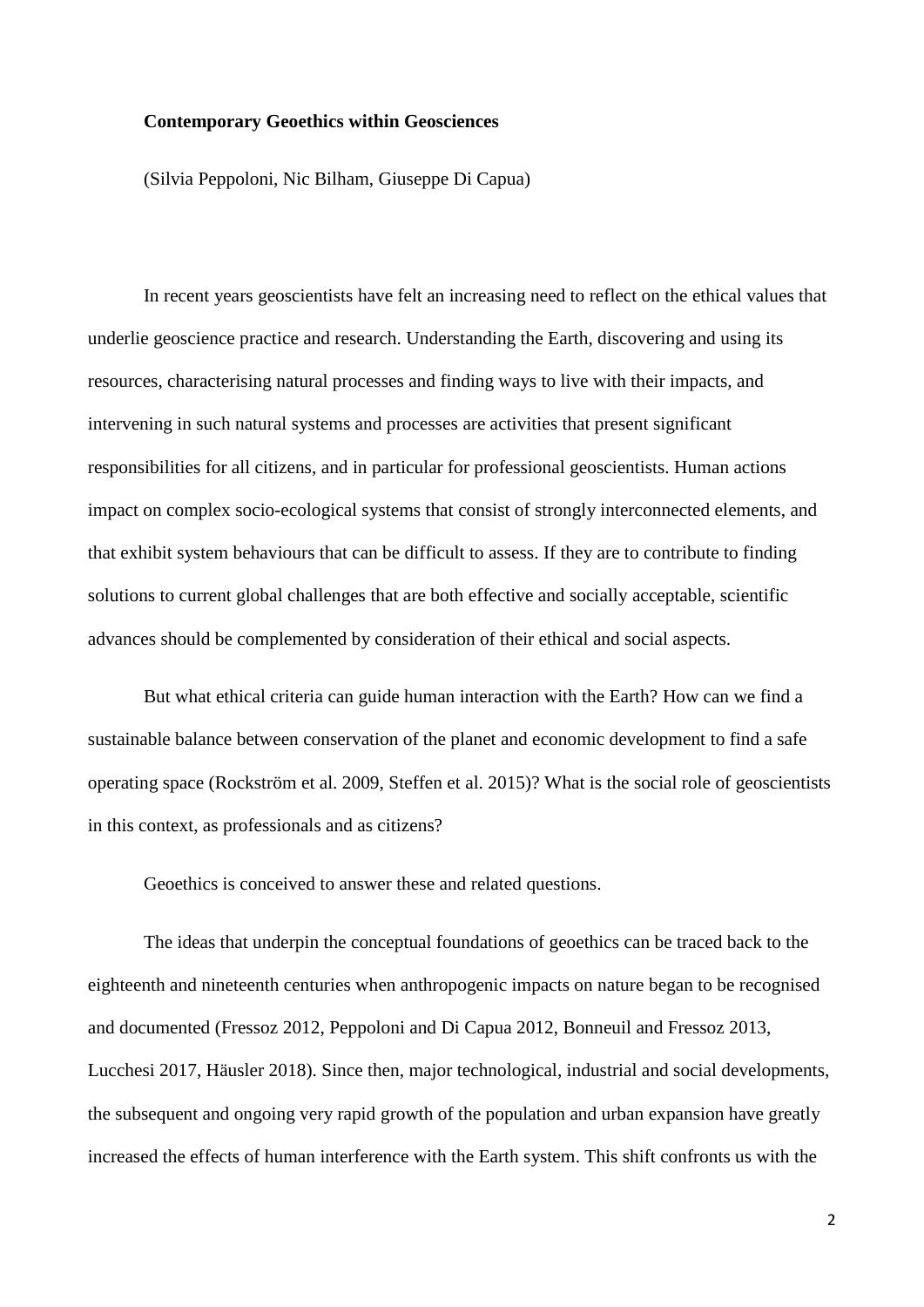need to consider from an ethical perspective challenges such as the sustainable use of geo-resources and energy, protection against natural and man-made hazards, the reduction of pollution, the mitigation of global environmental change and adaptation to such change.

Geoethics arises from the awareness that, in a more or less conscious manner, humankind is modifying the natural realms and territories in which it operates and lives, their physical and biological characteristics, but also the social and cultural features of their appropriation. Here the notion 'territory' encompasses the land and the sea, as human impacts extend well beyond the former. The impacts of human interventions on natural realms produce profound changes in the Earth system, which in turn influence economic development and societal prospects of people on a global scale.

The purpose of this chapter is to describe geoethics as it has evolved so far, and to outline a framework for its current conceptual structure, essential characteristics and practical applications.

The roots of geoethics are to be found in the geosciences. However, its development, albeit centred on the role and responsibility of geoscientists (Peppoloni and Di Capua 2012), should extend beyond a specific scientific and professional community. Rather than searching for and developing prescriptive norms that are to be applied to geosciences, geoethics promotes a critical attitude that is rooted in science. Geoethics seeks to transfer such attitudes for societal benefit, to foster responsible and well-informed economic, technological and social development. Geoethics has a vital role to play in shaping cultural categories and behavioural reference values founded in scientific experience and knowledge (Peppoloni and Di Capua 2016, Tuana 2017). In doing so, its social value will be demonstrated, furthering its intellectual and practical credibility.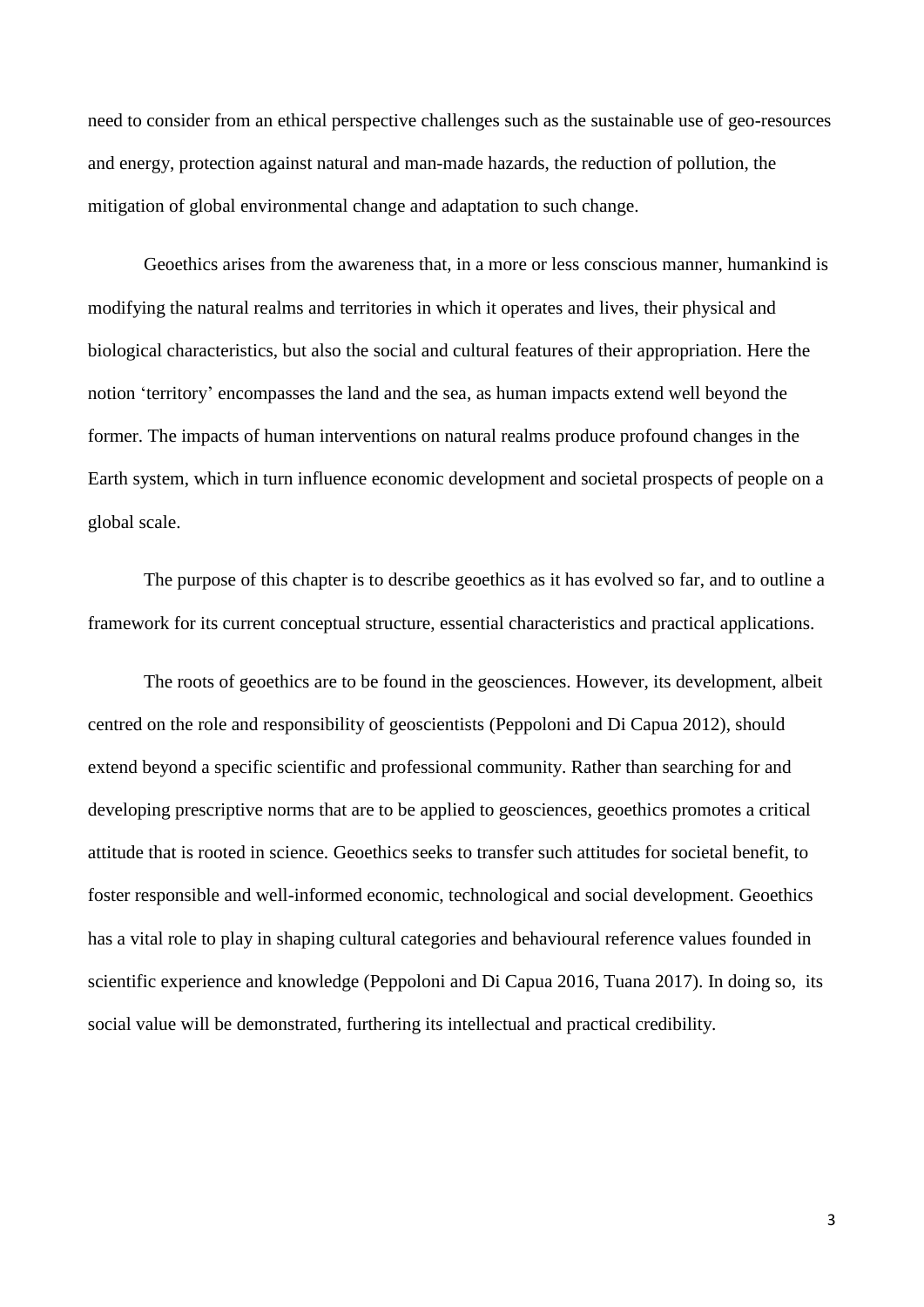#### **2.1 The Origins of Geoethics**

Geoethics is increasingly widely recognised as an emerging subject within the geosciences (Bobrowsky et al. 2017). Over the past few years, a growing community of geoscientists and other practitioners and professional institutions have engaged in a shared, bottom-up process to establish the main topics of geoethics as it currently stands, and to develop a robust conceptual structure by progressively defining contents, definitions, methods, tools and a shared vision. Through this participatory process, geoethics today has well-established conceptual foundations, and a developing framework for its practical application across a growing range of geoscience disciplines and sectors (Peppoloni and Di Capua 2017a).

Contemporary and past environmentalism has provided geoscientists with fresh perspectives, which have inspired (and continue to inspire) the development of geoethics. It has also contributed to furthering the sensibility of society towards the environment. Governmental regulations and international treaties reflecting conceptual formulations of environmental thinking can be seen as representing a gradual shift in economic and technological paradigms. However, this trend has not been uniform, and its continuation should not be taken for granted. It has been accompanied by value- and faith-driven discussions, controversies, social tensions and instances of political prejudice and manipulation. Complex settings in which geoscience knowledge is applied, such as mining or large-scale infrastructure development, are fraught with such tensions.

As noted in chapter 1, a distinguishing feature of geoethics is that it is actor-centric, and in particular oriented towards informing the conceptual frameworks and practical interventions of the individual scientist. Moreover, geoethics is based on geoscience knowledge. The individual (the geoscientist), who possesses a specific corpus of knowledge, is equipped to promote attitudes and ways of thinking founded on that knowledge base, including through cooperation with those who are not expert in the field, to find the most acceptable ways in which to interact with the Earth system.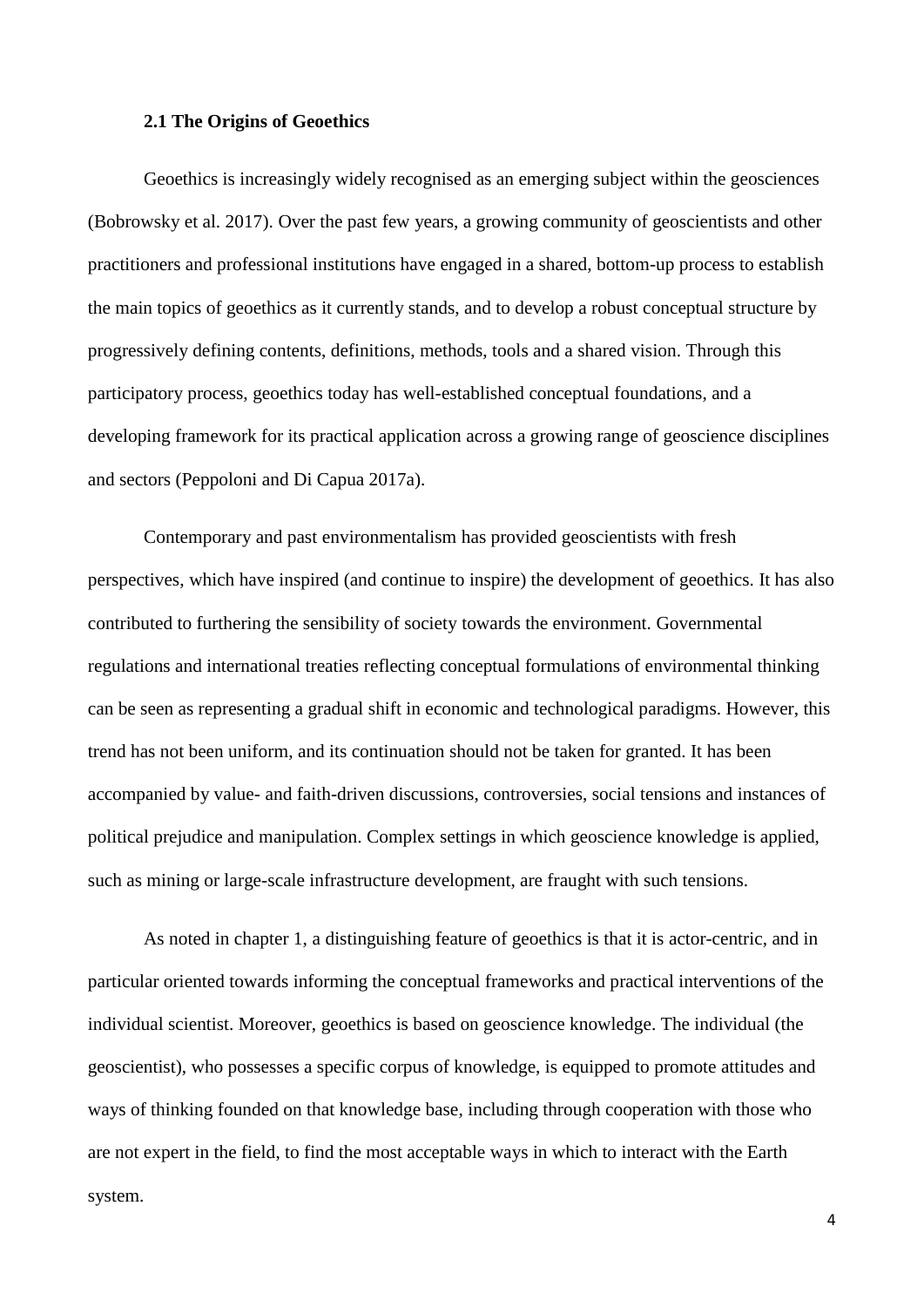Geoethics is a virtue-ethics, placing at the forefront individual responsible action based on the adoption of societal and professional reference values. Its development and application are led by scientists for the benefit of society, within a pragmatic, open and continuous revision process. It focuses on the comprehension (in the original meaning of the Latin word '*comprehendĕre*', composed of the preposition *'cum'* and the verb *'prehendere'*, that is 'to contain, to take in, to include') of physical and social realities. Geoethics is shaped and informed by a strong awareness of the technical, environmental, economic, cultural and political limits existing in different socioecological contexts. In other words, geoethics is context-dependent in space and time, and ethically sound choices may differ for similar ethical dilemmas. Such choices must also be guided by geoscience knowledge, which is imperfect, and is applied in a given space-time context. Geoscientists acting in a geoethical perspective should be encouraged to ask: What is right to do, here and now? How? And why? Such apparent relativism may be perceived by some as an inherent risk within geoethics, but conversely a search for prescriptive norms that ignores the importance of context is likely to be fruitless.

The essential characteristics outlined above prefigure geoethics' innovative potential.

## **2.1.1 From Ethics to Geoethics**

The conceptual structure, content and values of geoethics have their origins in the definition and application of the more general discipline of the philosophy of ethics.

Considering a western cultural context, the Greek philosopher Aristotle (384-322 BC) characterised ethics as reflecting on the conduct of humans, and identifying legitimate criteria by which to evaluate behaviours and choices to identify 'true good', as well as the means to achieve this goal. His concept of ethics also addresses the moral obligations of human beings towards themselves and others, and principles to guide appropriate action when facing a decision. Other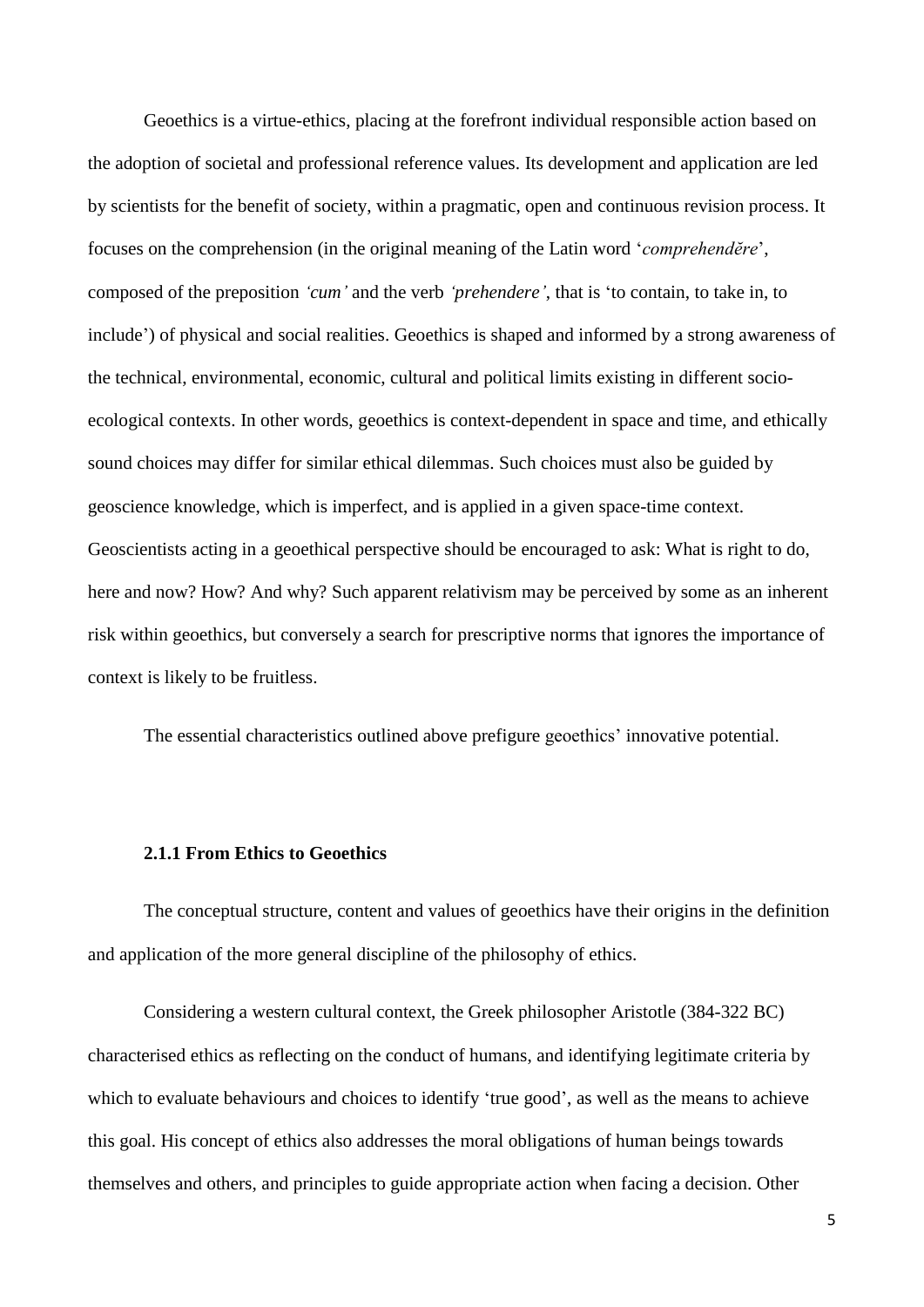cultural roots may be drawn upon to trace the relation of ethics and geoethics; however, considering the predominant role of European culture in shaping and framing modern sciences, this reference may serve the purpose.

In a global society that renounces slavery, genocide and other societal atrocities, ethics must concern all humans without distinction, and have equity as a central tenet. Since the middle of the last century, there has been increased recognition of universal values as the basis for individual and social good. Codifications such as the Universal Declaration of Human Rights of the United Nations<sup>1</sup> set out essential ethical features for guiding human behaviour, including dignity, justice and respect for life. The principle of intergenerational equity is also fundamental to modern ethics. To make choices rationally and responsibly requires us to apply moral principles in pursuit of the greater good (Weber 1919), not just in respect of present day society but also considering the impact of one's choices on future generations (Jonas 1979). However, experience shows that the ways in which universal values such as honesty, responsibility, respect for the environment and consideration for future generations are applied vary across time and space, depending on the specific social, political and cultural context. Likewise, attitudes of those who have significant scientific, social or political roles and responsibilities vary, as well as claims regarding their constraints by ethical obligations.

Ethics has a clear purpose and means. Simplifying, it aims to clarify, for a given circumstance, how principles and values should inform appropriate action, considering the consequences of such action. Its function is to offer guiding principles to people when they need to make a choice by providing a framework of reference values, shared by the social group to which they belong, that can lead to good or to what is most useful or acceptable to the individual or society (Peppoloni and Di Capua 2018). Nevertheless, experience confirms that choices that are taken in a

 $1$  United Nations 1948, The Universal Declaration of Human Rights: http://www.un.org/en/universal-declaration-human-rights/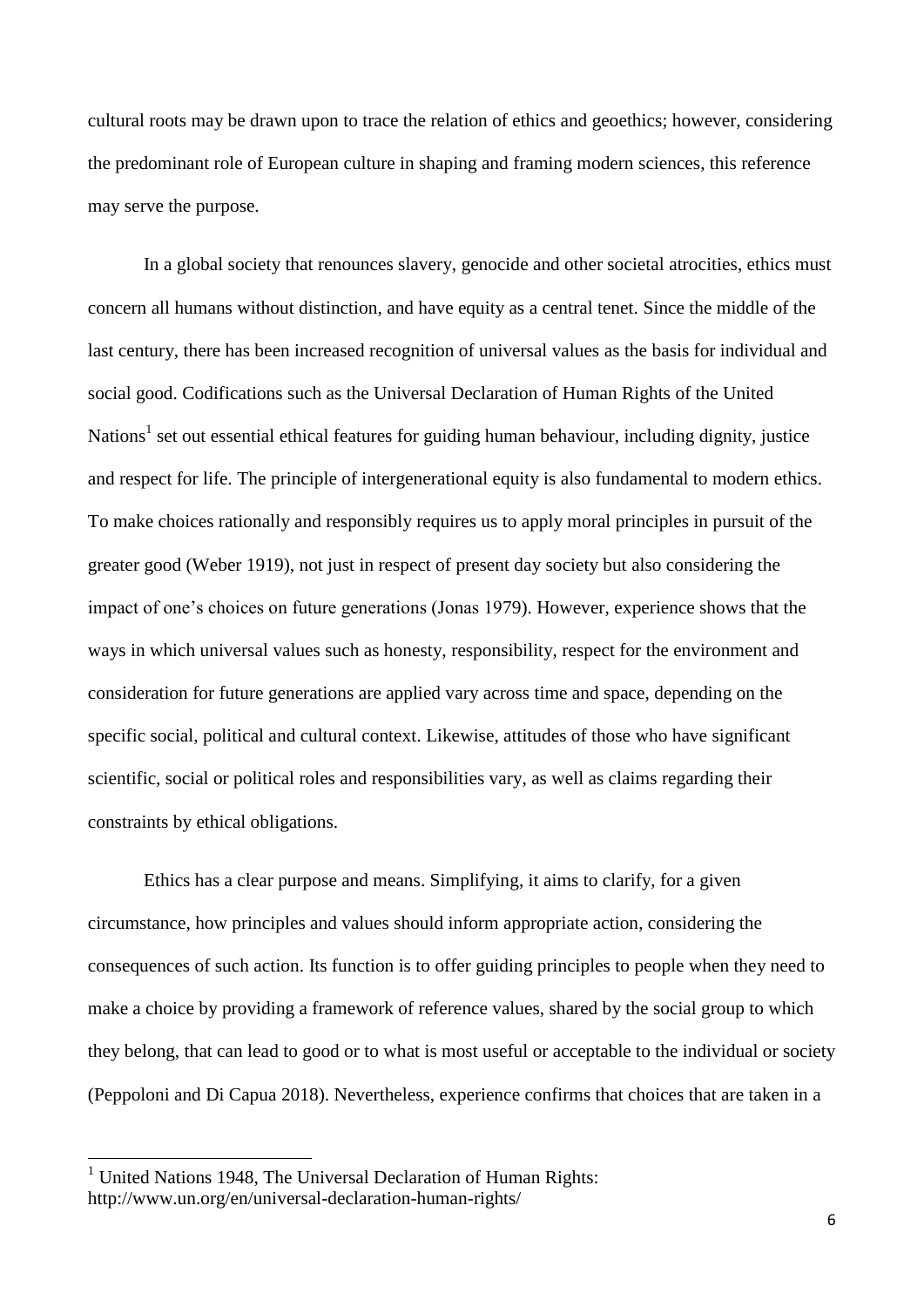specific social and cultural setting, and respect the ethical norms of this setting, may appear unethical elsewhere. Thus the apparent relativism of geoethics, referred to above, has its roots in a fundamental feature of virtue-ethics. How to handle such 'relativism' is an ethical dilemma of geoethics.

Regarding the practice of a profession, ethics is expressed through the identification of duties and rights that regulate professional activity (deontology) by members of a social group, who are characterised by the possession of specific technical-scientific knowledge, methods and tools for its application (Peppoloni and Di Capua 2018).

In the field of geosciences, the term 'geoethics' is used to frame the ethical problems related to geoscience research and practice. As mentioned in chapter 1, *"Geoethics consists of research and reflection on the values which underpin appropriate behaviours and practices, wherever human activities interact with the Earth system"* (Peppoloni and Di Capua 2015a p. 4-5, Bobrowsky et al. 2017 p. 5). This definition provides a basis for analysis and practice, and highlights the need to identify values on which to base the growing interaction between humans and the Earth system. Moreover, "Geoethics deals with the ethical, social and cultural implications of geoscience education, research and practice, and with the social role and responsibility of geoscientists in conducting their activities" (Di Capua et al. 2017, Peppoloni and Di Capua 2017a). This phrasing reflects the centrality of the geosciences as a significant body of technical-scientific knowledge and practice to inform human interaction with Earth. Geoscientists are asked to assume the responsibility of using their knowledge for the benefit of society. Their actions and choices are submitted to the judgment of their colleagues (scientifically and technically) and society (in terms of their wider impacts and implications). Taking responsibility therefore means being answerable for our actions, because of our competence to address the problem at hand.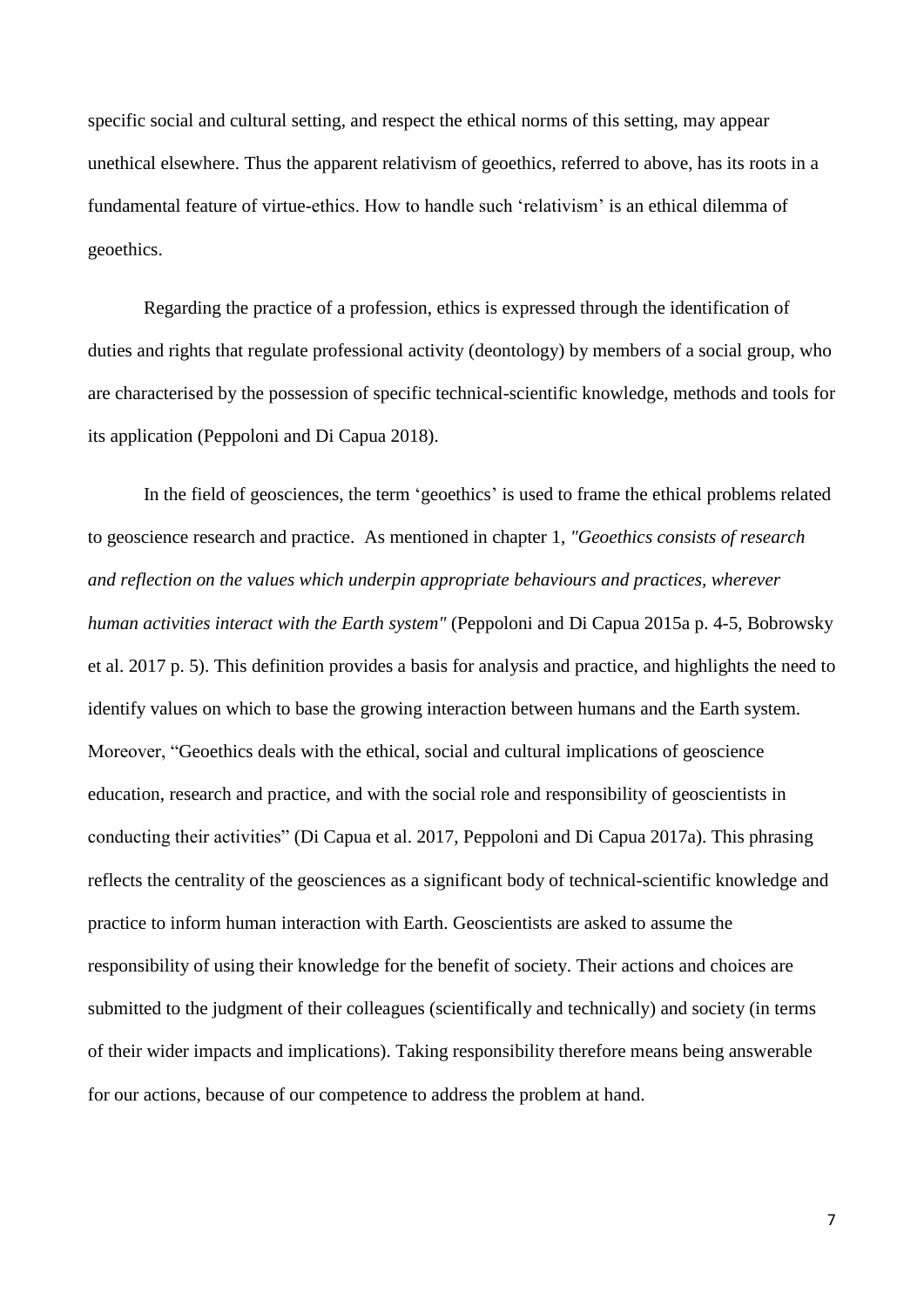## **2.1.2 Exploring the Meaning of the Term 'Geoethics'**

Where does the word 'geoethics' originate? What are its connotations and the history of its components? Hence, what possible meanings are encapsulated in its etymological roots?

As outlined in chapter 1, the word 'geoethics' is used with different meanings, some of which have little in common. In this context, an etymological analysis can make a valuable contribution to the conceptual framework on which to base geoethics, to illuminate relevant concepts and to provide deeper understanding of its philosophical base (Peppoloni and Di Capua 2015a).

Considering its rather simple semantic construction, 'geoethics' is the union of the prefix 'geo-' and the word 'ethics'.

The prefix 'geo-' carries an ancient meaning. It refers to *'gaia'*, which means 'Earth' in Greek, but its much older Sumerian base *'ga'* refers more specifically to 'home, the dwelling place'. So the Earth is the place where humans dwell, where their ancestors dwelt, and where their children will dwell. The notion of dwelling relates directly to the more recent concept of 'niche-building' (Ellis et al. 2016).

Etymological analysis of the word 'ethics' reveals a more complex conceptual development. First, the word 'ethics' is derived from the Greek *'ἔθος' (ĕthos),* which means 'habit, custom'. This noun has the same origin as *'εἴωθα' (eiotha),* a Greek perfect form meaning 'I am accustomed to, I have the habit of, I am familiar with' (Liddell and Scott 1996). Words such as 'accustomed' and 'familiar' imply a sense of belonging to a community, be it a family or a larger social group. But what determines familiarity and therefore a habit of behaviour? This can be traced back to the Semitic root *'edum'* meaning 'experience, to be experienced in'. In other words, I experience something (an event, a circumstance), I acquire knowledge, and I familiarise myself with this event. From now on, my acquired expertise helps me to choose the behaviour or custom most suitable to a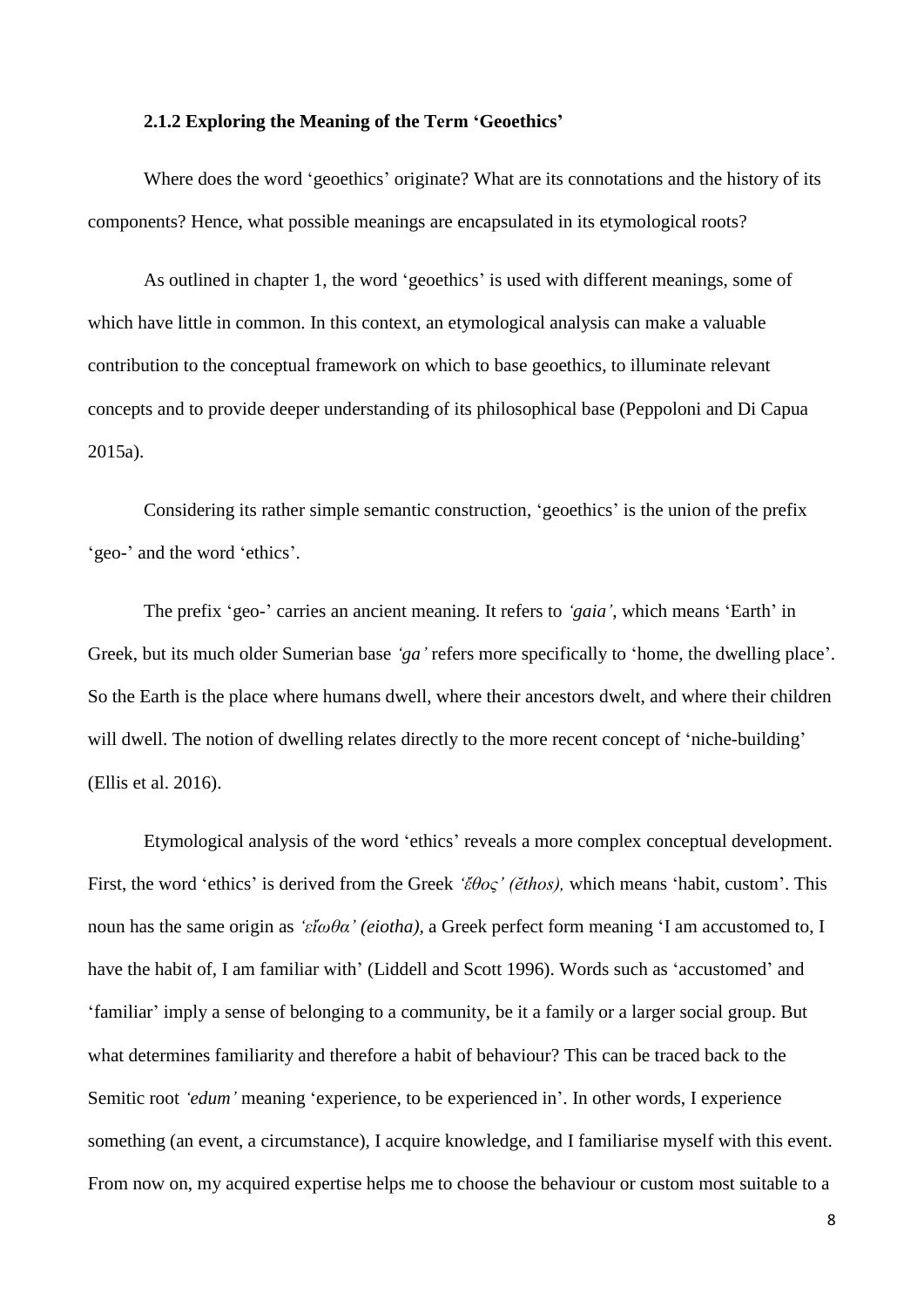given circumstance or event. Second, the word 'ethics' has additional meanings. It can be traced also to the Greek *'ἦθος' (ēthos)*, which refers more specifically to the characteristics or habits of the individual, one's personal characteristics (Liddell and Scott 1996). Both nouns (ĕthos and ēthos) derive from the same root *'sweth-'* (compare to the Latin *'suesco'*, 'I use', Ernout and Meillet 1994). However, the second term gives evidence of the double nature of human beings as both an individual and a member of a community. So the word 'ethics' can be rooted in a dual meaning: one related to the social sphere and one to the individual sphere.

The same double origin can be observed going back from Greek to the Accadian language. Starting from the Accadian base *'esdu'*, ethics denotes 'social foundation, social discipline', and in a wider sense 'assurance of continuity'. Again, we meet the social dimension, the reference of the word 'ethics' to the community (Semerano 2007). However, from the Accadian base *'betu'* comes the meaning of 'home, dwelling, shelter'. As such it can refer to something more personal and intimate. Moreover, from the Accadian base *'ettu'*, the word 'ethics' assumes the meaning of 'character, distinguishing marks of an individual, characteristic of a person'. Again, the individual sphere is referred to (Semerano 2007). Therefore, 'ethics' relates in origin to what individuals have in common when perceiving themselves to be part of a community.

In summary, it seems that a double meaning can be associated with the word ethics. On the one hand it contains a sense of belonging to a social dimension. On the other hand, it expresses the personal, the individual. It follows from the etymological roots that the notion 'ethics' concerns both the common sphere, the interactions between individuals belonging to a social organisation, and the personal sphere, what distinguishes an individual. Hence, ethics means 'to be part of', and at the same time 'to belong to oneself'. These two existential conditions (social and individual) coexist in the word ethics, unexpected though this may be for many.

By analogy, these considerations can be extended to geoethics, shaping its definition on the one hand as an investigation of and reflection on the behaviour of geoscientists towards society and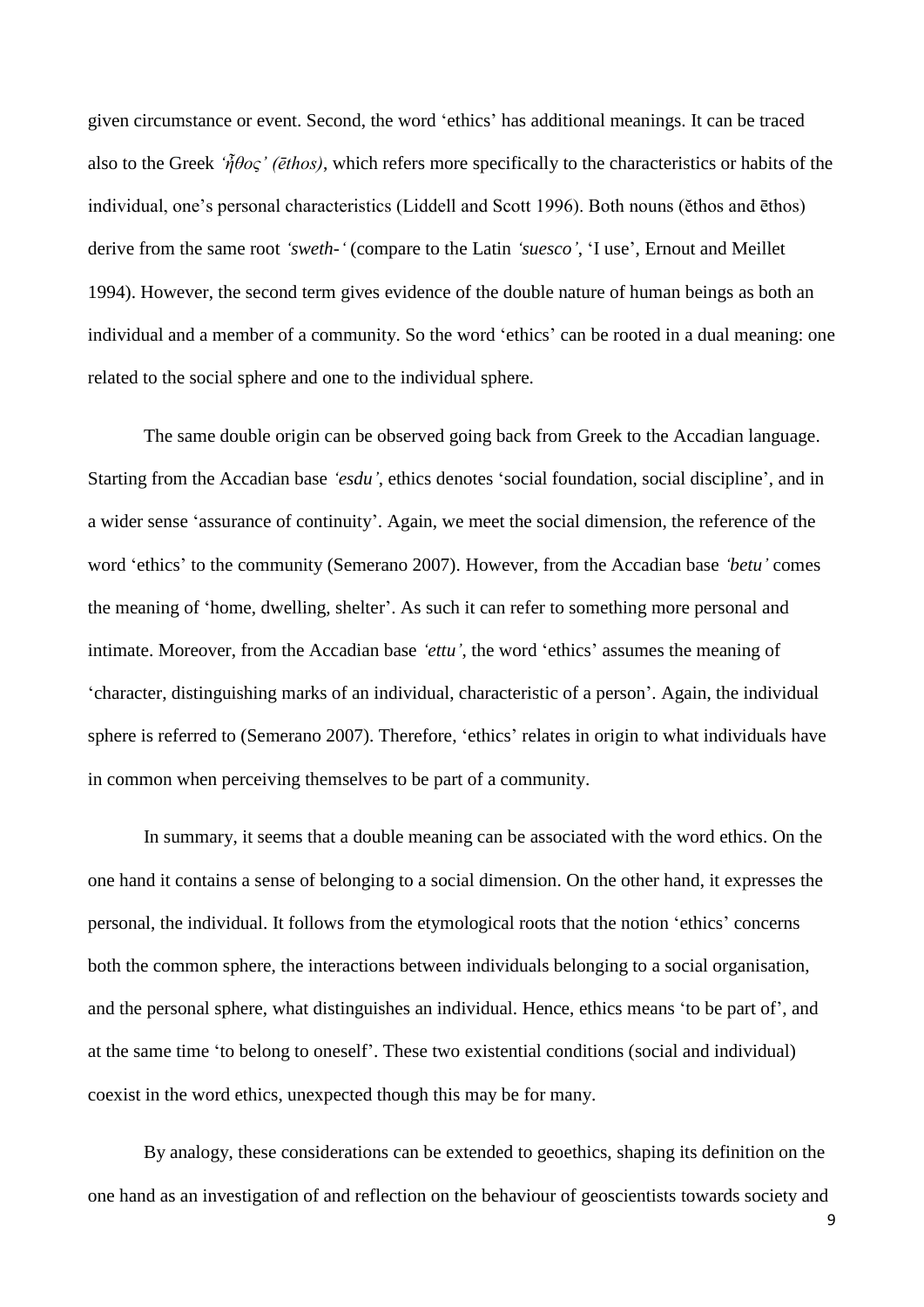the Earth system (their enlarged existential dimension, as it were) and on the other hand as the analysis of the relationship between the geoscientist and her/his own actions, relative to the intimate individual dimension. In geoethics, geoscientists are called upon to shoulder not only individual responsibility, but also social and environmental responsibility. These are inextricably linked, as personal ethical attitudes are reflected in social behaviours and interactions.

#### **2.2 Contemporary Geoethical Thinking**

## **2.2.1 The Concept of Responsibility - Four Levels of Interaction**

The concept of responsibility is a central pivot in geoethics (Hocke 2015, Peppoloni and Di Capua 2015a, 2017a). Obviously, it shares this feature with professional ethics in other disciplines (Leys 1952, Hourdequin 2015, Rozzi et al. 2015). However, the subject of geosciences introduces some peculiarities.

The word 'responsibility' derives from the Latin verb *'respòndere'*, meaning 'to respond', and so it expresses the commitment to answer to someone for our actions and their consequences – the duty to satisfactorily perform a task, which has a consequent 'penalty for failure'. For the scientific community, the 'penalty for failure' must not be conceived only in legal terms. If, for example, calculations to stabilise a slope are wrong owing to negligence and a disaster occurs, scientists may be held legally liable for the consequences. But another penalty for failure is loss of credibility (both individually and collectively as a profession), the failure of the scientific and cultural role of geoscientists to facilitate society in facing geological problems, and hence loss of rationale for being geoscientists (Peppoloni and Di Capua 2017a, 2018).

The geoscientist sits at the centre of an ethical reference system in which individual, professional, social and environmental values coexist, underpinning their responsibilities at these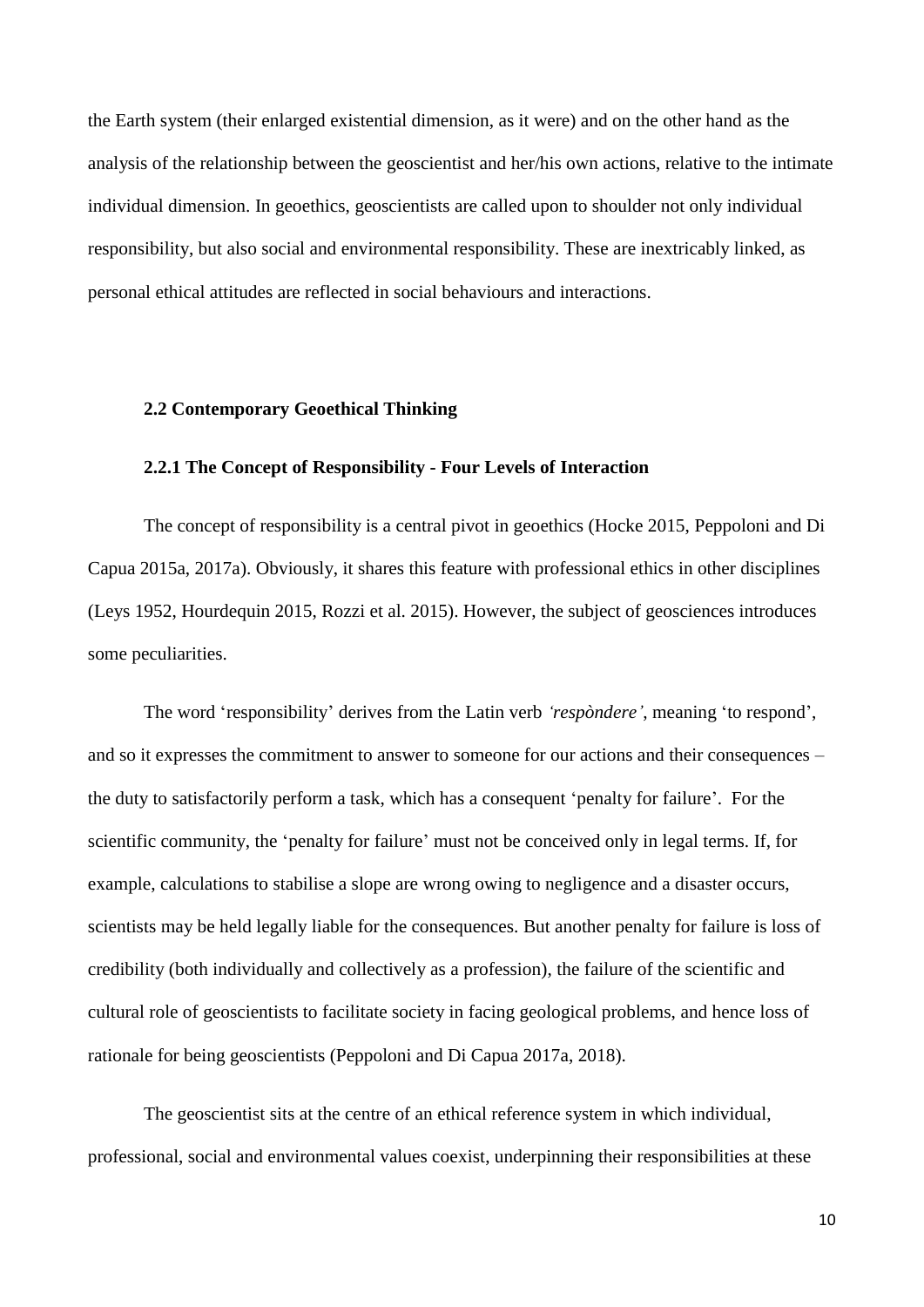four levels. Geoscientists should examine their choices with reference to these values, considering their actions and interactions in the corresponding consecutively wider, more complex and entangled domains of experience (Peppoloni and Di Capua 2017a, Mogk et al. 2017).

Firstly, the geoscientist's responsibility is towards her/himself, in conducting their work to the best of their own ability. This means pursuing excellence in science, applying appropriate methods and technologies in scientific research and application, and following (and contributing to the development and promulgation of) best scientific and professional practice. Examples include: maintaining high standards of intellectual honesty; verifying sources of information; reporting findings and interpretations fully and objectively; not altering or ignoring evidence to strengthen one's argument; making clear any limitations or gaps in evidence and information; being honest about the limits of one's own knowledge and competence, and acting within these limits; avoiding conflicts of interest wherever possible, and declaring any potential conflicts of interest; and engaging in ongoing professional training and the continuous improvement of geoscience knowledge throughout one's career (Mayer 2015, Peppoloni et al. 2015, Abbott 2017a, Mogk 2017).

Secondly, the geoscientist should assess her/his actions with respect to their working environment, colleagues and wider profession. In common with other scientists, it is the individual's responsibility to cooperate and treat colleagues honestly and fairly; to respect others' ideas, welcome fair debate and embrace a diversity of perspectives, expertise and methods; to foster mutual understanding, share information and data, and support the intellectual and professional development of others; to respect and acknowledge the intellectual property of others; and not to compete unfairly – for instance, recognising if others are better qualified to carry out the work at hand.

The geoscientist produces knowledge and designs solutions for the benefit of society and its component parts. It is the individual's responsibility to serve society as effectively as possible, in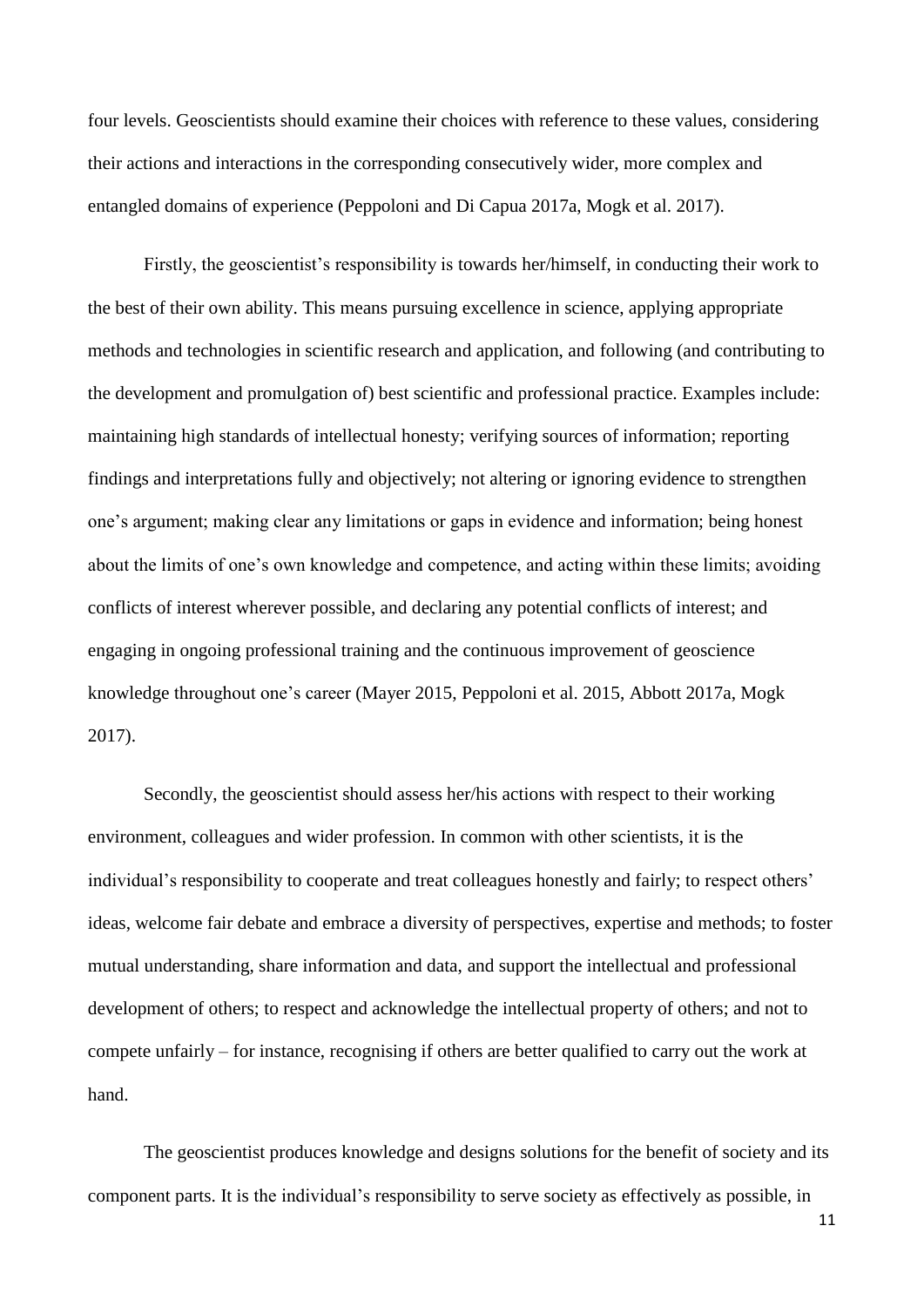order to support its development and assure its safety. To achieve those goals, as in other sciences, it is essential to take care of the 'data life cycle' (Gundersen 2017), including making data and the results of one's studies public (Van Gessel et al. 2017). Research results and the implications of their application should be shared with relevant public and non-expert audiences in ways that address their knowledge, interests, needs and concerns, are easily accessible and user-friendly, and are contextualised with explanatory information. Geoscientists should take similar care when communicating their knowledge to policy-makers and public bodies at all levels, in which they should take an active part, and should seek to develop constructive and responsible interactions between academia and industry. They have a key role to play in the training and skills development of technicians and professionals, and in participating in public engagement, awareness raising and educational activities.

Finally, geoscientists' role in helping to manage the natural realm, understood in a more general sense than just the terrestrial, brings with it a responsibility towards the environment. They have knowledge, expertise, professional and cultural sensibility that are essential to protect natural environments, to manage the development of natural resources and places so as to minimise negative impacts on ecosystems, to enhance the scientific, educational, cultural and aesthetic value of bio- and geodiversity, and to entrust these to future generations.

Given the importance of the concept of responsibility, it is vital periodically to review the scope and nature of geoscientists' action and involvement in each specific context, and therefore to understand their role in wider decision-making and implementation processes (Bobrowsky et al. 2017, Dolce and Di Bucci 2015). Notwithstanding the specificity of particular geoscience disciplines, further research is needed to clarify the distinctive features of how geoscience and decision-making (including policy-making) interact, vis-à-vis science-policy-society interaction more generally (Douglas 2009, Gluckman 2014, Kowarsch 2016, Kowarsch et al., 2016), as recognised in chapter 1.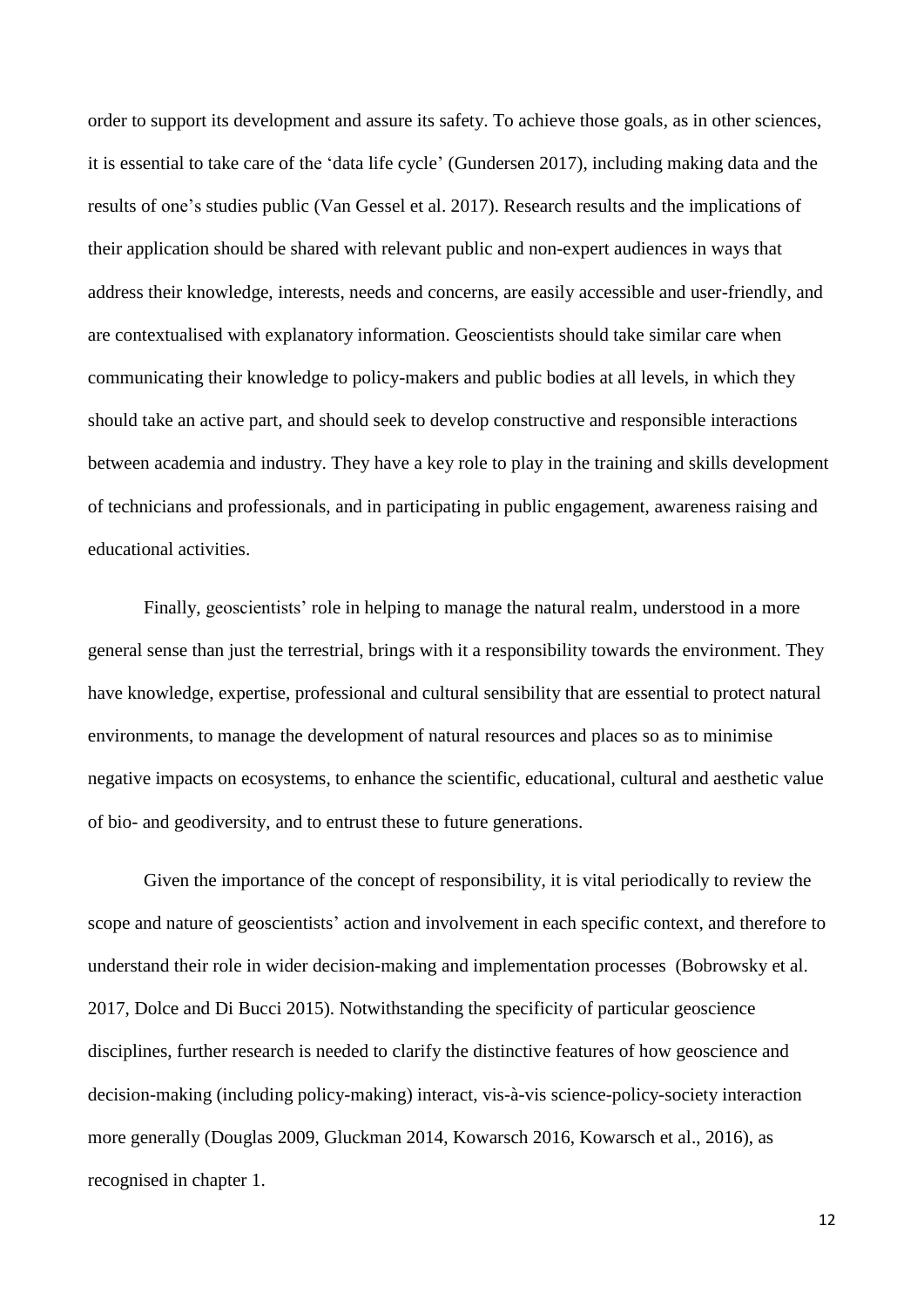However, it is also important to realise that responsibility does not rest solely with the geoscientist since s/he usually helps other actors to operate using geoscience knowledge; likewise, responsibility is not held only by scientists in general. The need to assign responsibility fairly to individual actors is a feature of structured, engineering-like operational processes that characterise many geoscience professions. Where different actors share responsibility, a shared value system is helpful for fostering sound cooperation. A clear distinction of roles and a common foundation that allows for shared understanding are both fundamental when multiple professional actors cooperate to handle complex problems or when different stakeholders are involved. Geosciences are rich in such situations, for example in risk management, that require well-defined and shared operational protocols, to avoid overlapping tasks and assure clarity in the decision-making process.

#### **2.2.2 Reference Values on Which to Base Geoethical Perspectives and Actions**

To better understand the responsibilities of geoscientists and to inform their actions, it is essential to identify reference values capable of guiding choices and behaviours across a wide range of settings, on the basis of which to discriminate better, more beneficial or more acceptable decisions and choices from worse, less beneficial or less acceptable ones. Those values must be rooted in awareness of the social and environmental implications of geoscientists' activities and their related responsibilities towards society, future generations and the Earth.

Three sets of values are proposed, grouped according to their functional aim, although these often intersect (Peppoloni and Di Capua 2016).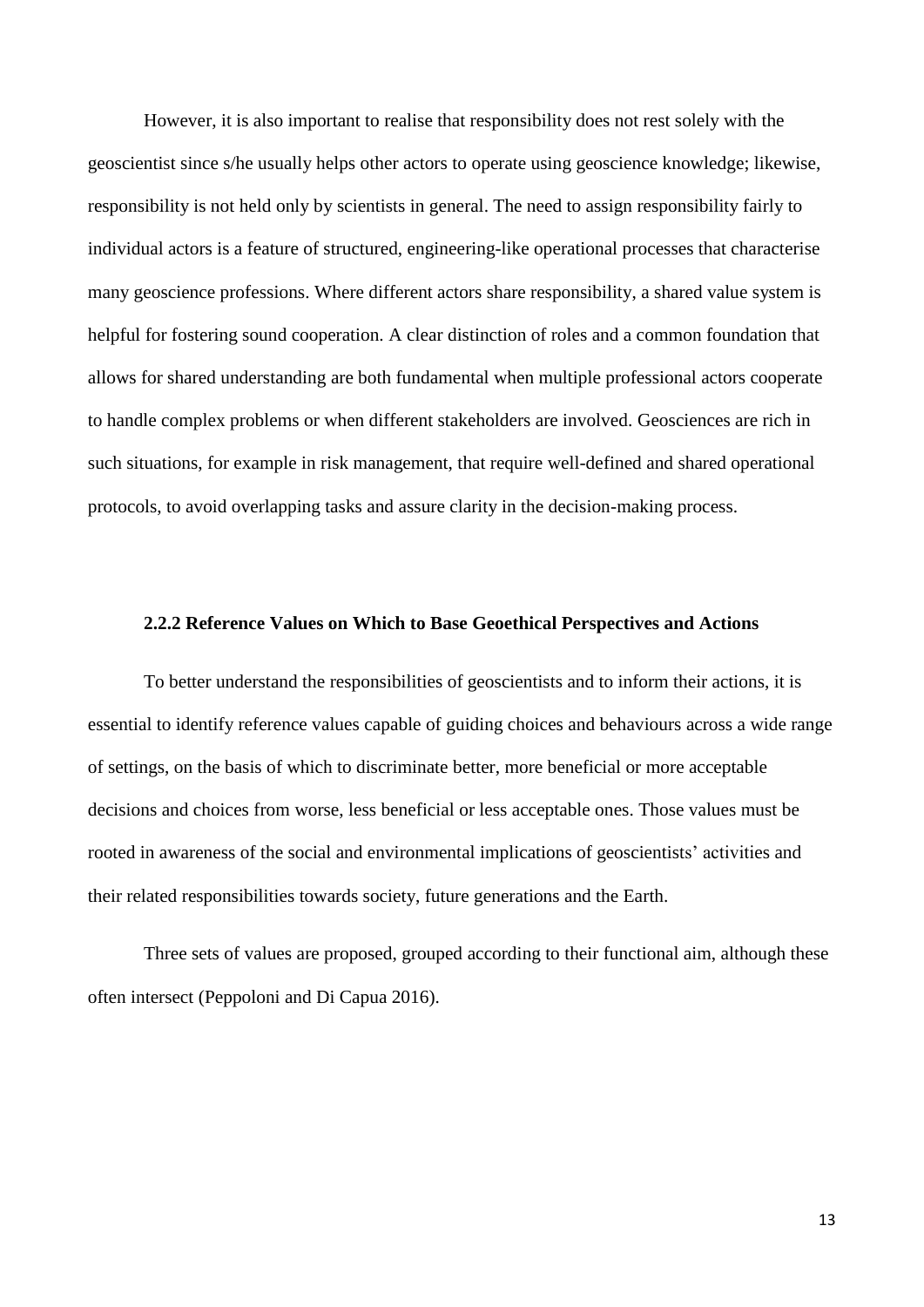## **2.2.2.1 Ethical Values**

The Singapore and Montreal Statements<sup>2</sup> have established internationally a set of reference principles on which to base research integrity (Mayer 2015, Steneck et al. 2017). Similarly, professional or ethical codes<sup>3</sup> developed over many years by professional geoscience institutions have defined ethical norms for professional activities (Allington and Fernandez-Fuentes 2014, Abbott 2017a, Abbott 2017b, Boland and Mogk 2017, McPhaden 2017). Typically these include many (though not all) of the values set out above in relation to the individual, professional, social and environmental spheres, and are associated with a 'penalty for failure' for the individual, policed at the professional level through the institutions' disciplinary procedures. They can be considered 'deontological codes', in that they codify rules for ethical professional behaviours, although the motivations for their establishment and maintenance have their roots in virtue-ethics (in that they seek to encapsulate what is morally right for the professional geoscientist to do) and utilitarianism (in that they deliver public benefit, and promote and defend the legitimacy and credibility of the individual and the profession).

The common matrix of these reference documents can be traced back to fundamental values that apply across scientific/scholarly disciplines, such as honesty, accountability, professionalism, and stewardship. These values can be integrated with awareness, accuracy, cooperation, inclusiveness, and fairness. They assure professional courtesy in working with others, good stewardship of activities, adherence to regulations and to scientific methods, repeatability of studies by colleagues and sharing of the results, respect of intellectual property and of rules on authorship and the peer review process, and due scrutiny of conflicts of interest (Mogk 2017).

In the era of globalisation, where issues of environment, climate, infrastructure, resources and energy have no borders and require international efforts for their management, it is important to

<sup>&</sup>lt;sup>2</sup> "Singapore Statement on Research Integrity" (2010) and "Montreal Statement on Research Integrity in Cross-Boundary Research Collaborations" (2013):<https://wcrif.org/guidance> <sup>3</sup> such as those listed at<http://www.geoethics.org/codes>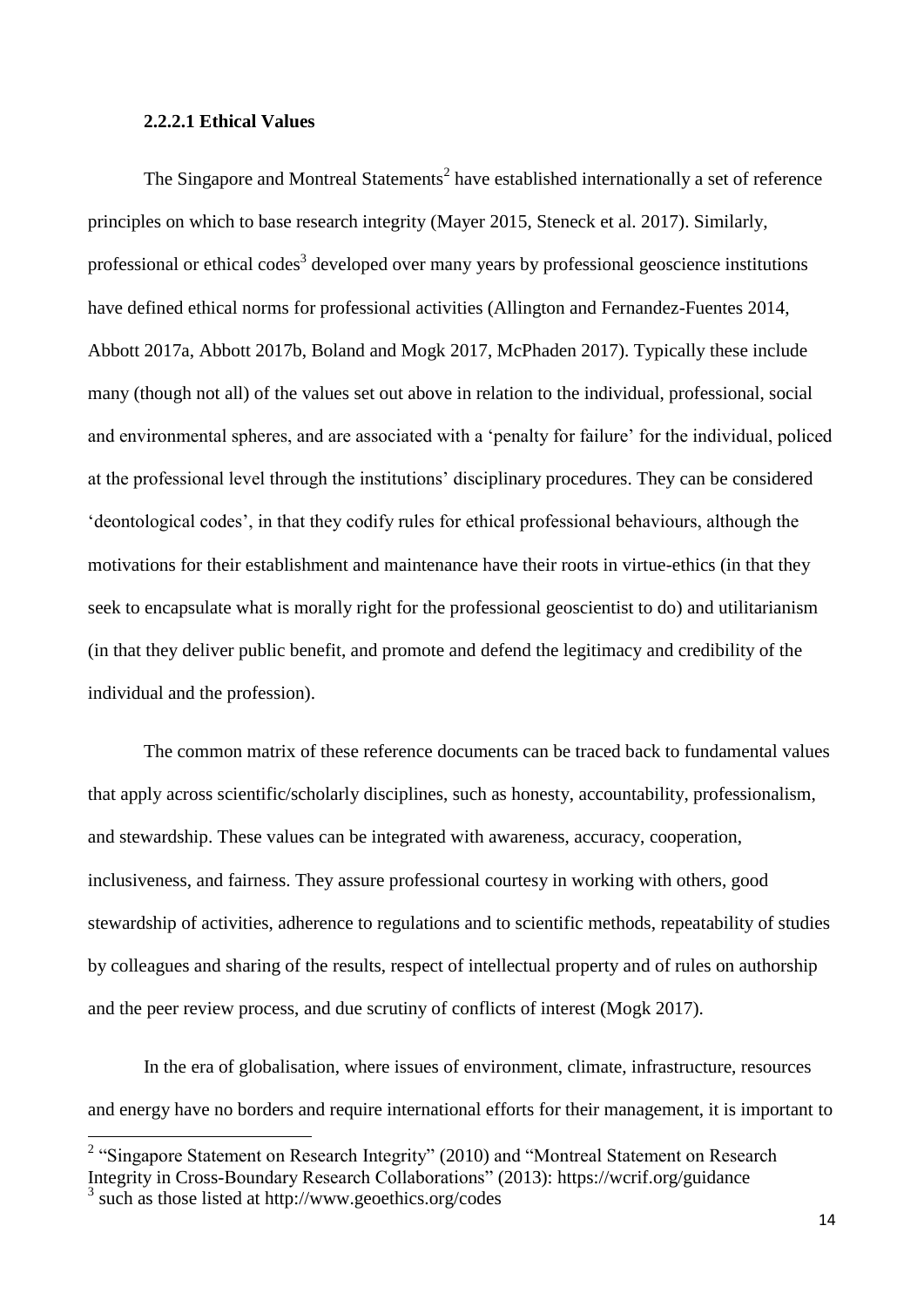promote a shared ethical set of values among geoscientists around the world. Beyond concern for the commonalities and tensions of a globalised world, many geoscientists exercise their professions in different parts of the world, from exploration for minerals in Africa to seafloor studies in the Pacific. Social, political, cultural, technological and economic differences among nations can cause tensions when facing issues such as research integrity and the ethical conduct of professional activity. It is important to assure some common ethical values and standards that extend beyond national boundaries. Such considerations have driven international efforts to promote common professional standards in geoscience, including mutual recognition agreements between professional bodies, the work of the European Federation of Geologists<sup>4</sup> and the establishment of a Task Group on Global Geoscience Professionalism<sup>5</sup> by the International Union of Geological Sciences, among others.

Ethical values in respect of international cooperation aim to involve geoscientists from all over the world in the discussion of global issues, and to debate and compare ideas, even if these are very different, in the search for common solutions. Moreover, a set of shared ethical values is essential if multidisciplinary work is to reach its full potential, allowing the effective integration of different specialist disciplines and professional skills in facing problems.

Often cross-boundary research and professional collaborations (whether across disciplinary or national boundaries) present special challenges for the responsible conduct of scientific and technical activities (Mayer 2015), because they may involve substantial differences in regulatory and legal systems, organisational and funding structures, research cultures, and approaches to training. It is critically important, therefore, that geoscientists are aware of and able to address such differences. Principles of utmost importance are trust, transparency, communication, and compliance with laws, policies, regulations and publishing rules.

 4 https://eurogeologists.eu

 $5 \text{ https://tg-ggp.org}$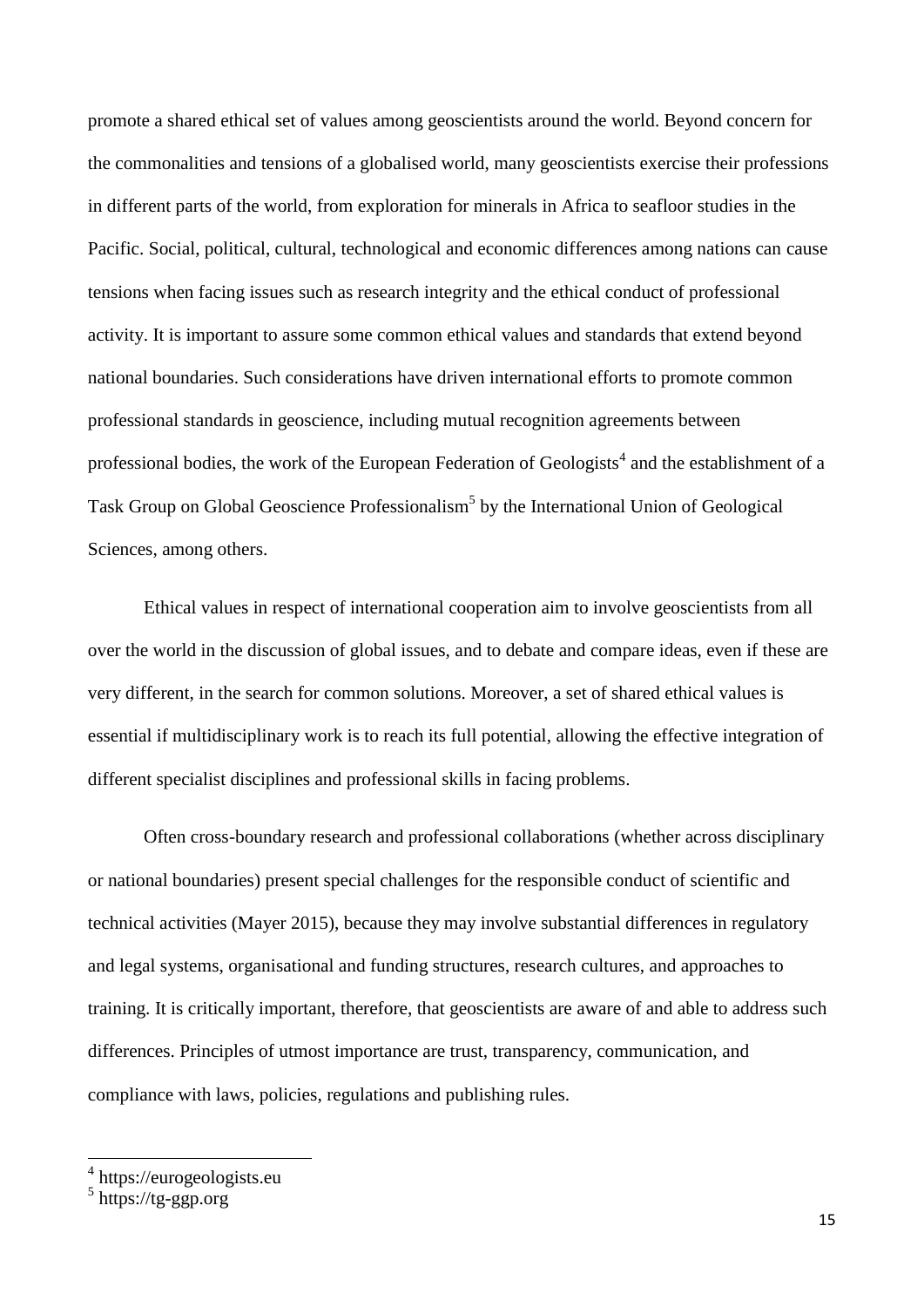## **2.2.2.2 Cultural Values**

Geoethical thinking highlights and enhances the social and cultural dimensions of the geosciences. Identifying and promoting the cultural values associated with geoscience research and practice can help guide society in its choice of responsible behaviours towards the Earth, in both its biotic (e.g. biodiversity) and abiotic (e.g. geodiversity) components (Peppoloni and Di Capua 2012) which are inextricably linked.

Concepts such as geoheritage, geoconservation and geodiversity bring together not only scientific but also cultural elements, tangible or otherwise. These concepts have been informally addressed for many years by the geosciences, but a need for greater formality and definition of terms has arisen only relatively recently, particularly in seeking dialogue across disciplines and with policy-makers. Notwithstanding a plethora of alternative definitions, geodiversity is defined as *"the variety of natural elements, such as minerals, rocks, fossils, landforms and their landscapes, soils, and active geological/geomorphological processes"* (ProGEO 2017, p. 1). Geoheritage comprises those "elements of the Earth's geodiversity that are considered to have significant scientific, educational, cultural, aesthetic, ecological or ecosystem service values" (Woo 2017). Geoconservation comprises actions taken to preserve geodiversity and geoheritage in order to ensure that the 'face' of the planet (rocks, landscapes, waters) is adequately protected from human interventions for future generations (Bobrowsky et al. 2017, ProGEO 2017).

These concepts, their enhancement and their promulgation represent an important resource for strengthening the relationship and the sense of belonging of the population to the land it inhabits, contributing to richer understandings of the identity of human communities, and focusing attention and care towards the socio-natural environment. Geoheritage, geodiversity, and geoconservation are practical expressions of taking a geoethical view of the planet: recognising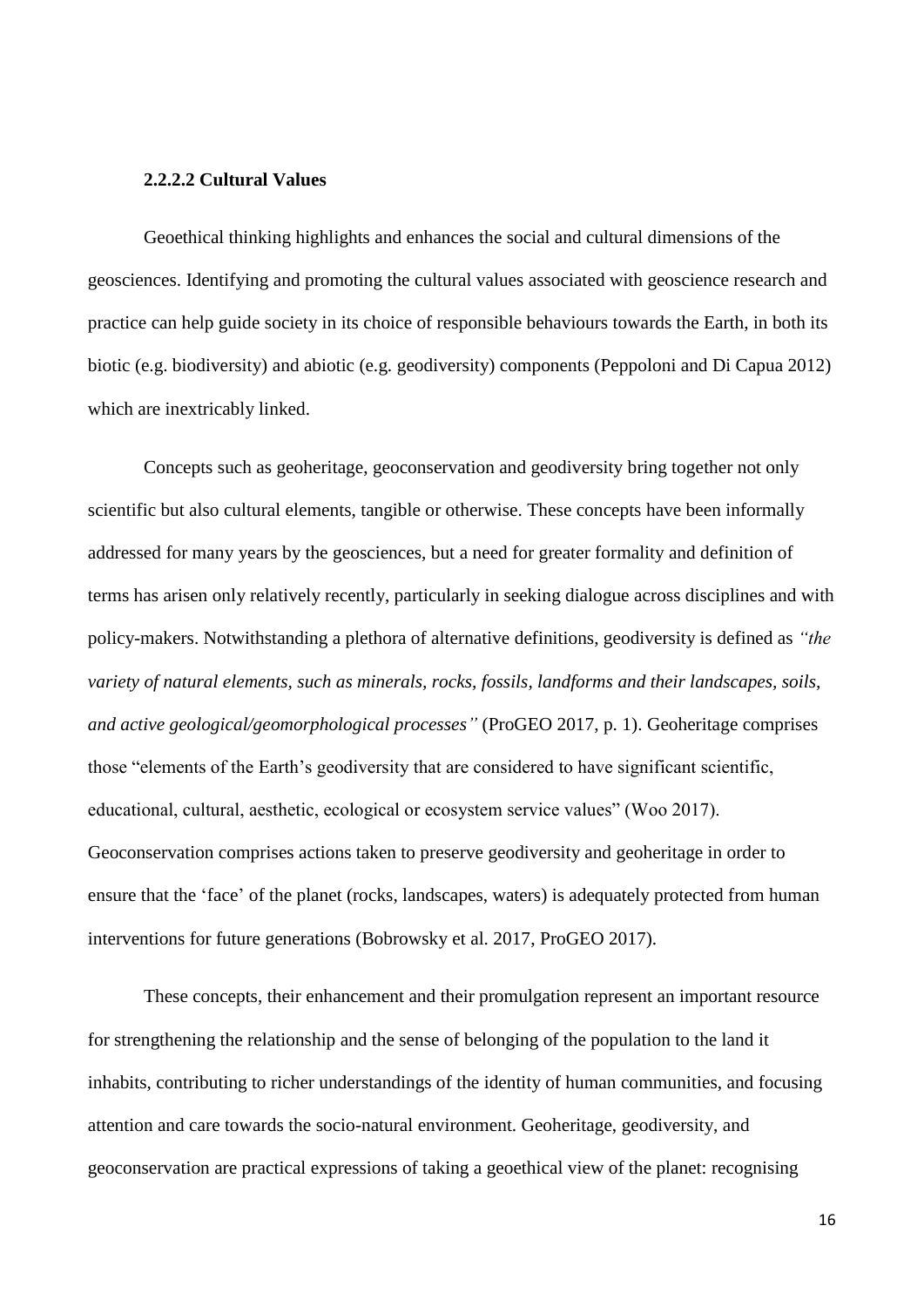their importance as a means to restoring an inner connection between humans and the Earth system is a fundamental starting point to develop best practices in managing environments. At the same time, geoethics highlights their intrinsic social and economic value, since geoheritage and geodiversity form part of non-renewable societal and natural capital.

Initiatives such as UNESCO Global Geoparks<sup>6</sup> and sectors such as geotourism<sup>7</sup> (Allan 2015) are the material expression of those values, and a means of celebrating and interpreting the geological landscape, resulting in a broader understanding of geosciences through appreciation and learning (Gordon 2018). In these terms, geosciences are capable of influencing people's ways of thinking about the planet. If properly managed, geoparks can provide opportunities for a country's sustainable development, in which geosciences and social sciences interact on common ground. In particular, the Geopark movement is a global phenomenon that offers many benefits, such as: effective multidisciplinary work and cross-border international collaboration; an increase in public awareness and education; improved quality of life for local populations through economic stimulus; and a general move towards greater awareness of the importance and diversity of nature.

## **2.2.2.3 Social Values**

**.** 

Facing great challenges, such as mitigation of climate change and adaptation to it, the search for new sources of energy, the need for a sustainable approach to the environment and defence against geo-hazards can and must be pursued through diverse approaches and perspectives. Geoethics seeks to provide a common matrix to address those issues in a wider and indeed global perspective. As a consequence, an aim of geoethics research is to search for social values capable of bringing together diverse cultures and sensibilities.

<sup>6</sup> http://www.unesco.org/new/en/natural-sciences/environment/earth-sciences/unesco-globalgeoparks

<sup>7</sup> International Congress Arouca 2011, Arouca Declaration on Geoturism: http://www.europeangeoparks.org/?p=223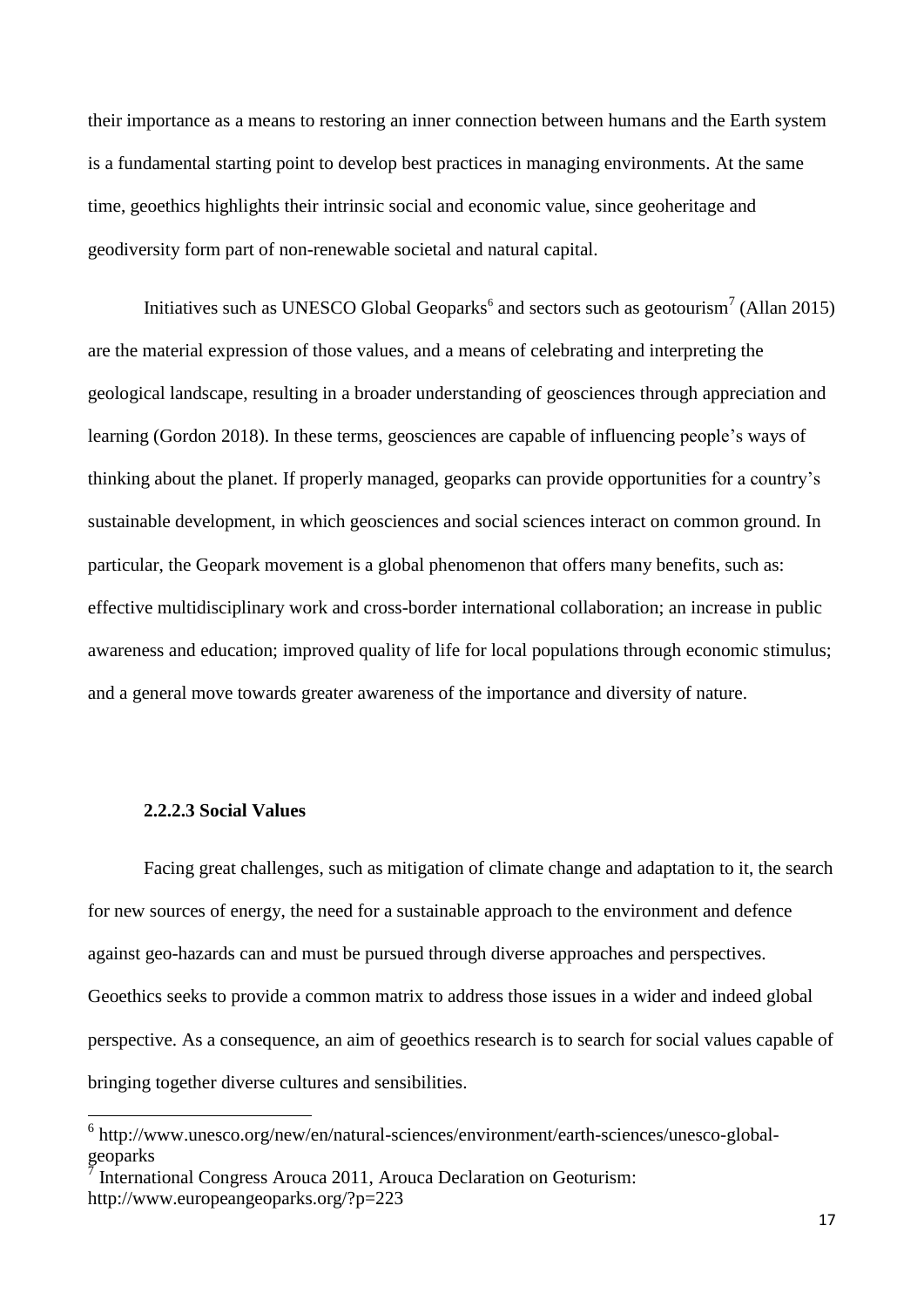General societal concepts that are widely applicable across such fundamental challenges, such as sustainability, prevention, adaptation and education, can be regarded as a set of shared social values, helping to frame a new common vision for our societies in the coming decades. These concepts are introduced below in general terms, and their application to geoscience is addressed later in this chapter.

First, the concept of sustainability presents us with a double challenge, but promises a corresponding double social value. It raises the need, for example, to minimise and optimise the production and use of energy and minerals, and to facilitate transition to the use of renewable energies; and informs development of strategies and technologies for doing so, maximising the positive and minimising the negative social and environmental impacts of such resource use. However, it also highlights the need to build new models of economic development, recognising that it is a fundamental human right not to live in poverty and that a global society that ignores this right cannot be truly sustainable. The concept of 'sustainable development' (explored in greater detail below) captures a tension between the need to facilitate the economic and social development of the world's poor and the need to reduce and, where possible, reverse damage to the Earth system – but it also raises the possibility of reconciling these challenges. Geoethics should help to define the boundaries of how to live sustainably on the planet.

Second, prevention refers to a set of activities and tools, either to prevent processes or events from happening, or to prevent harm resulting from these. The development of a culture centred on prevention is a way to improve the resilience of human communities, namely their ability to anticipate, avoid and/or respond to an event. This includes the capacity to restore the material, cultural and spiritual conditions that existed before an event, and to prepare for and respond to future events in a more effective way. Considered in risk management terms, prevention strategies can be seen as aiming to break the pathway either between possible causes and a risk event (proactive controls), or between the event and its possible consequences (reactive controls).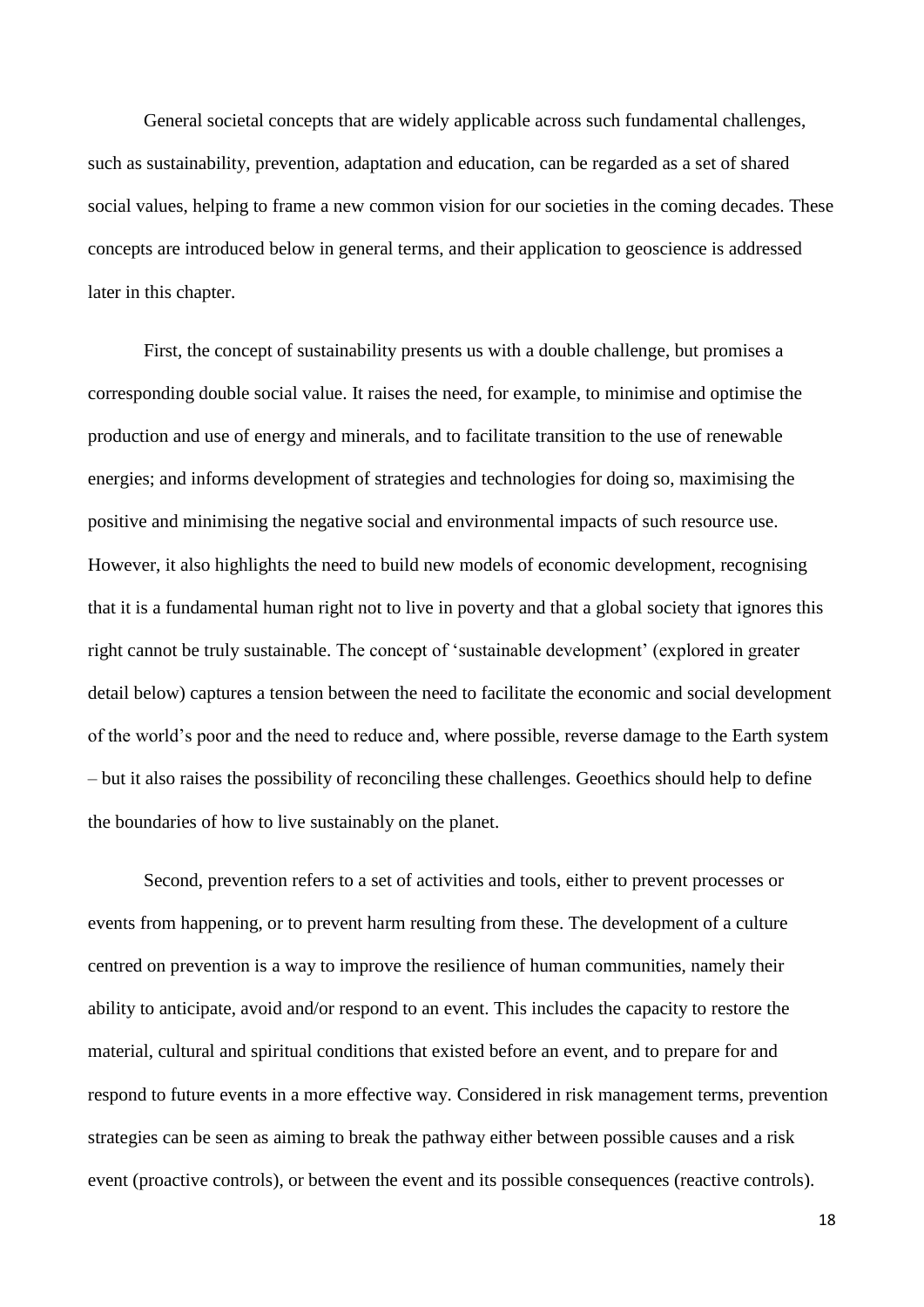Developing resilient prevention strategies requires access to accurate scientific information, communication and education, as well as effective governance. It also depends on improving communities' awareness of natural risks, and their capacity to assess and establish reasonable risk thresholds which are considered acceptable, and hence the adoption of strategies that reduce the likelihood that a potentially damaging natural event or process occurs, or that such an event is transformed into a disaster.

Third, human adaptation refers to the ability of a social group to modify its characteristics and the ways it interacts with its environment in response to change. The necessity to consider adaptation arises from the observation that natural systems are often altered in an irreversible manner, given their interconnectedness and complexity, often characterised by non-linear system dynamics that hinder restoration of earlier conditions. Beyond the need to handle environmental change and to ensure the survival of society, adaptation is also a way for communities to strengthen their internal social ties in pursuit of a common benefit.

Fourth, '(geo-)education' is an important social value in geoethics. Developing and disseminating a culture of Earth-science literacy across society is essential to change the way in which people perceive their relationship with the Earth system, equipping and empowering them to participate in debate and action to address global challenges, as well as providing the basis for the education and training of future generations of geoscientists whose skills will be essential to meeting these challenges. Geosciences must have a fundamental role in building a knowledgeable society, raising awareness about how the Earth system operates and evolves and how we interact with it, and equipping us with the intellectual and practical tools to do so responsibly.

A primary task of geoethics is to make communities beyond the geoscience profession aware of the immense value of those concepts, and the need to pursue them to assure human safety and progress.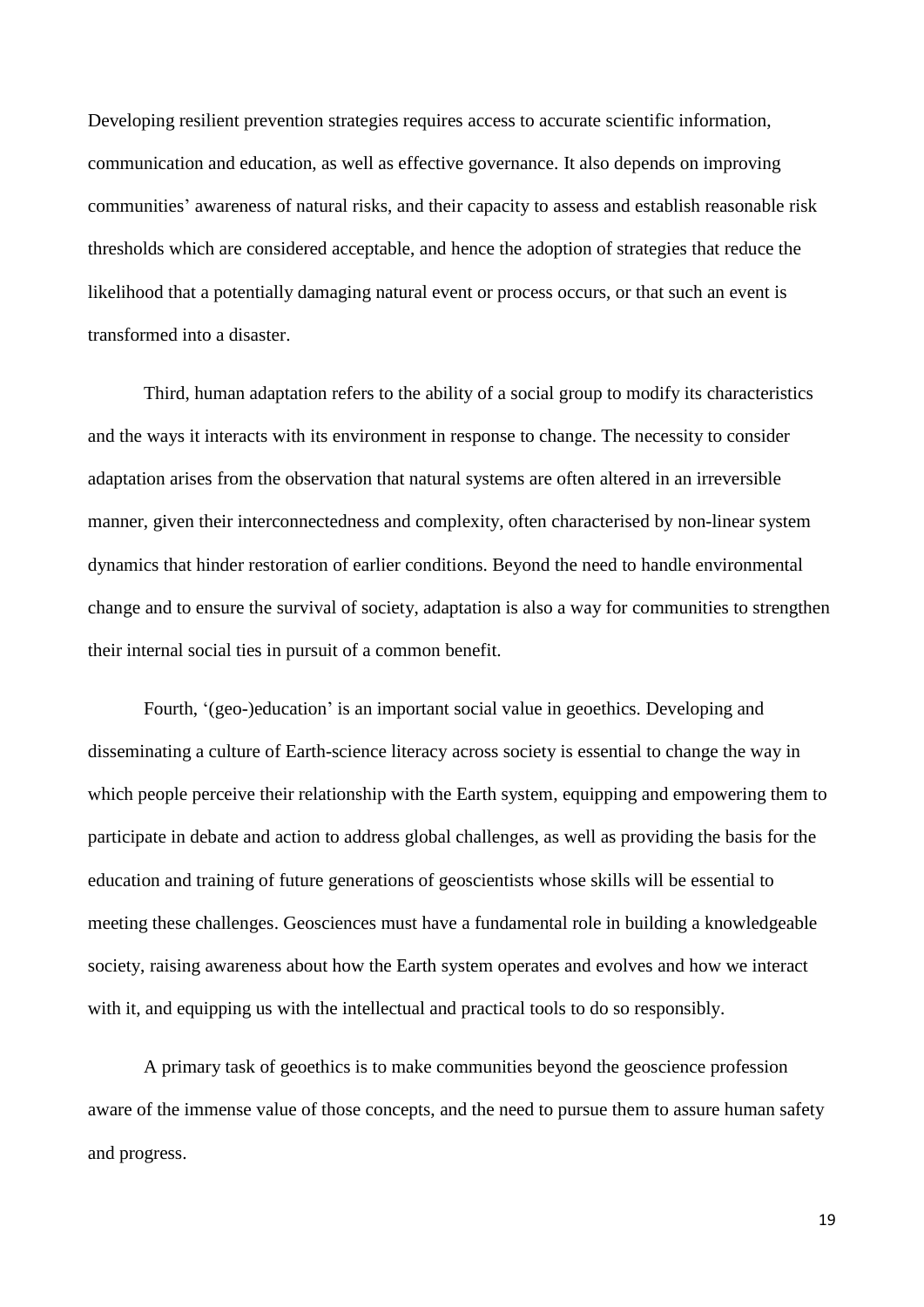#### **2.2.3 Intellectual Freedom: A Fundamental Pre-Requisite for Practicing Geoethics**

Geoethics entails a conscious and rational way of acting. An ethical decision can only arise from responsible choice. Intellectual freedom is a fundamental pre-requisite for acting ethically. To be credible, geoscientists must adhere to scientific methodologies. They must use their geoscience knowledge impartially, without being influenced in their methods or conclusions by external pressures or conflicting interests. In particular, their professional endeavours should not be driven by opportunism, political pressures or economic interests (Gaur 2015, Gawthrop 2015, Wyss 2015).

Likewise, harassment, bullying, discrimination and exploitation of power dynamics threaten the integrity of geoscientists' working environments, and inhibit their freedom of choice. A respectful working environment is fundamental to maintaining professional standards and assuring ethical conduct when practicing geosciences. Harassment (sexual, psychological or physical) and discrimination (whether on grounds of gender, race, disability, sexual orientation, religion or any other characteristic) offend the dignity of the person, and seriously undermine not only integrity and credibility of the geoscience community (Williams et al. 2017), but also in turn the quality of scientific work. These kinds of behaviour prevent individuals, driven by fear of punishment or retaliation, from taking decisions in an ethical manner (Peppoloni and Di Capua 2017a). The need for the geoscience community to address harassment and discrimination, to ensure that working and educational environments are respectful and inclusive and that unacceptable behaviours are identified and effectively policed, is increasingly being recognised in the policies and ethical codes of professional geoscience organisations – an instance of such codes evolving to meet changing needs.

Furthermore, principles such as adherence to truth, freedom from conflicting personal interests, openness to cooperation and open discussion with other colleagues should be the basis on which to found scientific activity, in whatever field (applied, academic or educational). A geoscientist who is working in an environment that pursues these values is well-placed to scrutinise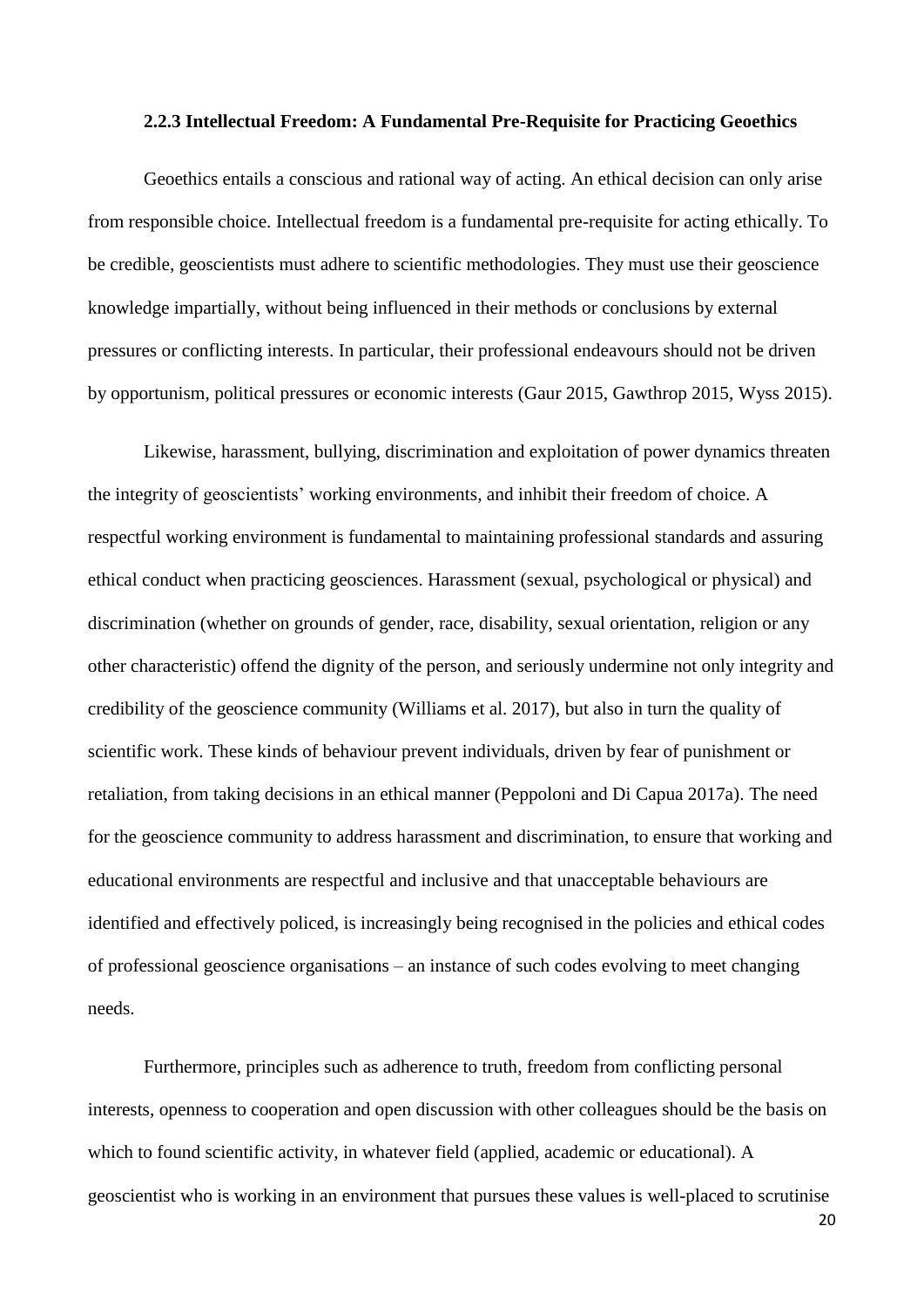the integrity and honesty of their own and others' scientific research and practice, and to ensure that the access to research results is open. She/he should be aware that scientific validity cannot be negotiated, obscured or influenced by conventions or agreements between power groups, companies or states. Recognising and pursuing these principles should be the responsibility and mission of every geoscientist.

Nonetheless, it is evident that where strong partisan interests are at play, whether in commercial, academic or government settings, this freedom is not easily won or guaranteed. For example, geoscientists working in mining or oil and gas companies may find themselves under pressure to support choices that are not in line with their professional ethics, notwithstanding the fact that they are operating in publicly regulated legal frameworks. In such egregious instances of pressure being unfairly and explicitly exerted, the ethical course of action should not be hard to discern, however difficult it is to achieve – the individual should always act ethically, and should always be allowed to do so. But aside from such clear-cut cases, ethical challenges may arise when legitimate commercial, political or economic factors come into conflict with individual or collective ethical principles. In these cases, identifying the best course of action may be less simple and clearcut. What considerations should take precedence? Is it possible to find an acceptable balance in this dialectic relationship?

This problem, though far from being easy to resolve (Gaur 2015), may be addressed by means of the adoption of common values and rules to accommodate the diversity of relevant factors and perspectives. Aligning companies' needs (and society's demand for resources) more closely with inalienable requirements such as respect for personal ethics, environments and communities is an area of active development, which is yielding concrete results. In the field of mining, a number of initiatives are underway, at various stages of development, to establish principles and implement mechanisms to address these challenges (Nurmi 2017), such as those developed by the International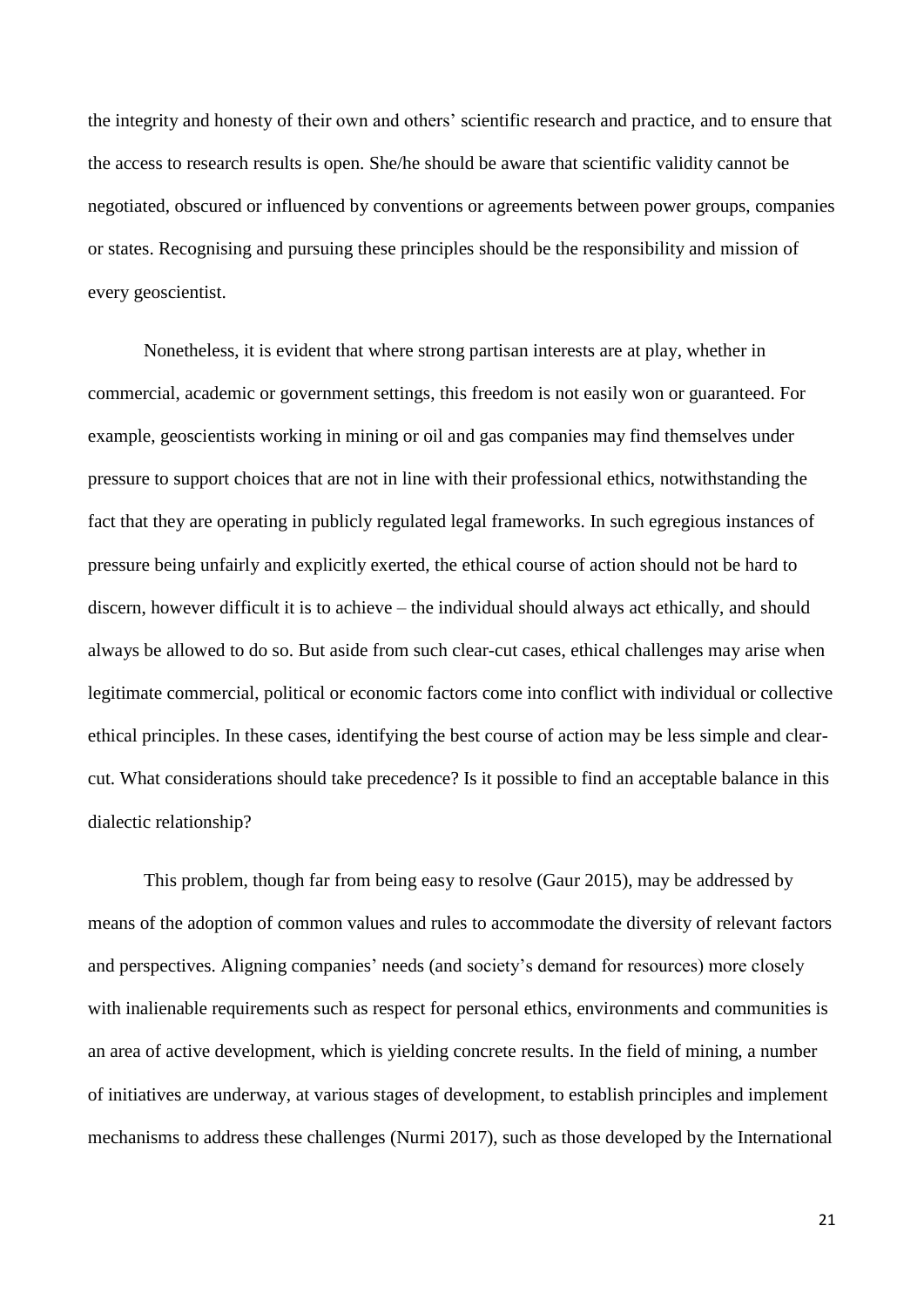Council on Mining and Metals<sup>8</sup>. Whatever approaches are adopted, however, rigorous application of ethical criteria implies the risk that individuals face insoluble dilemmas. Such challenges, though far from being unique to geosciences, should be studied from a geoethical perspective to assist the geoscientists facing them in a professional capacity. It is also incumbent on geoscientists in leadership positions to promote supportive and inclusive professional environments in which such sensitive and complex matters can be addressed honestly and openly.

#### **2.3 Ethical Issues and Ethical Dilemmas**

A geoethical issue might be assumed to be a choice between at least two alternatives, one of which is the best option, taking into account the reference system of scientific, economic, social and cultural values in which a geoscientist is acting, and assuming complete and accurate knowledge of the problem faced and adequate competence for its resolution (Peppoloni and Di Capua 2018). If one option is patently better than another, then the decision to be taken may be relatively simple. But often geoscientists are faced with true ethical dilemmas (Bilham 2015): in these cases, an 'ideal' choice is not possible, but rather different options exist, all with different benefits and negative impacts on society or the environment (Marone and Peppoloni 2017). Under such circumstances, how can a choice be taken from an ethical point of view? On what should geoscientists base their choices?

A real ethical dilemma has no perfect solution, but rather one which is deemed most acceptable in a specific economic, social, cultural and environmental context. Identifying the most acceptable solution requires consideration of both positive and negative consequences of the options available, and choosing the one that maximises the benefits and minimises the disbenefits. It follows that even the 'best' solution may have adverse consequences that must be accepted. Making

<sup>8&</sup>lt;br><sup>8</sup> [http://www.icmm.com](http://www.icmm.com/)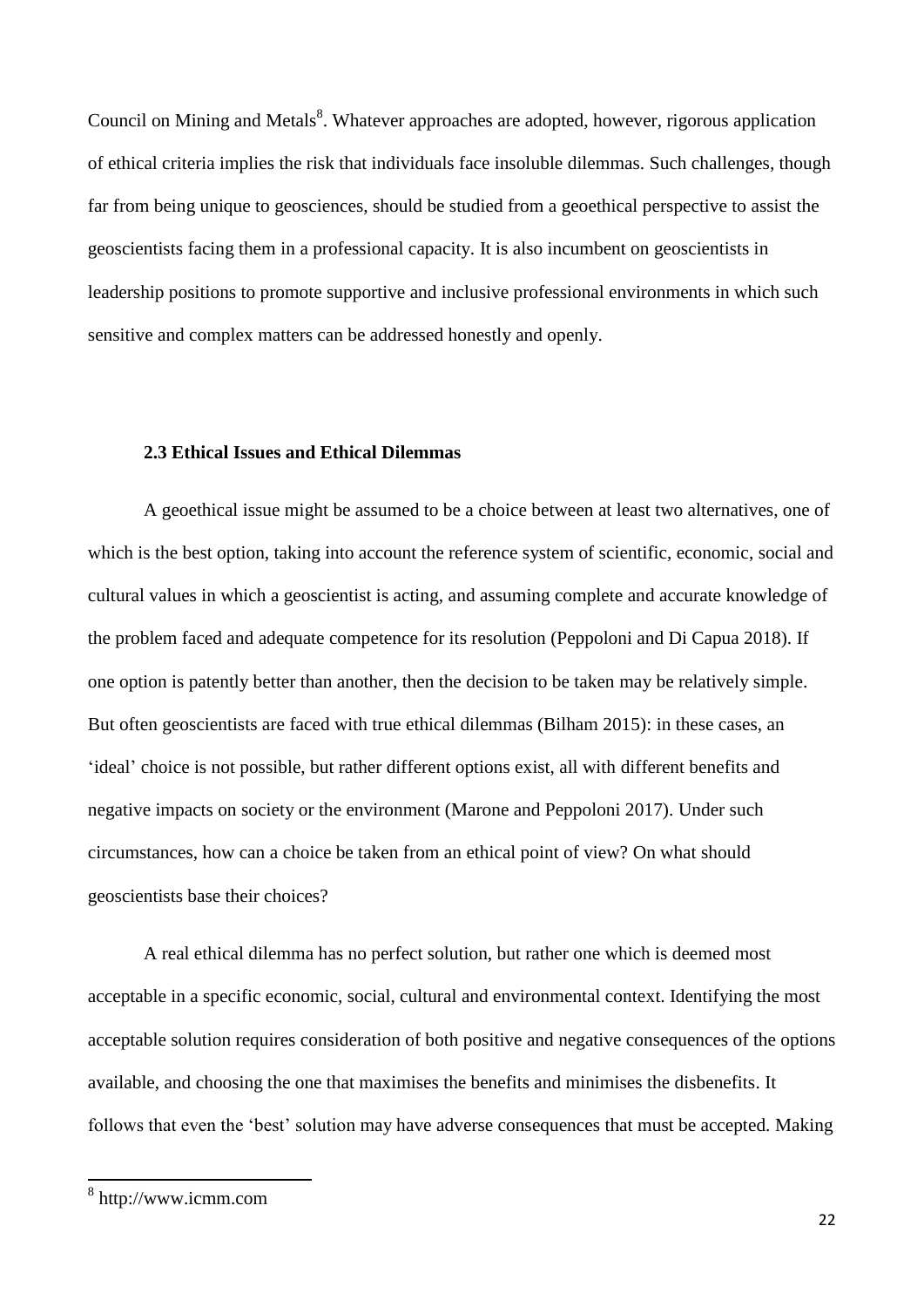technical-scientific choices under uncertainty (Albarello 2015, Tinti et al. 2015) inevitably implies accepting compromises, a feature that is common to applied sciences (Christensen et al. 2007, Hansson 2015, Murphy et al. 2015).

Deciding on the feasibility and desirability of a course of action (for example regarding a proposed infrastructure project, an energy initiative or a hazard prevention scheme) may depend not only on scientific and technical considerations, but also on economic, political, social and cultural factors. Making an ethical choice depends on assessing these factors in the context not only of the geoscientist's own perspective and values, but also those of other stakeholders and communities who may be affected (positively or negatively) – values which may conflict (Peppoloni and Di Capua 2017a). For example, a dam may have significant adverse impacts on natural habitats, but at the same time it can ensure protection from floods and supply water to thousands of people. Similarly, a mine might be seen as a threat to its environment and the health of local communities, but may also bring benefits in the form of jobs, facilities and infrastructure improvement, as well as providing the mineral resources needed for low-carbon technologies, for instance. It is therefore vital to work with local communities and stakeholders to determine where there is reasonable alignment of economic, social, cultural and ethical values, to work to reconcile these, and to seek opportunities for collaborative action to maximise social and environmental benefit (Owen and Kemp 2013, Hostettler 2015, Arvanitidis et al. 2017). Considering more generic reference values such as sustainability and community resilience is also important, and may help to frame efforts to resolve conflicting interests.

In most applications, it is not the geoscientist who takes the final decision about a specific matter. In this case, geoscientists have a professional responsibility to provide decision-makers with information and advice (based on professional judgment rather than personal views) on all aspects of the problem that they consider relevant to a decision for the given social and environmental context, and in light of more generic reference values.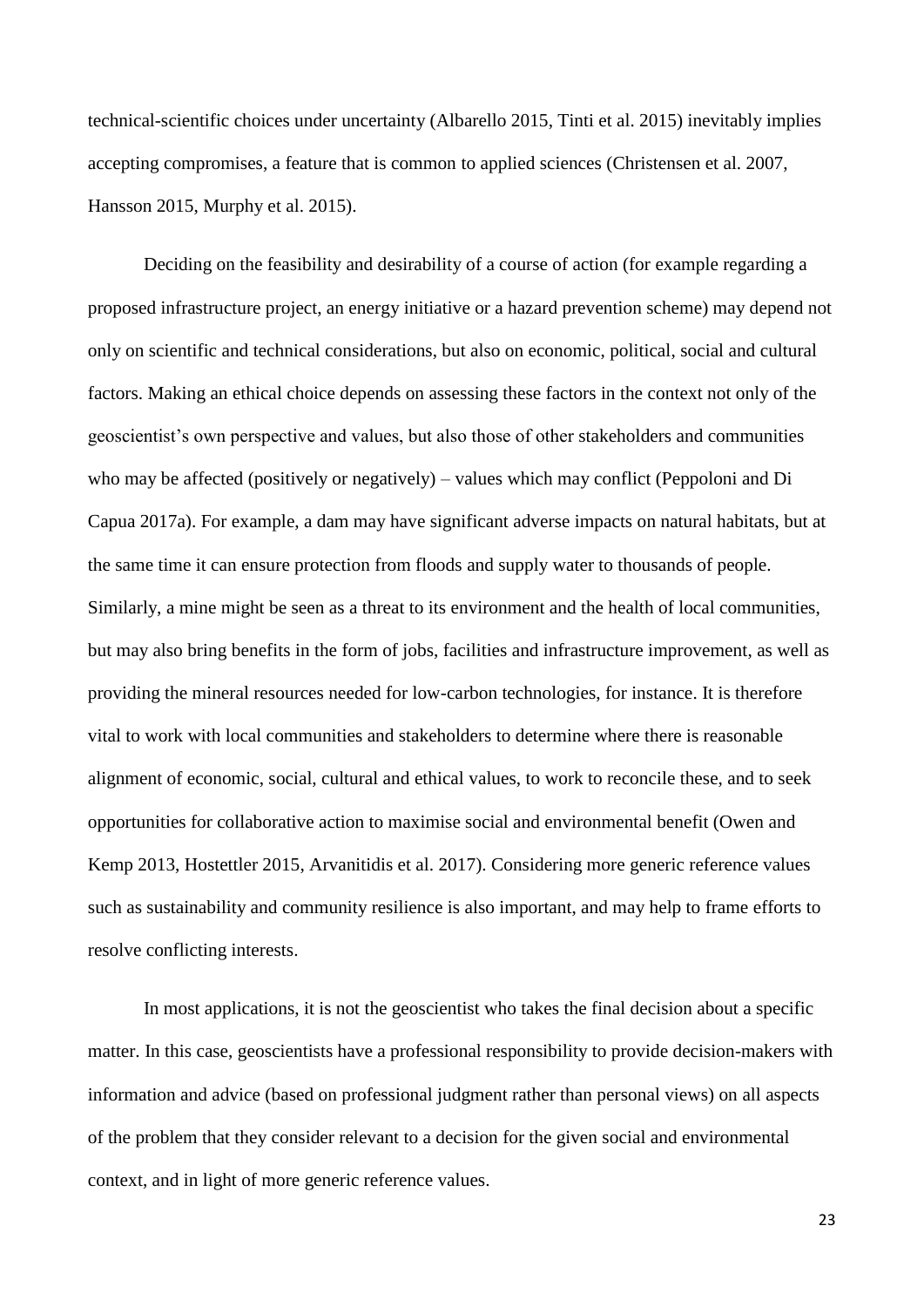However, policy-makers and other decision-makers often expect a geoscientist (or other professional expert) to recommend a solution, or at least to advise on the desirability of options, notwithstanding their dependence on matters outside the geoscientist's professional competence (Bobrowsky et al. 2017). When geoscientists are facing a geoethical dilemma, they should accept and make clear to others that they cannot offer a unique solution, but instead define and characterise options, scenarios and potential outcomes. Geoscientists' duty (with other relevant professionals) is to explain the choices and the consequences of each of them. In doing so, they should avoid making the mistake of considering geoscience knowledge as a 'universal law', thinking they might solve an ethical dilemma based on geoscientific considerations alone, or by using categories like 'right' or 'wrong' (Marone and Peppoloni 2017). Geoscientists can help to ensure that geoethical decisions are reached by characterising problems and options adequately from a scientific and technical point of view, and by clearly indicating the positive and negative impacts of the options available. In many cases, it may be appropriate to carry out a cost/benefit analysis (Potthast 2015, Stefanovic 2015), framed in societal and environmental as well as economic terms, looking at positive and negative impacts from multiple perspectives, in the short and long term, and on small and large physical scales. Such analyses should also take into account uncertainties (quantified where possible) internal and external to the system under consideration, and recognise that such cost/benefit analysis alone may not provide an optimal (or even acceptable) solution (Peppoloni and Di Capua 2018). There is an extensive literature on science-policy interactions exploring these and related themes, albeit not focused on geoscience, which has been influential on practice in this area in recent years (see, for example, Douglas 2009, Gluckman 2014).

## **2.4 Geoethics Applied to Geosciences**

Geoethics covers the entire range of geoscience applications, from basic research to commercial undertakings. In recent years, its application in different realms has been analysed,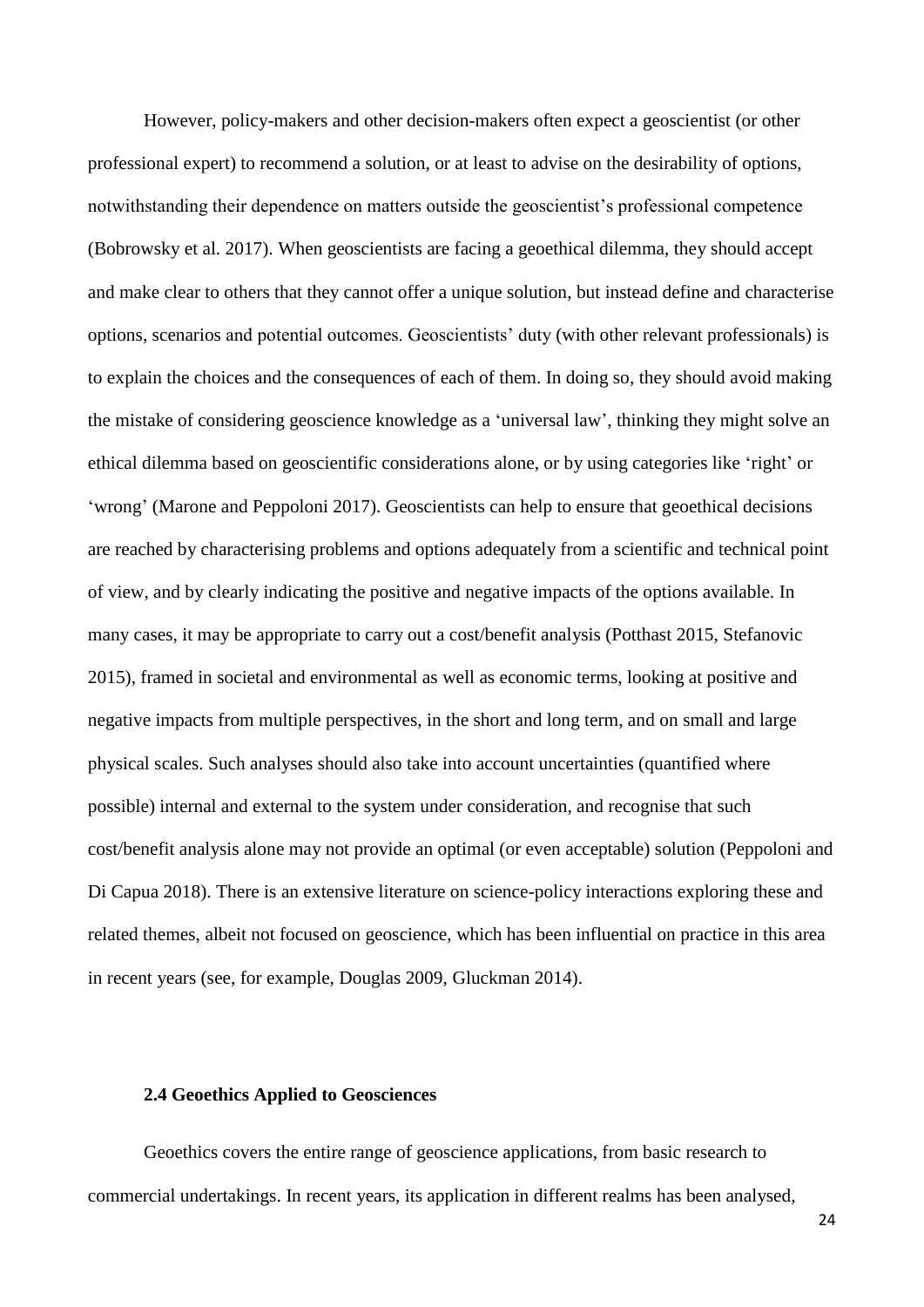including through paradigmatic case studies (Peppoloni and Di Capua 2015b, Wyss and Peppoloni 2015, Gundersen 2017, Peppoloni et al. 2017).

The main issues and topics geoethics addresses include: sustainable use of natural resources (included water, energy, mineral and biological resources); the reduction and management of natural and anthropogenic risks; the management of land, coastal areas, seas and open oceans; pollution and its impacts on health; global environmental change, including climate change; protection of natural environments; research integrity and the development of codes of scientific and professional conduct; literacy and education in geosciences; geodiversity, geoheritage, geoparks and geotourism; forensic geology; and medical geology.

Returning to the question 'On what should geoscientists base their choices?', some of the key principles which guide the practical application of geoethics to these issues and topics are: to encourage critical analysis and the responsible use of natural resources; to promote accurate and useful information on hazards and environmental risks; to foster the development of environmentally friendly technologies; to highlight the social role of the geosciences; and to promote geological heritage as a scientific, cultural and educational resource. These principles are all aimed at guiding society in its choice of appropriate behaviours with respect to the practical problems humanity is facing in relation to the Earth system, trying to find solutions compatible with economic and social development and the conservation of nature and the land.

Consequently, even though geoethics originates in the field of geosciences and refers in the first instance to the scientific and professional activity of the geoscientist, it goes beyond this sphere of influence, turning towards other elements of society and contributing to economic, political and cultural debate. These matters are explored further in chapter 3.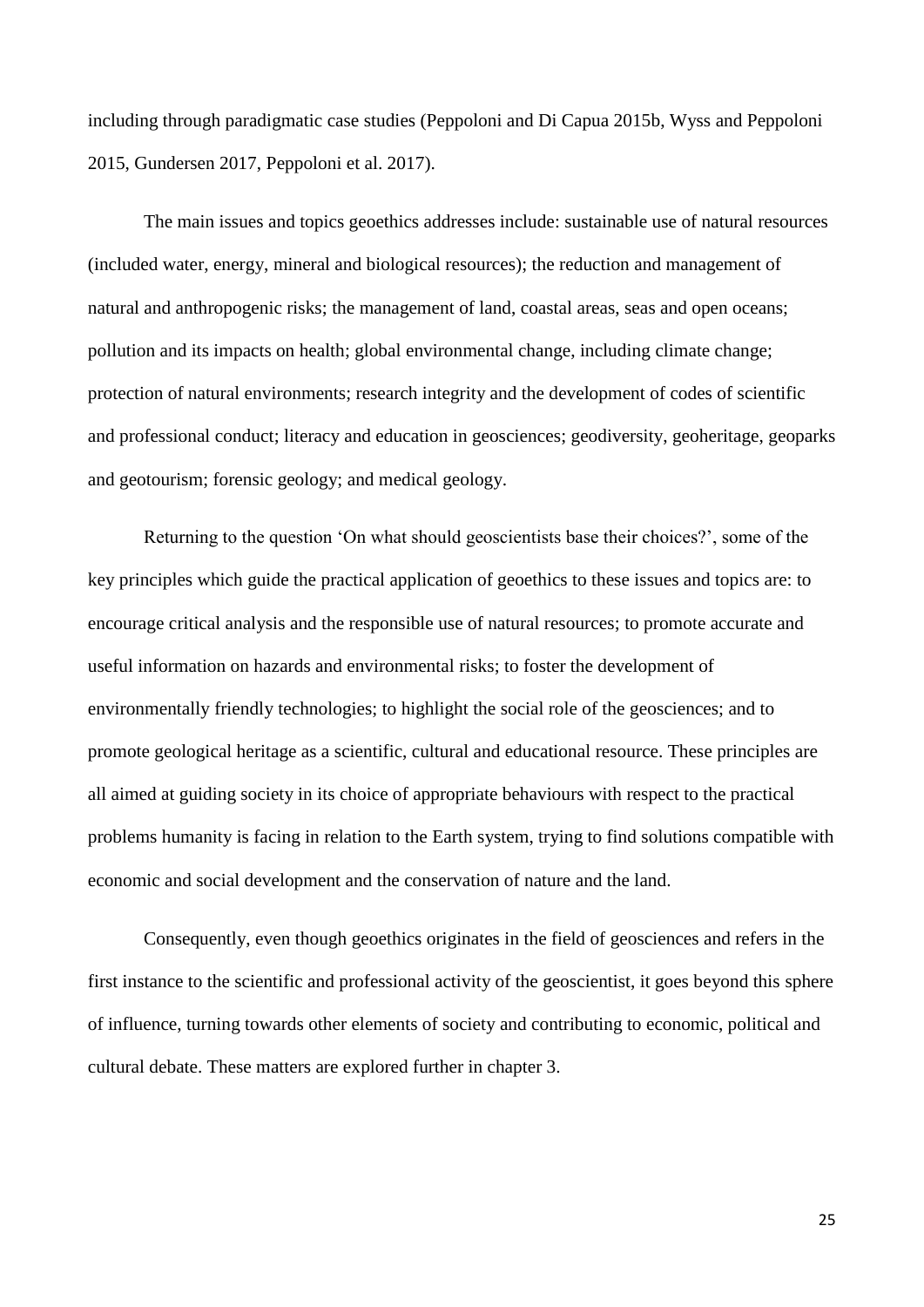#### **2.4.1 The Specific Knowledge and Skills of Geoscientists**

Geoscientists are social actors as well as scientists and professionals. Geoscientists, engineers and others with expertise relating to the Earth possess scientific knowledge, skills and training which are essential for investigating, managing and intervening in various elements of the Earth system and that can contribute to fostering better science-society relations (Gill 2016, Tubman and Escobar-Wolf 2016). This entails ethical obligations. Geoscientists' work to understand how the Earth system functions, the nature and distribution of resources, environmental dynamics and the interaction of human and natural processes carries with it the responsibility to best serve the public good.

A geoethical approach can help in turn to develop geoscientists' own knowledge, skills and capabilities. As discussed above, following ethical criteria such as honesty, openness and adherence to scientific methodology (while recognising its limits) is vital for the success of geoscientists' research and practice, facilitating the connection of scientific validity, freedom and responsibility in their work. Furthermore, it allows geoscientists to reflect on their activities, improve their professional and personal practice, and learn more about themselves, whether in research, teaching or applied professions. Scientific research and its practical application must be carried out with intellectual honesty out of respect for oneself, in order also to be of real service to others. In this spirit, geoethics can serve geoscientists in confirming (and in many cases rediscovering) fundamental elements of their identity, on which to build their own professional motivation and a personal ethics of responsibility, and informing their own social function. In this perspective, geoethics can provide the 'philosophical bonds' of a cohesive geoscience community.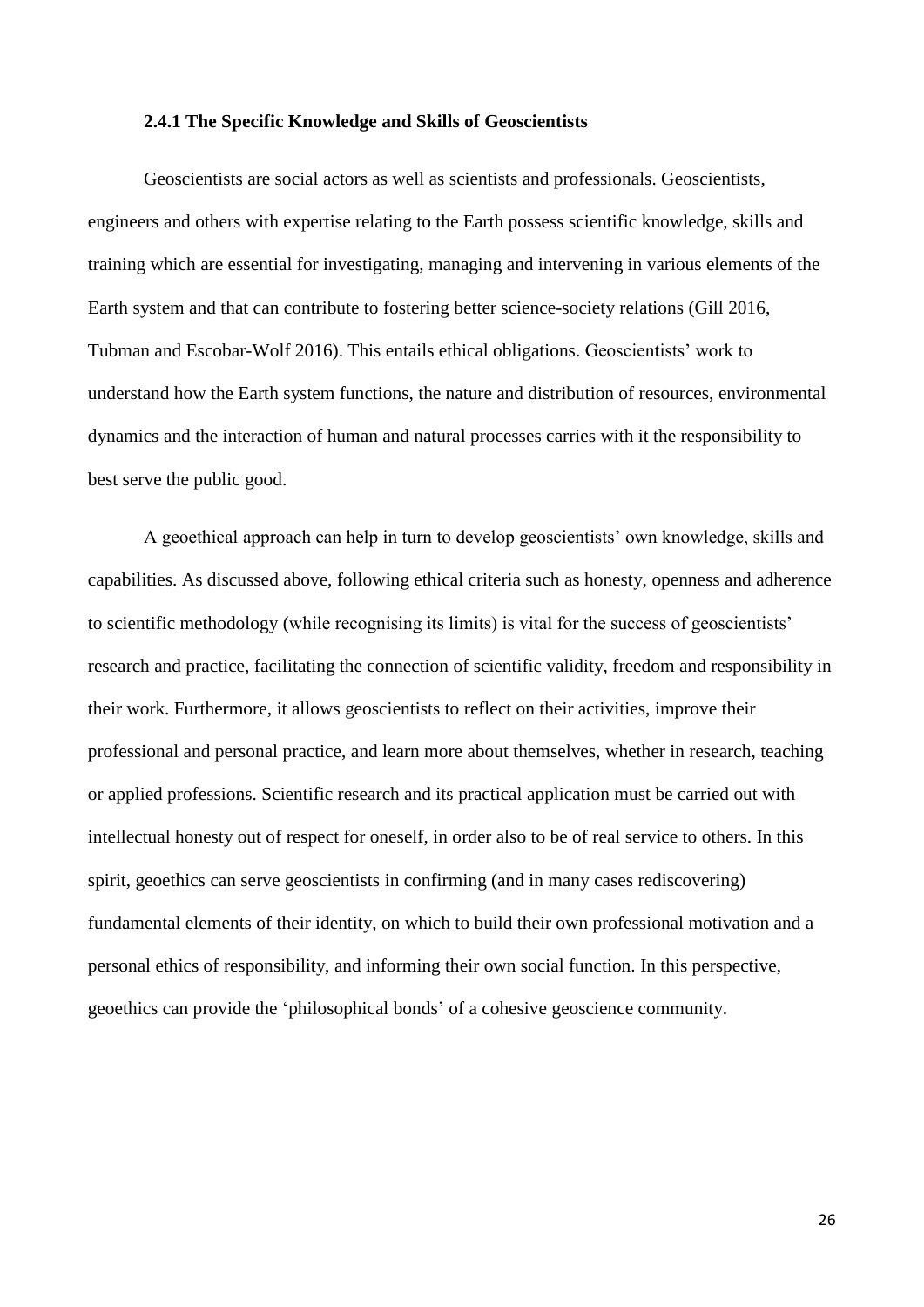#### **2.4.2 Why Should We Act Ethically? Geoethics as an Advantage**

So how does a community promote the idea that its members should behave ethically? As suggested in Bobrowsky et al. (2017), *"three steps seem to be necessary. First, ethical behaviour should be affirmed by the community as the expected norm. Second, ethical behaviour should be taught as well as modelled in both formal and informal educational settings. Third, unethical behaviour should be identified as unacceptable, and there should be undesirable consequences for such behaviour"*.

In order to encourage the spread of (geo)ethical behaviours and practices in the geoscience community, the advantages of acting ethically, following ethical values and best practice, should be highlighted and fostered, and given a central place in geoscience education. Conducting geoscience activities in a responsible way means finding wiser and cheaper technical solutions, winning the trust of clients and communities, and earning professional and scientific credibility and legitimacy. At the same time, it is important to create cultural, social and legal conditions such that there is no advantage for geoscientists, within companies or acting as individual professionals, to act unethically, because of the negative repercussions on their reputation or in terms of penalties. This is not to minimise the intrinsic value of ethical action, but its beneficial aspects should also be emphasised. To follow such an approach is to recognise the value of utilitarian and deontological perspectives on geoethics, notwithstanding its primary characterisation as a virtue-ethics.

#### **2.4.3 Towards Society: Addressing Global Issues**

Society faces a nexus of global challenges, and these must be the overriding priority for science, as well as for political and public debate and decision-making, in the coming decades. Securing sufficient food, energy, raw materials and water for all, ensuring human health, managing competing demands for land, maintaining soil quality and protecting natural environments and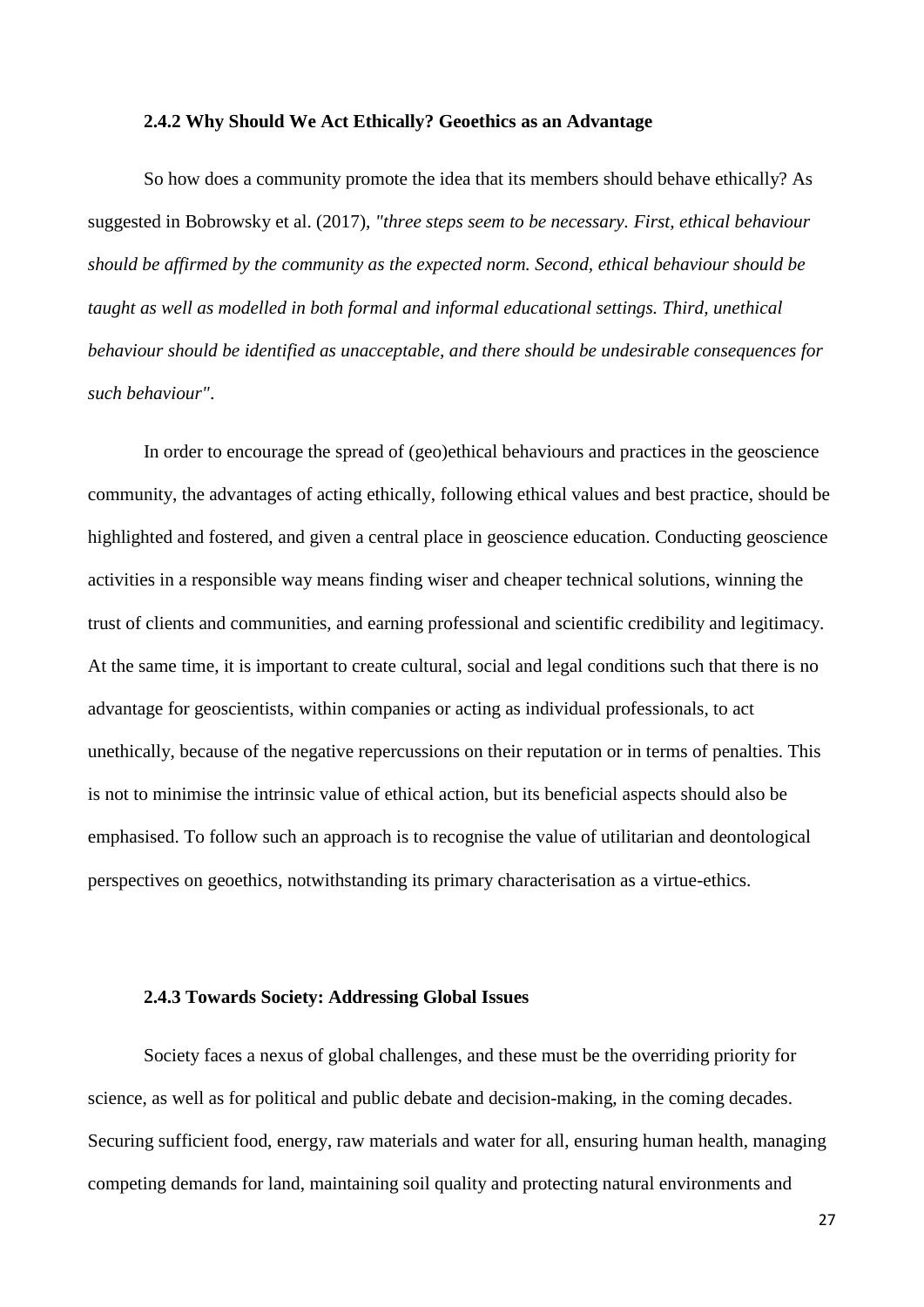ecosystems, locally and globally, are closely interlinked challenges. These are exacerbated by a large and growing human population, major movements of people (including urbanisation), past and present over-exploitation of resources, rampant consumerism in post-industrial societies and massive inequalities in wealth, health and access to resources. The 17 Sustainable Development Goals of the United Nations<sup>9</sup>, for the period 2015-2030, summarise and emphasise the importance of solving these issues as a joint challenge.

Climate change, as one feature of wider global environmental change, constitutes an existential threat to society and natural systems, requiring (among other work) the study of past climates, the continuous monitoring of environmental parameters and the modelling of possible scenarios, to inform shared global political and social action. The 2015 COP 21 Paris Agreement, to which 195 nations were signatories, establishes shared objectives for limiting carbon emissions, and provides a framework for the actions and investment required for a low carbon, resilient and sustainable future $10$ .

Disaster risk reduction is another fundamental objective, achievement of which will depend on continued multidisciplinary research, development of early warning systems and monitoring networks, and information and capability-building campaigns aimed at citizens. The Sendai Framework for Disaster Risk Reduction  $2015$ -2030<sup>11</sup> is the first major agreement of the post-2015 development agenda, with four priorities for action. It is an agreement which recognises that the state has the primary role in preventing and reducing disaster risk, but that responsibility should be shared with other stakeholders including local government and the private sector.

Geoscience has a vital role to play in addressing all of these challenges (Gill and Bullough 2017). At their heart are international efforts to build more effective global governance frameworks (Nickless 2017), and to increase the resilience and preparedness of communities, by developing and

 9 <https://www.un.org/sustainabledevelopment>

<sup>&</sup>lt;sup>10</sup> https://unfccc.int/process-and-meetings/the-paris-agreement/the-paris-agreement

<sup>11</sup> https://www.unisdr.org/we/coordinate/sendai-framework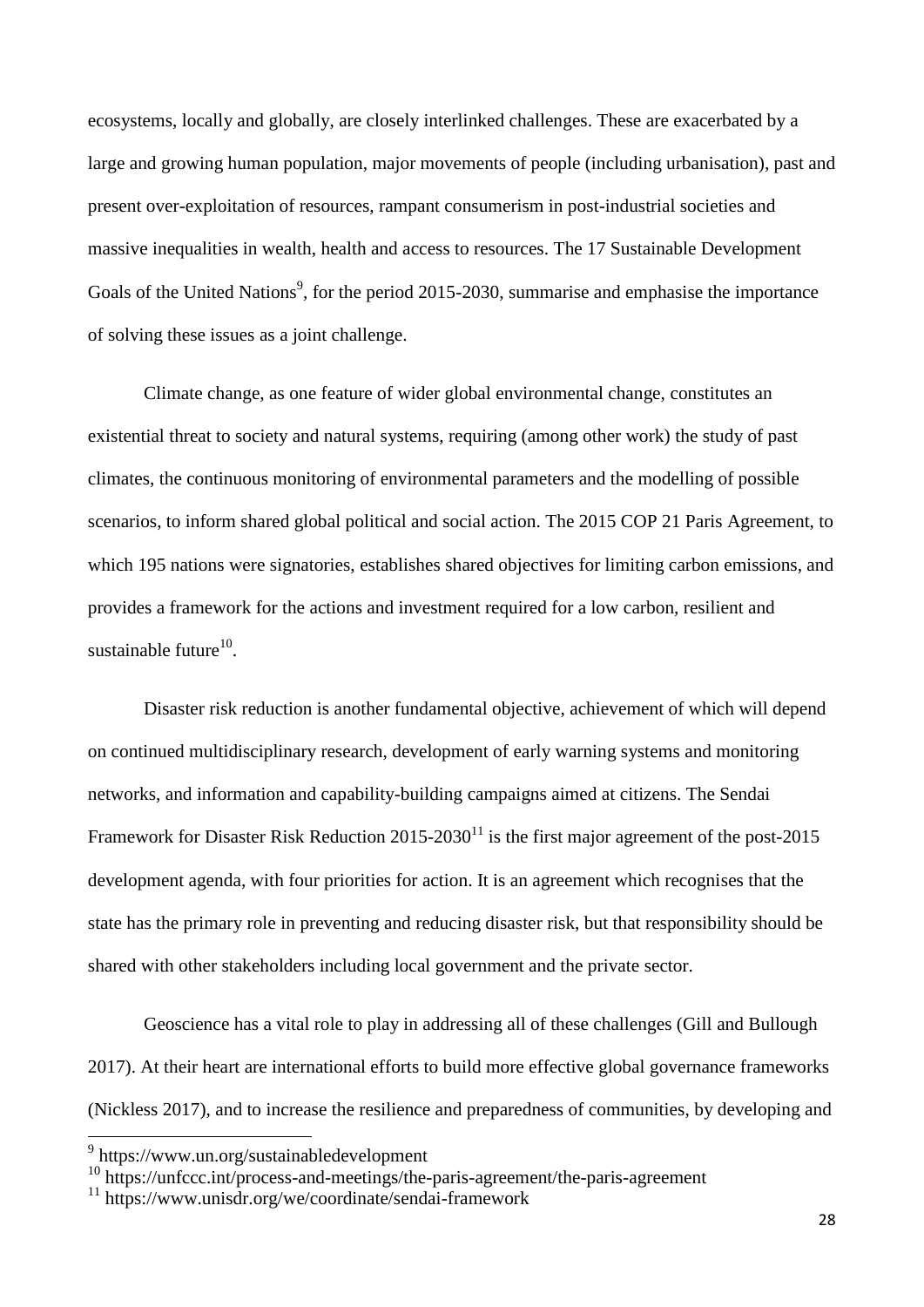promoting appropriate tools, awareness-raising and educational campaigns, and facilitating genuine multilateral communication and engagement. In this context, geoscientists' competence beyond the merely technical becomes indispensable, and the ethical value of their expertise assumes global implications. We return here to the four generic social values in geoethics that were outlined earlier in the chapter – sustainability, prevention, adaptation and education – and provide illustrations of their relevance to these challenges.

#### **2.4.3.1 Sustainable Development**

Geoscientists recognise that natural resources in the Earth system are finite. Sustainability as a value (in some form) is almost universally acknowledged by human cultures, although it is not obvious how to define sustainability in different contexts.

In 1987, the Brundtland Commission of the United Nations introduced the concept of 'sustainable development', as follows:

*"Humanity has the ability to make development sustainable to ensure that it meets the needs of the present without compromising the ability of future generations to meet their own needs. The concept of sustainable development does imply limits - not absolute limits but limitations imposed by the present state of technology and social organization on environmental resources and by the ability of the biosphere to absorb the effects of human activities"* (WCED 1987).

This definition links the concept of sustainability to the need for natural resource use and the right to economic and social development, especially for the world's poor. In the case of georesources, among others, sustainability is a concept deeply linked to human needs (Grunwald 2015). In a wider sense, this definition implies ideals of social and environmental justice, intergenerational justice, the fair distribution of resources and opportunities (equity), and the concept of democracy,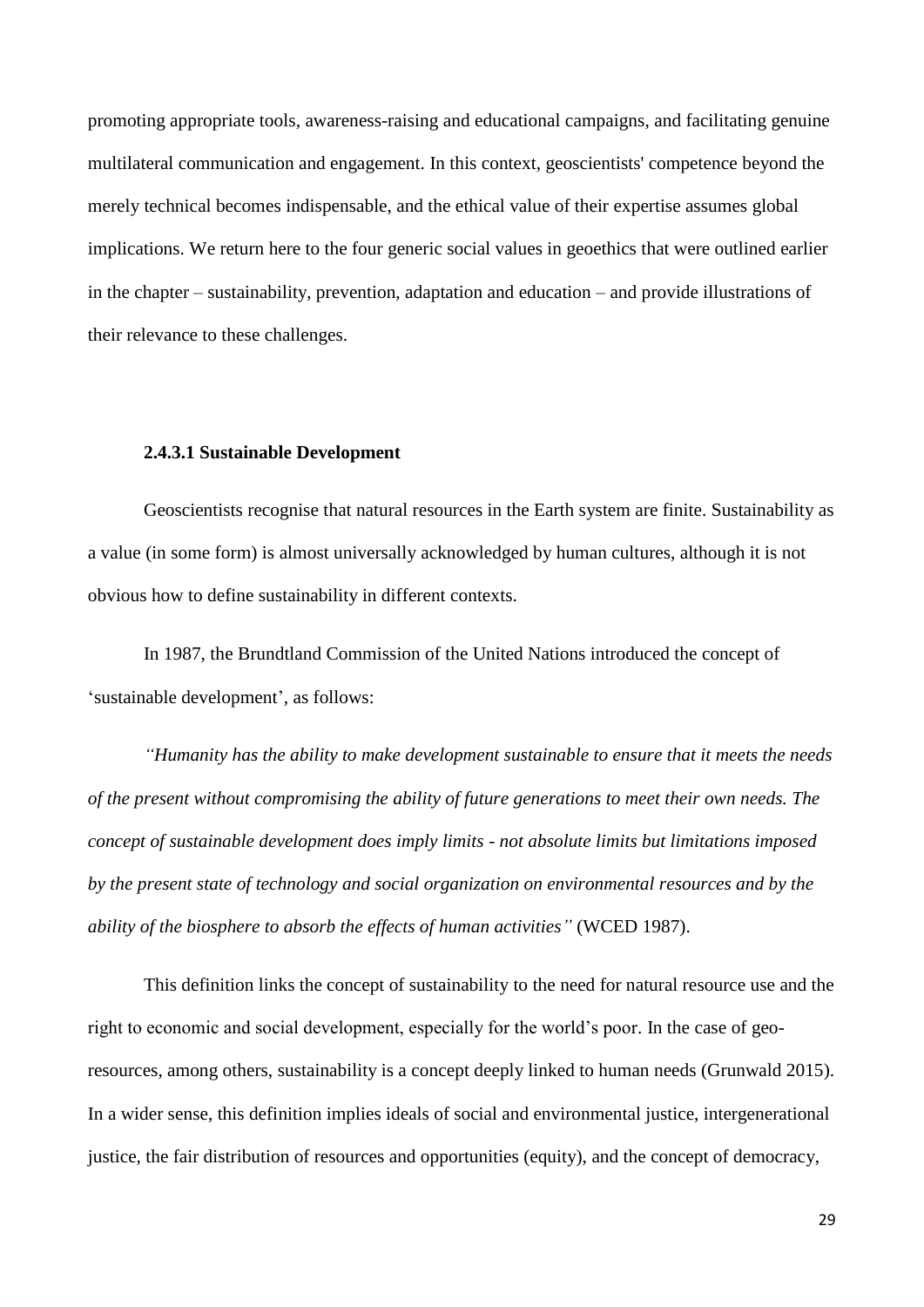since it calls, even if not explicitly, for a shared governance at local and global level, triggering the concept of 'sustainability ethics' (Becker 2012, Ott 2014, Ness and Zondervan 2017).

Sustainability is a value that, in practice, is still often disregarded or at least undervalued in current human development models and decision-making. Including it systematically and simultaneously in its environmental, social and economic dimensions needs a pervasive and ongoing cultural shift. The tangible results of human action affecting the Earth system are increasingly evident.

Treaties, agreements and conventions are beginning to establish internationally agreed principles and rules on which to base our behaviour regarding resources, pollution, climate and sustainability, and to find an acceptable balance between environmental protection and economic and social development. At the root of geoethics is the idea that there is a unique community of life on Earth, of which humankind is an inseparable part. The Earth is the human home, on which our life and future depend. Therefore, as humans, we must respect the Earth and its natural systems and pay attention to how we interact with it, in the awareness that being part of this community of life involves considering the prudent use of its resources and the conservation of its ecosystems. But it is equally evident that it is necessary that development and sustainability must coexist, and that we should explore how they can be reconciled, for example through concepts such as 'restorative sustainability' – that is, ensuring that interventions such as resource extraction do net good rather than net harm (Wessel 2016).

The contribution of geoscientists is indispensable on different levels (Stewart and Gill 2017), not least in revealing some hidden contradictions and ambiguities. Often, choices that are widely considered more sustainable or more environmentally friendly than others may not be, at least in an absolute sense. For example, many technologies and strategies for reducing fossil fuel use will require very significant quantities of mineral resources – these include many metals which have not previously been widely used, as well as bulk metals such as copper (Nickless 2017). The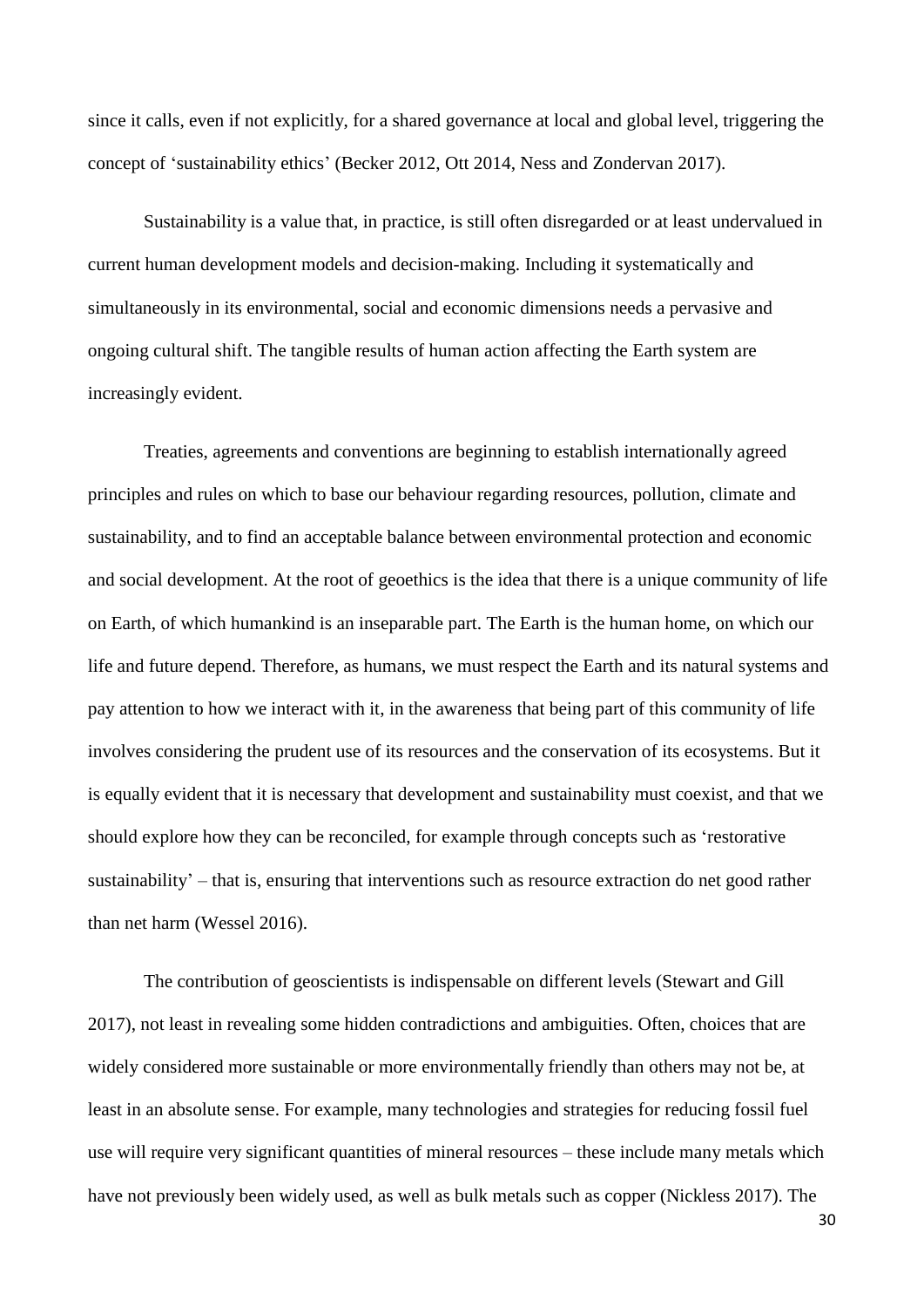extraction and processing of these minerals, and the complex interlinked global supply chains that stem from them, if not carefully managed, pose significant environmental risks, as well as potential social harm in the form of 'conflict minerals', human rights abuses in the artisanal mining sector (including in relation to child labour), and many other less visible impacts on communities. Such contradictions and ambiguities must be identified and addressed with relevant stakeholders and communities. The geoscientist also has the ethical responsibility to use geoscience knowledge to help frame these problems, inform decision-making, and facilitate effective and sensitive implementation of these decisions.

## **2.4.3.2 Prevention: A Common Resource for Defence Against Georisks**

As clearly indicated in the Sendai Framework for Disaster Risk Reduction, strategies aimed at protecting communities against georisks requires the engagement and partnership of all parts of society. In line with concepts developed in this document, geoethics aims to improve the relationships between the geoscience community and other actors in society (such as decisionmakers, local authorities, government agencies, the media and citizens) during all the phases that characterise the disaster cycle (from prevention to emergency and recovery phase). Each of these actors, with a specific role, commitment and responsibility, is part of a 'defence system' against an impending risk (Di Capua and Peppoloni 2014, Dolce and Di Bucci 2015, Peppoloni and Di Capua 2017b).

Moreover, geoethics contributes to strengthen the science-society interface, promoting some important actions that involve the social responsibility of the geoscientist (Di Capua and Peppoloni 2014, Limaye 2015, Peppoloni and Di Capua 2017b), such as the accurate and appropriate dissemination and communication of the results of scientific studies on geohazards (Liverman 2009, Marone et al. 2015a and 2015b, Foresta Martin and Peppoloni 2017), the development and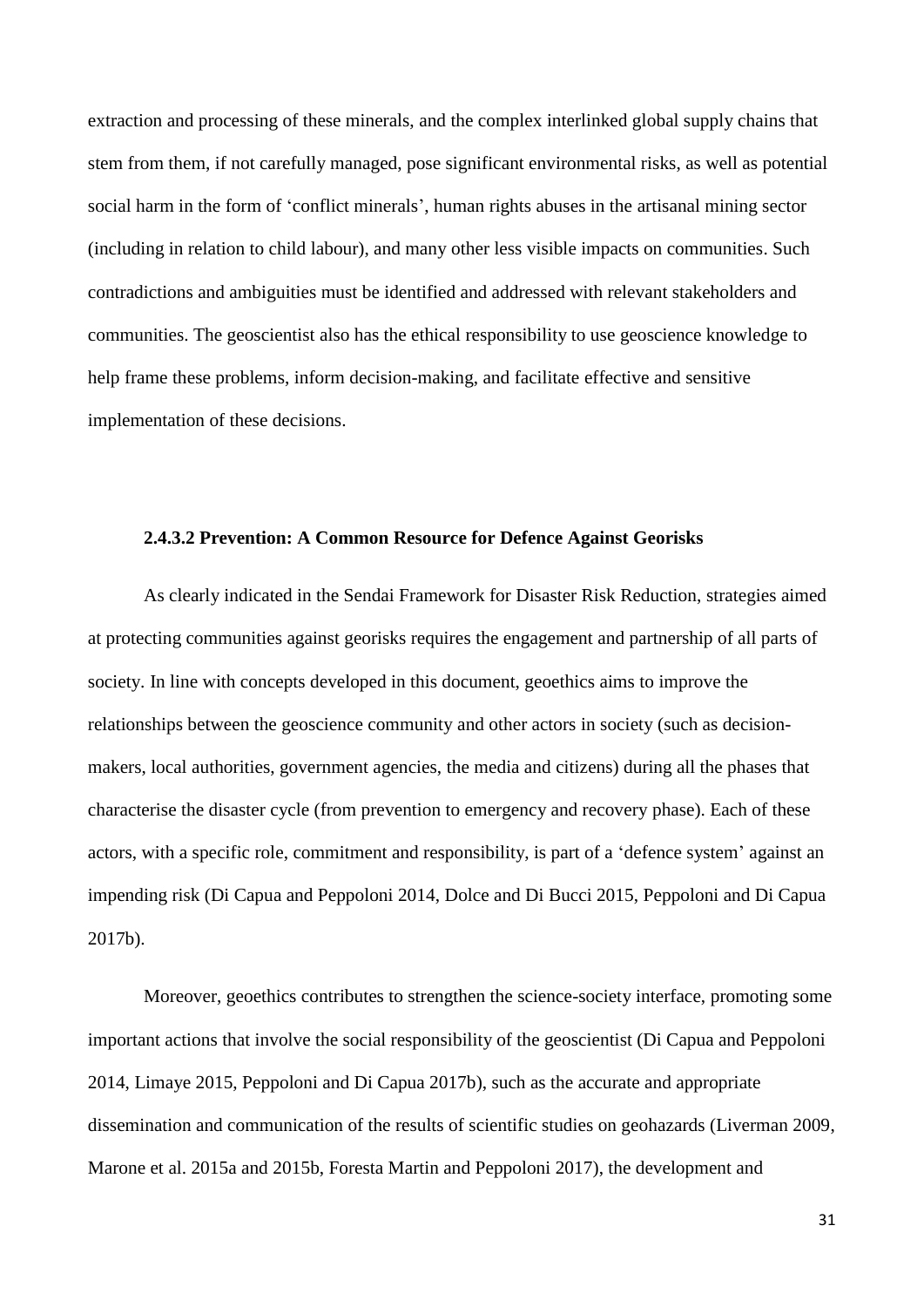promotion of geo-educational tools to improve knowledge about risks and preparedness of the population (Frankenberg et al. 2013), as well as the engagement of hazard-prone populations in participating in bottom-up risk communication approaches (Ickert and Stewart 2016, Stewart et al. 2017), to increase community resilience.

However, we must not neglect some current limitations to the effectiveness of risk communication, well highlighted by Wachinger et al. (2013): what seems obvious, namely that a high level of risk perception will lead to personal preparedness and, as the next step, to risk mitigation behaviour, is not necessarily true. This should be considered for risk governance and communication, as well as for the willingness of individuals to invest in risk preparedness or risk mitigation actions.

Nowadays geoscientists are able to predict or forecast, with varying degrees of uncertainty, the onset and development over time of some natural phenomena. Concepts such as probability, error and uncertainty are expressed mathematically in order to assess hazards and develop appropriate policies in risk management, even in the absence of complete scientific certainty about causes and evolution of phenomena (Albarello 2015, Potthast 2015, Tinti et al. 2015, Beven et al. 2018a, Beven et al. 2018b). Moreover, the progress of science is generating new tools to defend society against natural risks: new methods for the continuous monitoring of phenomena, use of early warning methods, efficient building techniques to ensure safety, adequate prevention programs, careful land management, and appropriate education to citizens. All these activities can be considered 'prevention', as framed earlier. Prevention in this broad sense can make multiple contributions to achieving safer ways to live with georisks.

Risks are not entirely avoidable, but they can be reduced below a threshold that society considers acceptable. The earthquake engineer Giuseppe Grandori (1921-2011) defined the acceptable limit of risk to society through this short statement: "*defending oneself from earthquakes means reducing the consequences of earthquakes (casualties and property damage) below a limit*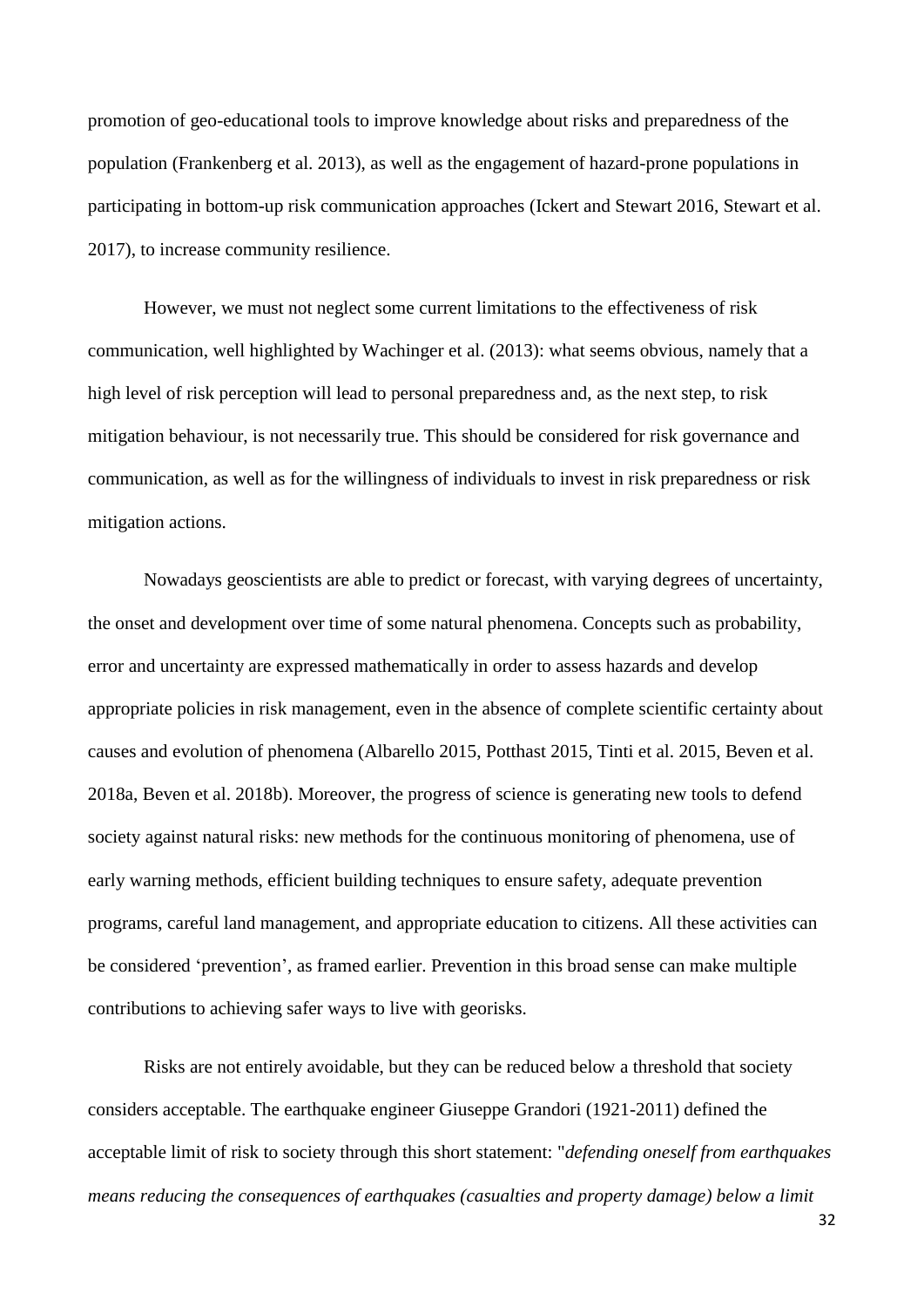*that society considers acceptable, considering the costs that a further reduction of the limit would imply*". This statement reminds us of the need for prudence and common sense, concepts on which the general vision of geoethics is based. Applying the values of prudence and common sense to real-world cases helps us to limit mistakes and overcome doubts about the choices to be made to minimise negative consequences.

In every circumstance where a risk is present, it is necessary to assess the costs but also the benefits of a risk mitigation strategy. A strategy which today may seem wasteful could be effective when evaluated in a broader perspective, looking at all likely outcomes. As a consequence, prevention must be considered not only in terms of cost savings, but primarily as a social and cultural attitude that bears fruit especially when taking systemic and long-term perspectives, so as to avoid irresponsibly transferring the social and economic costs of a disaster onto the shoulders of future generations or distant communities (Di Capua and Peppoloni 2014, Hocke 2015, Peppoloni and Di Capua 2017b).

In these terms, prevention is a value, despite human societies not perceiving it as such. It should be the duty of geoscientists, as experts in risk, to transfer this value to society, as a rational and responsible response to the right to safety of each citizen.

## **2.4.3.3 Adaptation to Climate Change**

With reference to biological systems, 'adaptation' is the process by which living beings adapt morphologically and physiologically to environmental conditions, determining not only the fate of individuals and populations, but the success or failure of a species in evolutionary terms.

Humanity has always had to adapt to environmental changes, initially in biological terms but also through cultural adaptation (Foley et al. 2013). Today, adaptation signifies the need for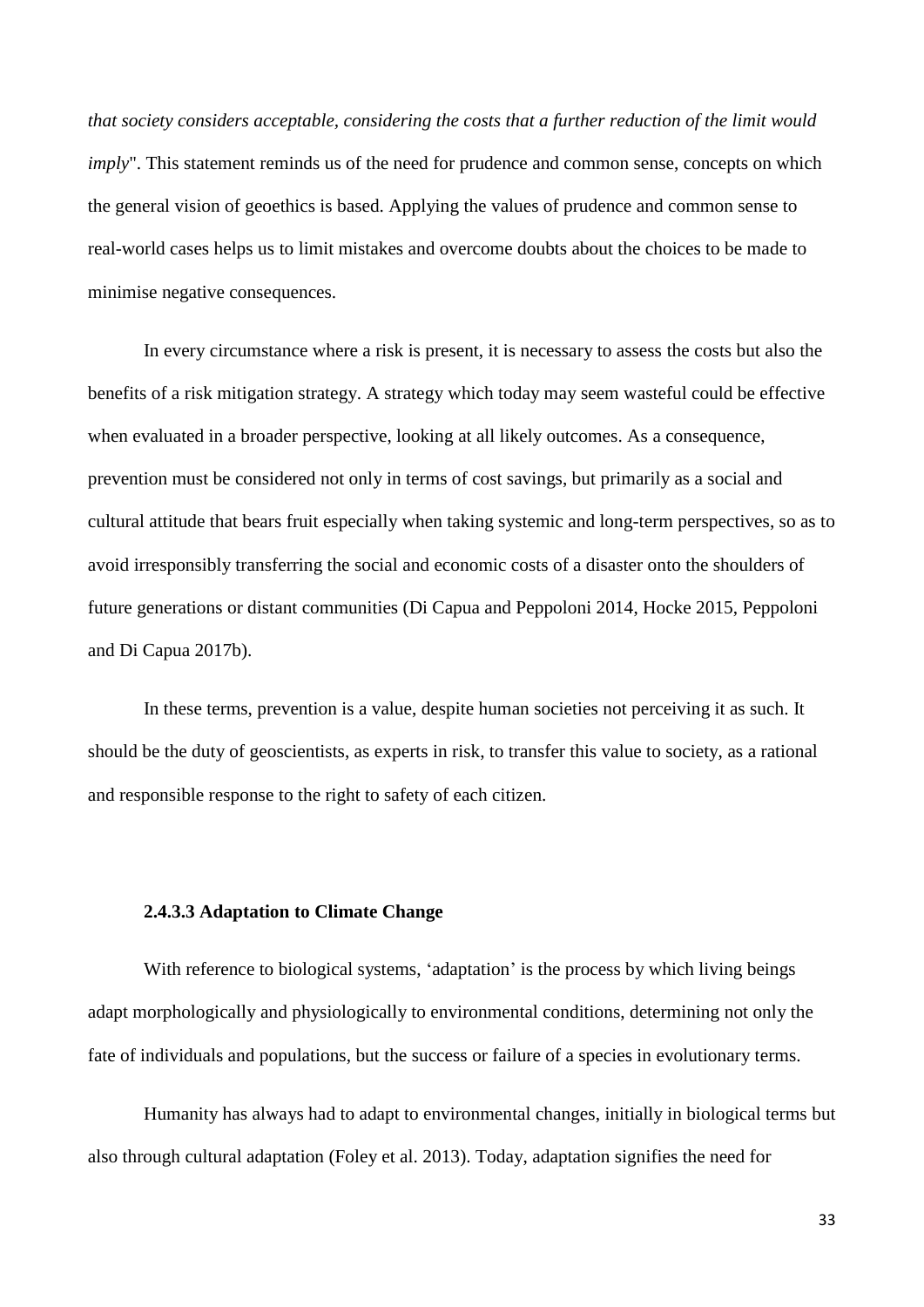technological, energetic, economic and cultural change processes, in response to changed environmental conditions (Klein 2011). In this perspective, in times of climate change, adaptation becomes a necessary social and cultural programme, however successful (equally necessary) prevention efforts may be. Making ethical decisions to inform adaptive programmes will require a new way of understanding the interdependencies between human and Earth systems.

Climate change adaptation seeks to reduce the vulnerability of social and biological systems and to mitigate and offset effects of global warming, albeit with *"barriers, limits and costs which are not fully understood"* (from Climate Change 2007: Synthesis Report<sup>12</sup>). Adapting and mitigating can mean reducing vulnerability and increasing community resilience (Adger et al. 2005), reducing system or community sensitivity, or building capacity to adapt. It may also present opportunities for development (Betsill 2001, Conway and Schipper 2011), for example as a result of investing in new research and technologies, reduced vulnerability to other hazards, or development of novel and sustainable economic pathways. Increased global awareness of our interdependence and therefore the need for common responses is also a significant consequence in itself, which could push citizens and governments to assume a more active attitude.

The challenge for human communities is to govern this adaptation responsibly, not only in technological but also cultural terms. From this point of view the COP 21 Paris Agreement, despite having debateable direct impact, demonstrates the growing political will of the international community in this direction: a common conscience is developing. An earlier exemplar is the successful adoption of policies to counter the destruction of the ozone layer, which are now recognised as having done much to reverse ozone depletion in the 2000s, thanks to the 1987 Montreal Protocol<sup>13</sup>.

<sup>&</sup>lt;sup>12</sup> [https://www.ipcc.ch/publications\\_and\\_data/ar4/syr/en/spms4.html](https://www.ipcc.ch/publications_and_data/ar4/syr/en/spms4.html)

<sup>13</sup> <http://ozone.unep.org/montreal-protocol-substances-deplete-ozone-layer/32506>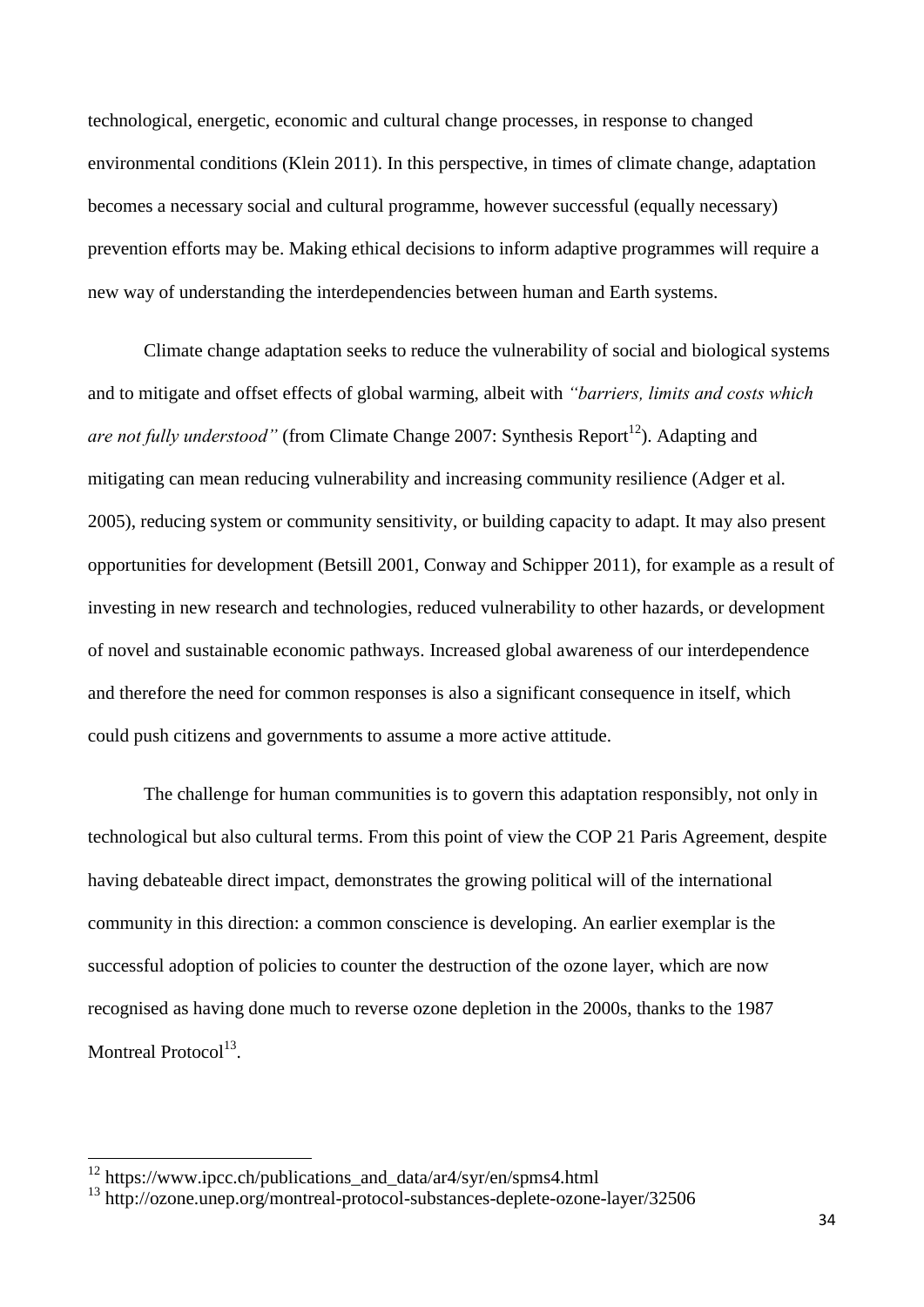In light of these new societal conditions, the geoscience community has a momentous ethical responsibility (Kowarsch et al. 2016). Geoscientists exploring the implications of geoethics should not shy away from contributing innovative and context-specific responses to inform responsible decision-making and actions.

## **2.4.3.4 Geo-education: A Duty for Geoscientists, a Benefit for Society**

The advancement of geoscience knowledge has been fundamental for mankind, facilitating the development of modern thought and culture, and ensuring progress and well-being for societies. In the past, geoscience has posed philosophical problems, and even today it continues to be a fundamental part of human culture (Peppoloni and Di Capua 2012). Geoscience, with its methods, objectives, reference values and ways of thinking about nature, is not only a corpus of technical and scientific knowledge, useful for solving the complex problems of management of the planet, but is also an essential cultural support that should accompany the practical response to those problems.

As asserted by Henri Poincarè (1854-1912) and others, science is a fundamental aspect of culture. Since geoscience is science, this implies it is part of culture (Peppoloni 2012). Indeed geoscience, through its discoveries, visions, methods and definitions, has made and makes culture, by building the constellation of concepts to be used to understand the world (Seddon 1996, Raab and Frodeman 2002, Peppoloni and Di Capua 2012).

Geo-education is the activity that allows geoscientists to use those visions, methods and definitions to transfer to others a way of conceiving the cosmos. Scientific concepts and theories such as deep time, evolution and plate tectonics are fundamental keys for interpreting the universe and the observations, technologies and hypotheses through which we perceive reality. Geoeducation implies ethical responsibilities. It is not a neutral and value-free activity. It provides a framework for transferring knowledge about forms, processes and products of natural or human-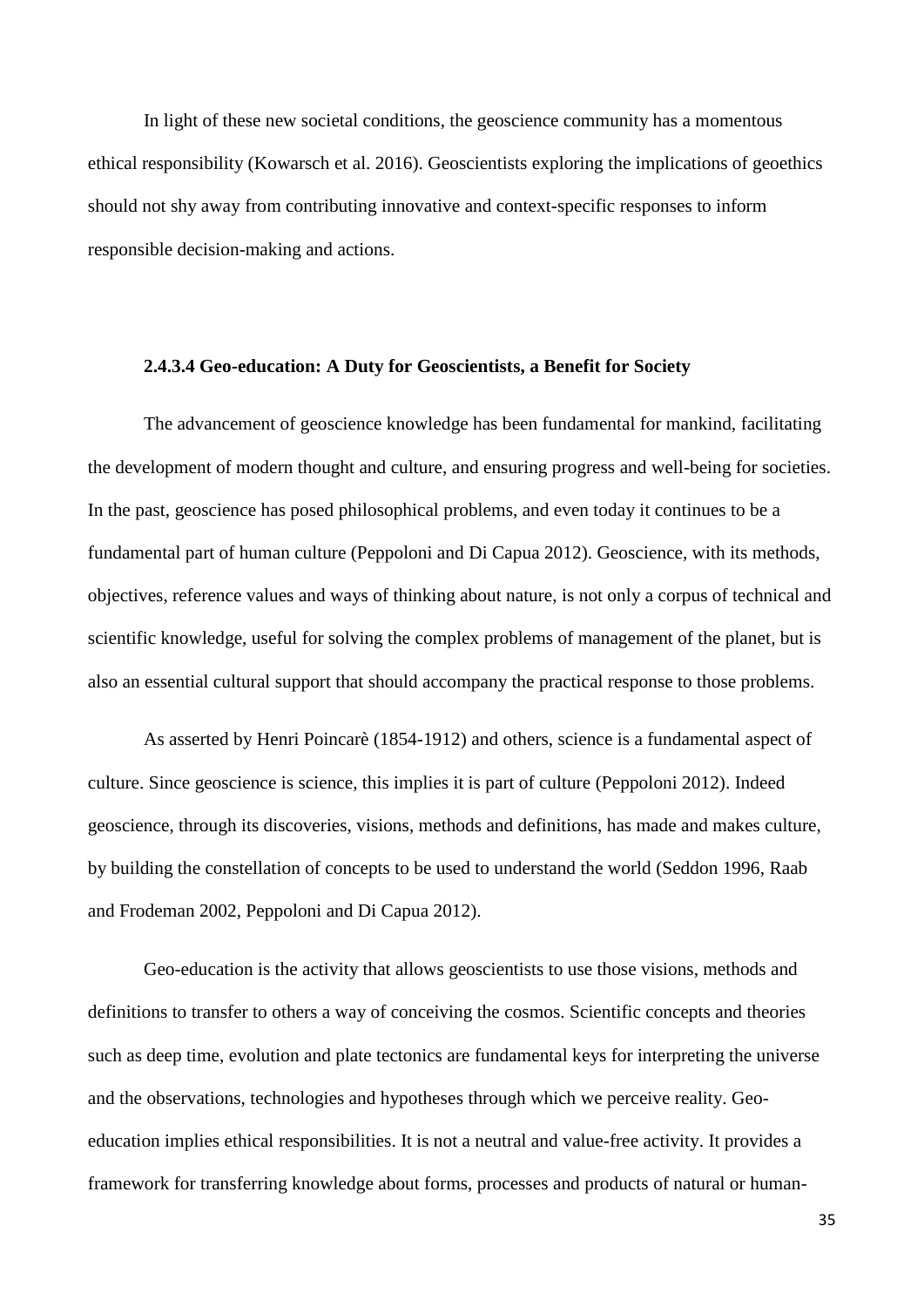induced dynamics, past and present, on our planet and other celestial bodies. But it is also a tool for stimulating critical thinking.

Geo-education has a great potential in ethical terms, due to the strong connection between geoscience knowledge and societal benefits. It can shorten the distances between scientists, public audiences and decision-makers, increasing public trust in science, preventing the cultural and social marginalisation of scientists and fostering the development of a 'knowledge-based society', in the best sense of that term (Bobrowsky et al. 2017, Peppoloni and Di Capua 2017a).

This is clearly evident when considering protection strategies against risks, where insufficient preparedness results in low risk perception, exposing communities to greater vulnerability to possible natural phenomena. Citizens are usually considered as passive actors in risk scenarios or in decisions on land management, while in fact they can play a key role (Stewart et al. 2017). They must be empowered to contribute constructively.

Activities grouped under the concept of 'citizen science' (discussed further in chapter 3) are developed with this objective in mind. The Oxford Dictionary<sup>14</sup> defines 'citizen science' as "a scientific work undertaken by members of the general public, often in collaboration with or under the direction of professional scientists and scientific institutions". It is a scientific activity in which non-professional scientists voluntarily participate in the collection and analysis of data, the development of technologies or studies of natural phenomena, among other activities. Citizen science is based on the idea that scientific knowledge and communication is not a one-way street (De Rubeis et al. 2015), and that citizens can provide scientists with support, increased capacity and capabilities, a wider range of perspectives, and indeed insights that otherwise may have been overlooked. Citizen science has both great educational and ethical value: the involvement of citizens in scientific endeavour generates knowledge, understanding, awareness and responsibility. Citizens benefit from taking part in research, contributing to scientific evidence and addressing

<sup>&</sup>lt;sup>14</sup> <https://en.oxforddictionaries.com/>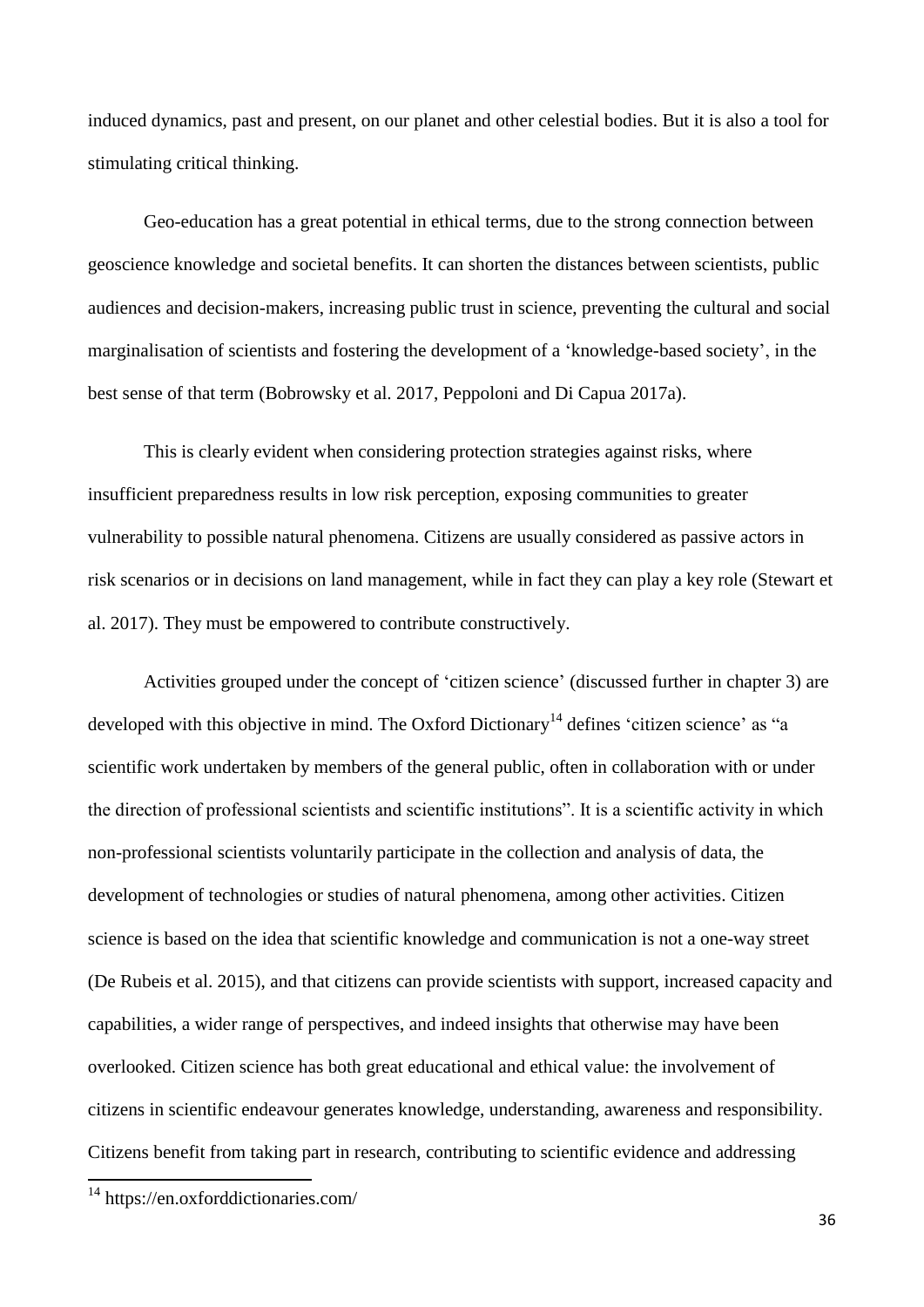local, national and international issues that are relevant to them. In doing so, they can become better equipped to engage in societal debates and influence political choices.

Promoting geosciences in society through geo-education implies introducing innovative methods and tools to teaching, aimed at developing students' and citizens' critical thinking and observational capabilities. Geoscientists involved in geo-education exemplify geoscience practice as a geoethical duty towards society.

## **2.4.4 Tools for Geoethics-Oriented Practice**

As noted above, the translation into practice of geoethical values is represented in professional settings by codes of conduct, which prohibit inappropriate practices and foster proper ones. Codes are a very useful tool to prevent, monitor and control inappropriate practices and policies. But their adoption is not always sufficient on its own to increase the ethical standards of a scientific and professional community. Poor practices, unethical behaviours, research misconduct and conflicts of interest continue to threaten the credibility of the geoscience community (Peppoloni and Di Capua 2017a).

The observance of ethical practices included in such codes should not be confused with the essential ethics education and training that each geoscientist should receive in their university education, to assimilate ethical values and foster high standards of personal integrity and responsibility. It is essential to embody the value before the code, to make sense of an ethical action (Cronin 2017, Peppoloni and Di Capua 2017a). To encourage ethical behaviours in the geoscience community, geoscientists should be motivated to respect professional codes. This means transferring to them the values that lie behind them. Ethics must also constitute a fundamental part of continuing professional development and lifelong learning. Geosciences are based on experience,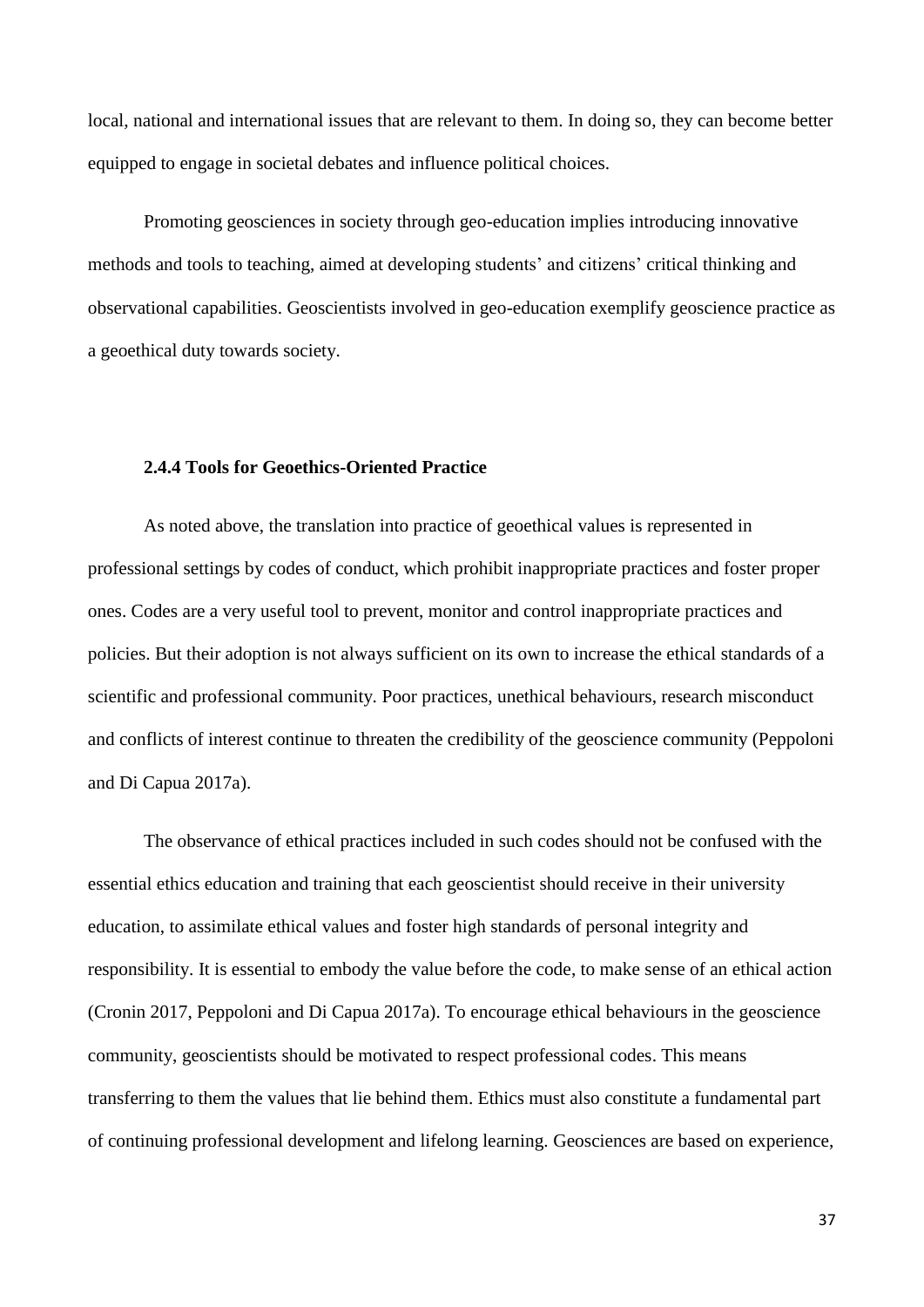so the reference values of geoethics that must accompany the practice of geosciences should be constantly redefined and verified in the light of evolving knowledge, experience and context.

The importance of promoting ethical behaviour within the geoscience community was clearly highlighted in the Report of the GSA Presidential Conference held in Oregon in 1997: *"Individual integrity is not enough: to be truly ethical, one must have personal integrity as well as an on-going awareness and insight into the ethical problems existing throughout the geoscience profession. In other words, geoscientists must become alert to, and active in, the subject of ethics in order for the practice of geology to be truly ethical."*

The need to increase awareness of the ethical obligations of geoscience activity was formalised in 2014 by Matteucci et al., with the publication of the 'Geoethical Promise'. It is a Hippocratic-like oath for geoscientists, previously suggested by Ellis and Haff (2009), aimed at early-career researchers and professionals, but also helpful to motivate the geoscience community as a whole. It is a symbolic document to highlight the ethical and social value of the geoscientist's profession, and the cultural and educational power of geosciences. The Geoethical Promise is founded on the idea that a standard or a code cannot be enough to ensure ethical behaviour, and that ethics must be something inherent to one's daily action, a committed adherence to a *modus vivendi et operandi*.

In its formulation, some principles and reference values are stressed: the necessity to be aware of the societal implications of geoscience practice; responsibilities towards society, future generations and the Earth for sustainable development; the obligation to act for the protection of the Earth system and the benefit of mankind; the need to maintain intellectual honesty in conducting one's work, being aware of the limits of one's personal competencies and skills; and the commitment to continue lifelong development of one's geoscientific knowledge.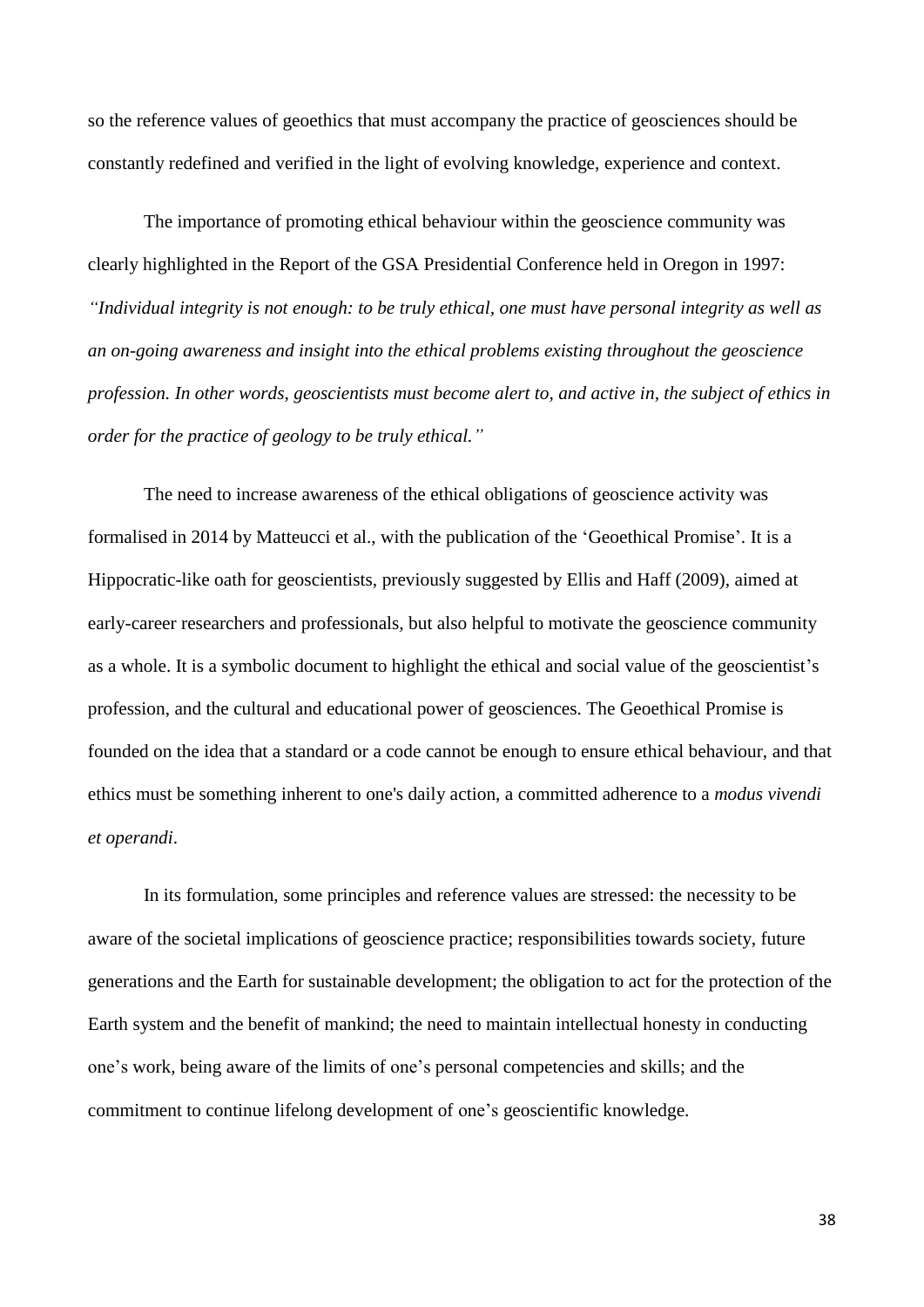In 2018, the Geoethical Promise was included as an official declaration during the ceremony for the geological master's degrees in Italian universities, and has been translated into 35 different languages (Peppoloni 2018).

Another significant achievement in building a geoethical thinking has been the release of the Cape Town Statement on Geoethics (CTSG)<sup>15</sup> in 2016. This document provides a definition of geoethics, sets out its purpose, scope and fundamental principles, and outlines its application and the ethical responsibilities of geoscientists in the context of global challenges. It is founded on a coherent conceptual framework structure, and constitutes an important step in promoting geoethics to the wider geoscientific community and beyond (Di Capua et al. 2017).

The CTSG aims to focus the attention of geoscientists on the development of shared policies, guidelines, strategies and tools, with the long-range goal of fostering the widespread adoption of ethical practices in the geoscience community. It encourages geoscientists to raise awareness of their responsibility, to strengthen the credibility of geosciences in order to secure societal trust in the light of global challenges, and to reaffirm an ideal dimension to the geoscience profession, going beyond simple personal success.

The global impact of the CTSG on the geoscience community has been assured by the support of many international geoscience organisations. Its translation into the most widespread languages worldwide (Peppoloni 2018) has emphasised the importance of sharing universal values and creating a common professional identity across diverse societies and cultures.

One of the first concrete applications of the values expressed in the CTSG has been the 'White Paper on Responsible Mining', released in December 2017 (Arvanitidis et al. 2017).

The White Paper addresses values, concepts and best practices to be considered in mining activity from the perspective of sustainable development. It is an orienting document, aimed at

<sup>15</sup> <http://www.geoethics.org/ctsg>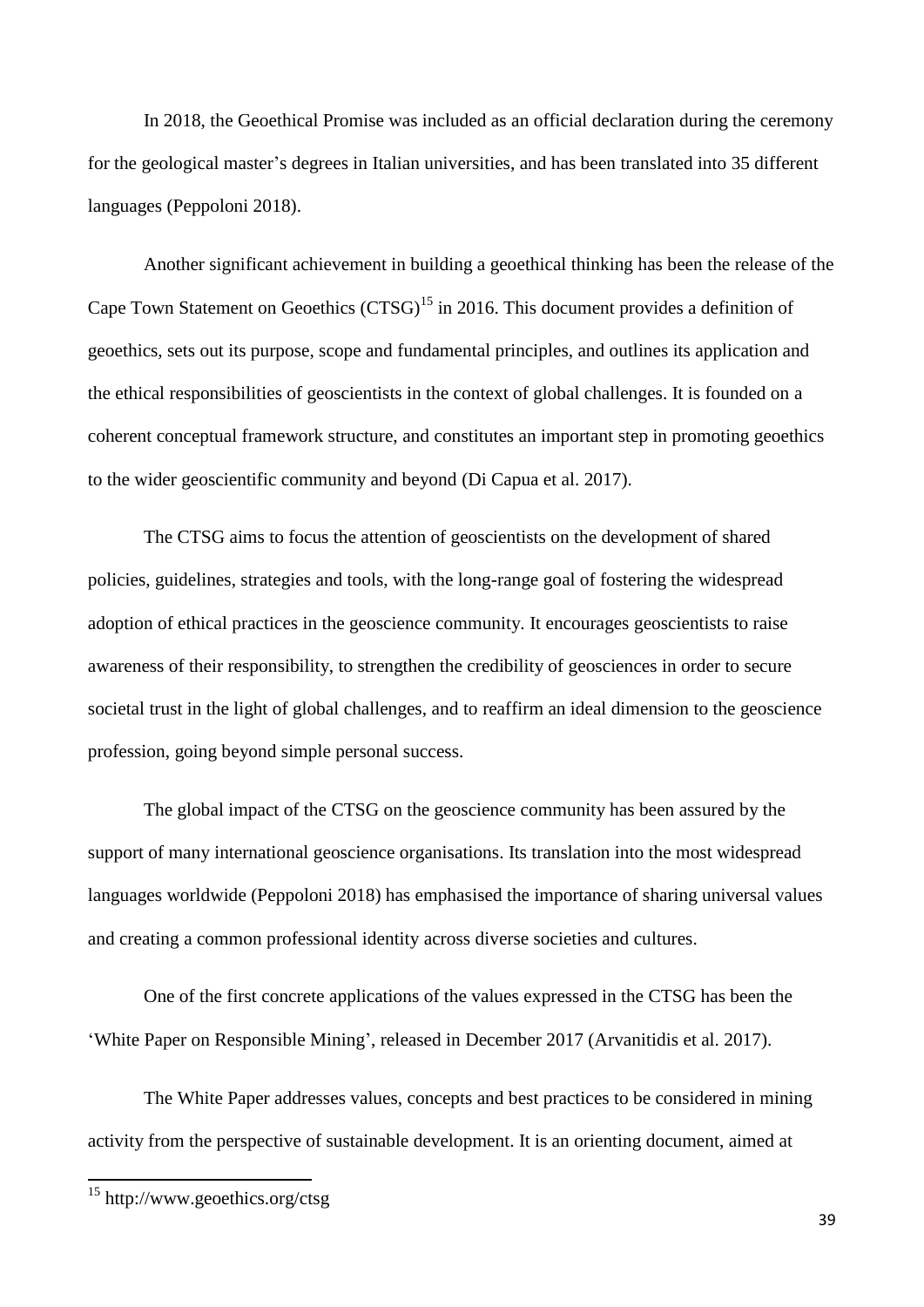providing essential reference elements to frame mining activity in an ethical perspective, and to urge different stakeholders to ensure that geo-resources are extracted and used responsibly. This requires the protection of natural environments by minimising the impacts of mining activities, increasing respect for local populations and awareness of their needs (Groulx et al. 2017), the adoption of high standards and improved health and safety conditions in the working environment, as well as the development of innovative technologies and the implementation of environmentally and socially sensitive best practices.

The White Paper highlights that *"responsible mining demonstrably respects and protects the interests of all stakeholders, human health and the environment, and contributes discernibly and fairly to broad economic development of the producing country and to benefit local communities, while embracing best international practices and upholding the rule of law".*

## **2.5 A 'Responsible Anthropocentrism'?**

It is evident that the biotic and abiotic components of the Earth system (including humanity) are closely interlinked. Some authors have gone further, arguing that our planet essentially behaves like a single living organism with its own physiology and metabolism. Pierre Teilhard de Chardin (1881-1955) and Vladimir Vernadsky (1863-1945) theorised on the development of the Earth, from the geosphere (inanimate matter) to the biosphere (living matter) to the 'noosphere' (the sphere of human thought – a concept discussed further in the following chapter), and the interconnectedness of these systems. In 1979, James Lovelock developed the 'Gaia hypothesis' in his book 'Gaia: A New Look at Life on Earth' (Lovelock 1979), in which he conceived the Earth as a complex and living super-organism capable of regulating itself. Although not universally accepted by geoscientists, as in the case of the paleontologist Peter Ward and his 'Medea hypothesis' (Ward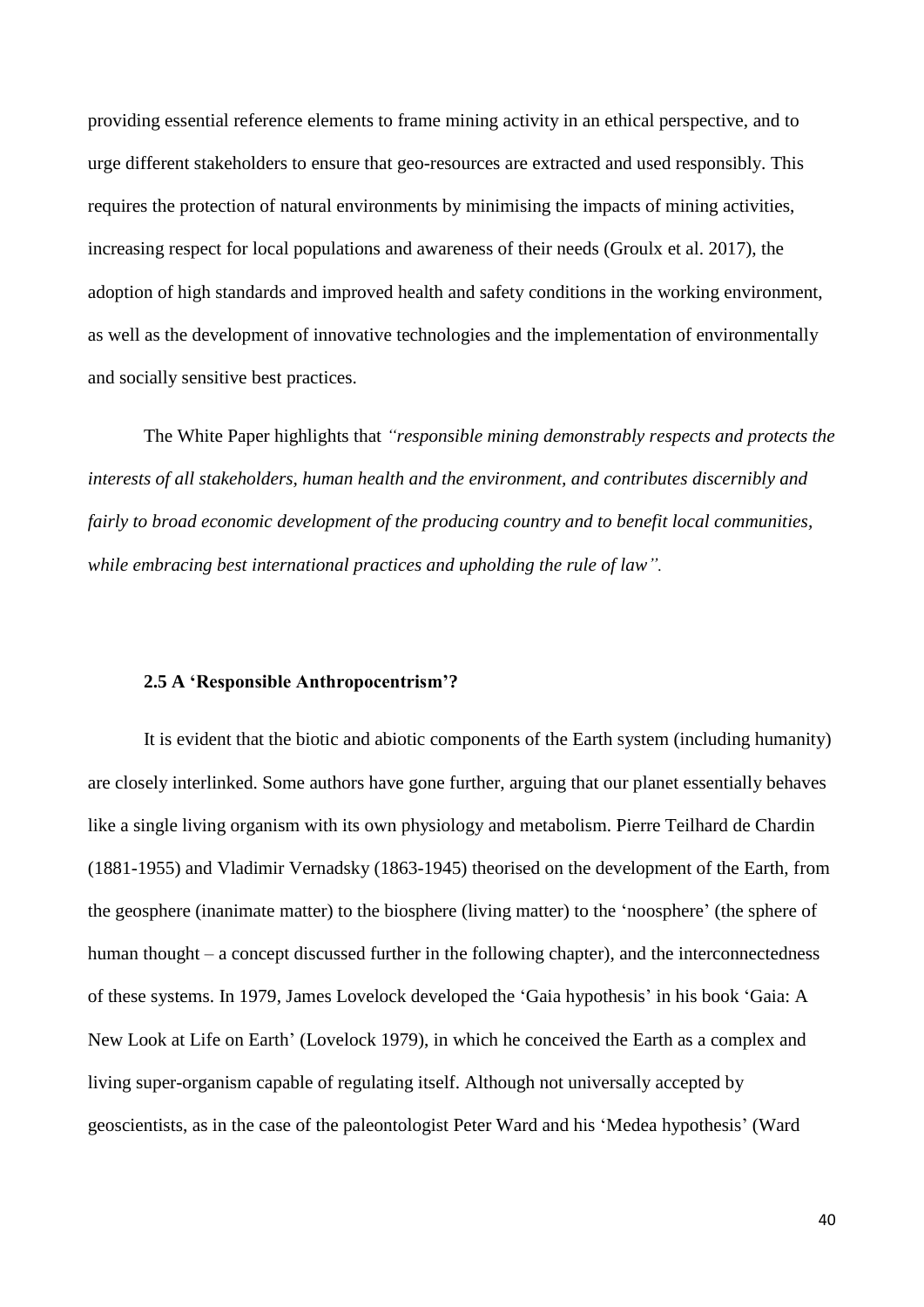2009), it has been profoundly influential on Earth systems science, and our growing understanding of feedbacks between life and the planet and appreciation of their significance.

The hypothesis of Earth considered as a single living system has over time been the key point of reference for many ecological visions. Today, the idea of humanity being part of a greater whole, encompassing the planet and all living things, is undoubtedly influential on the growing recognition that we must pay greater attention to the environment and its protection. But this conception is certainly not new. For example, Seneca (4BC-65AD) in the *Naturales Quaestiones* (III, 15, 1) writes: *"placet nature regi terram"* (meaning "it is a shared opinion that the Earth is supported by Nature"). In describing his idea of the Earth system, he compares the water that flows in a river with the blood flowing in human veins and with the lymph that flows along the trunk of a tree. Two thousand years later, this analogy invites us to reflect on the fact that all things belonging to the Earth system (living or otherwise) are closely connected. It is up to human beings to consider this close connection while taking decisions about the environment and our interactions with it.

The extent to which humanity now affects the Earth system, including the geosphere (referring here, and throughout this volume, to all abiotic elements of the Earth system – not just the solid Earth), is reflected in the proposal currently under consideration to declare a new humaninfluenced geological epoch – the Anthropocene. This notion is contested and criticised, and not only on geological grounds or among geoscientists (see Cuomo 2017, for example) – as are 'anthropocentric' world views more generally. Even more contentious are explorations of whether a 'good Anthropocene' is possible and what this might look like (Preiser et al. 2017). This is perhaps unsurprising given the utopian optimism of some 'ecofuturist' scholars who embrace the term and are convinced that human ingenuity and technologies will be able to fix and control natural systems (Asafu-Adjaye et al. 2015, Bohle 2017). But other scholars explore the concept of the 'good Anthropocene' in a more nuanced and inclusive way, fully recognising that, while we already live in a world that has been irreversibly changed by human intervention, we must do all in our power to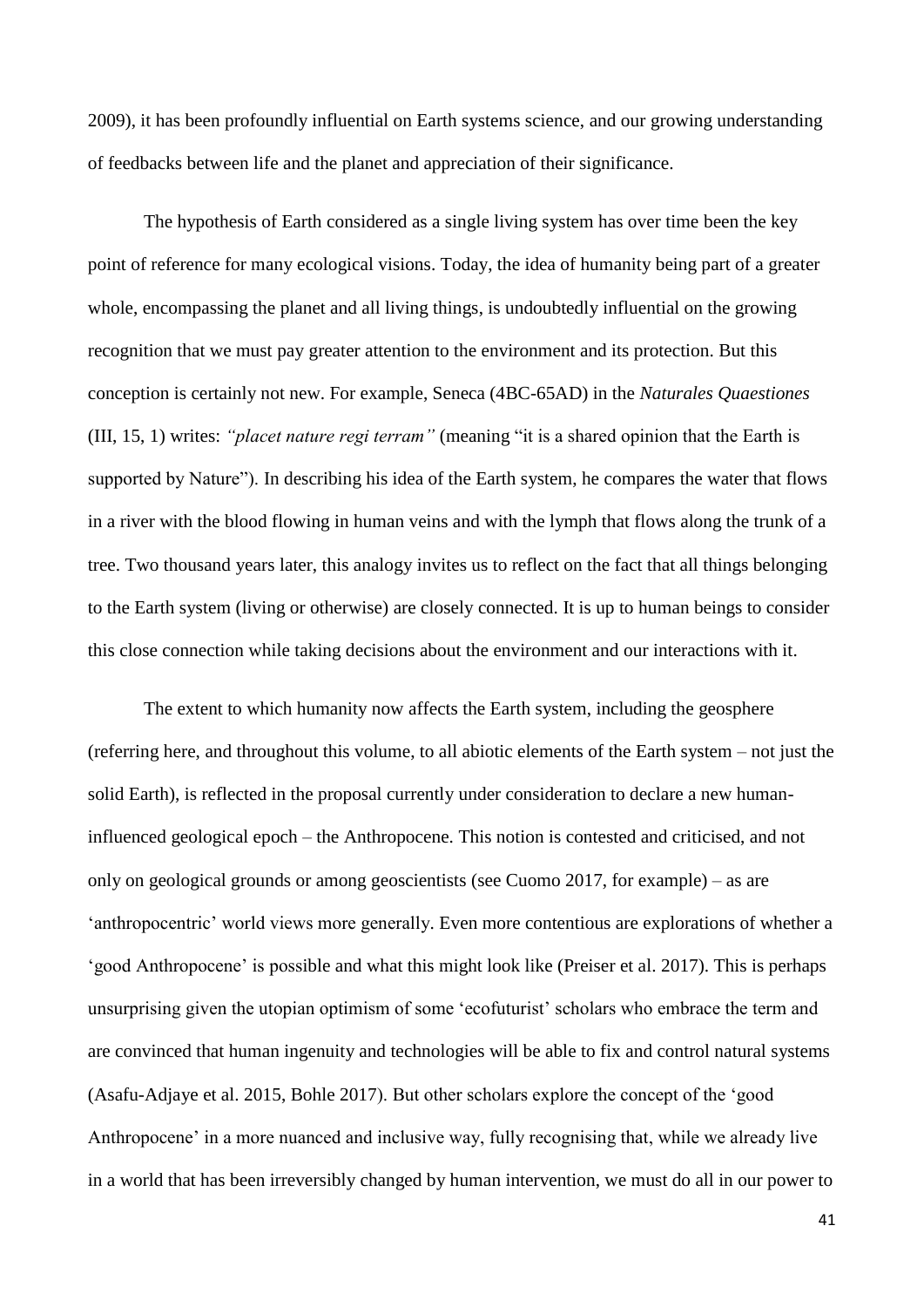understand and minimise our future impacts and shape a future that addresses the needs of people, communities and ecosystems (Biro 2015, Dalby 2016, Pereira et al. 2018). The question of how humankind should live responsibly in such a world is explored in greater depth in the next two chapters.

Whether or not the Anthropocene is formally recognised as a new geological epoch, however, humanity is now undeniably a significant geological force acting on natural environments. A worldview that fails to acknowledge the central role of human impacts on Earth systems and the need for humanity to take responsibility for this is simply one of denialism (Jonas 1979). The unavoidable reality of anthropogenic change makes a degree of anthropocentrism a necessity.

Geoethics encourages geoscientists and wider society to become fully aware of humankind's role as an active geological force, and of the huge ethical responsibility that this implies. It also provides professional geoscientists with the tools to work for the good of society and the planet as a whole in order to meet this responsibility, through ethical behaviours and practices, respectful of all humanity, as well as geodiversity and biodiversity (Peppoloni and Di Capua 2017a). With its emphasis on individual and collective responsibilities of human actors (geoscientists and others), geoethics can help guard against fatalistic or opportunistic acceptance of anthropogenic change, and against human wants and needs (especially those of the wealthy) being given primacy at the expense of impacts on wider systems that might otherwise be framed (by those wishing to brush over environmental concerns) as simultaneously peripheral and inevitable.

What is at stake is not the survival of the Earth, which will be able to absorb the consequences of human activities, but the wellbeing of living things and ecosystems, people and communities, and perhaps the very existence of humanity on the planet. To ensure that we survive and thrive, the first step is to empower people – geoscientists and others - to be responsible. Geoethics has a vital role to play in achieving this.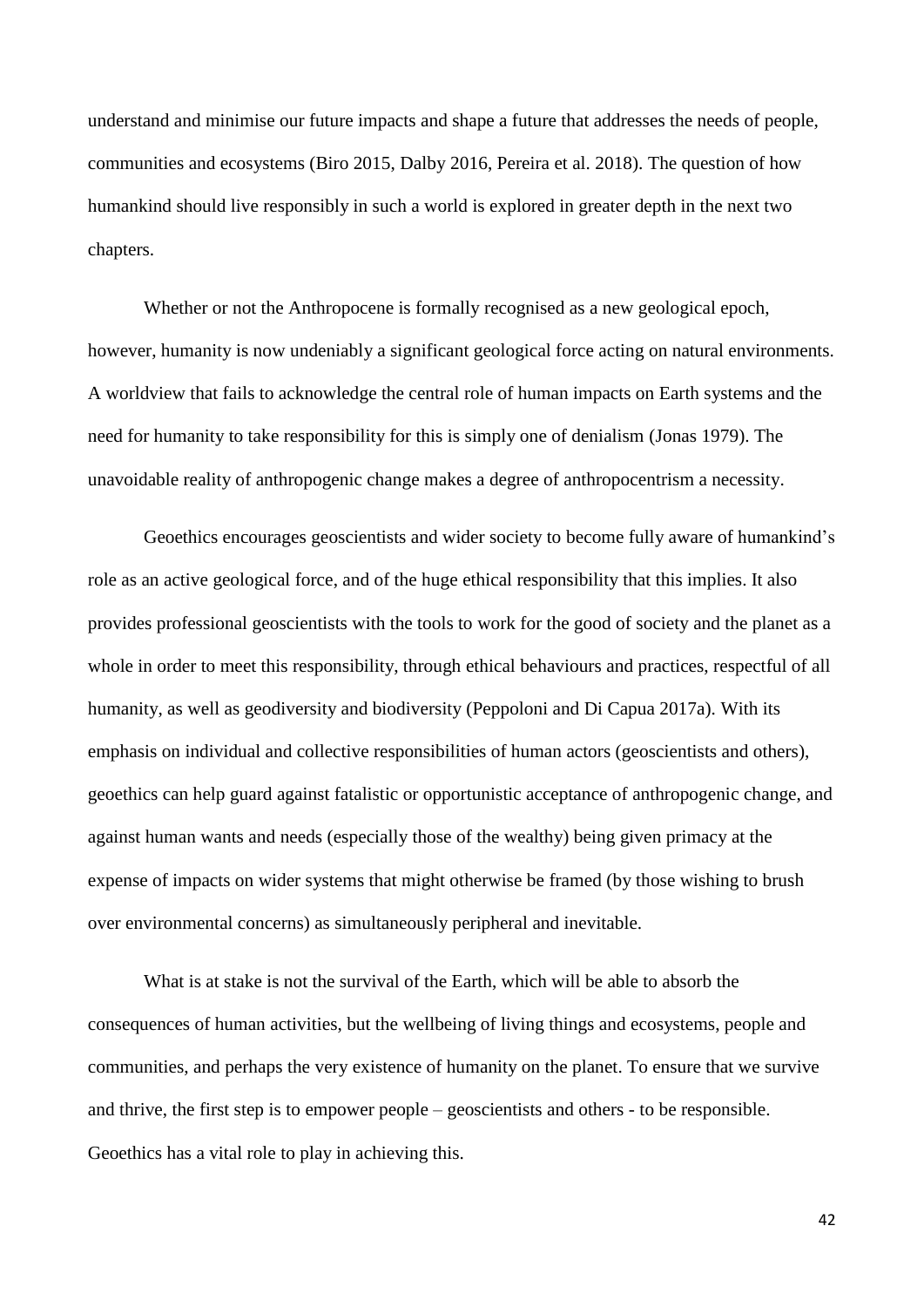## **References**

- Abbott D.M. (2017a). Some Fundamental Issues in Geoethics. In: Peppoloni S., Bobrowsky P., Di Capua G. and Cronin V. (Eds). Geoethics: at the heart of all geoscience. Annals of Geophysics, vol. 60, Fast Track 7; doi: 10.4401/ag-7407.
- Abbott D.M. (2017b). Brief history and application of enforceable professional geoscience ethics codes. In: Gundersen L.C. (Ed.). Scientific Integrity and Ethics: With Applications to the Geosciences. Special Publications 73. Washington, D.C.: American Geophysical Union; Hoboken, NJ: John Wiley and Sons, Inc. ISBN: 978-1119067788.
- Adger W.N., Arnell N.W., Tompkins E.L. (2005). Successful adaptation to climate change across scales. Global Environmental Change, Volume 15, Issue 2, Pages 77-86, doi: 10.1016/j.gloenvcha.2004.12.005.
- Albarello D. (2015). Communicating uncertainty: managing the inherent probabilistic character of hazard estimates. In: Peppoloni S. and Di Capua G. (Eds): Geoethics, the role and responsibility of geoscientists. Geological Society of London, Special Publications, 419. ISBN: 978- 1862397262.
- Allan M. (2015). Geotourism: an opportunity to enhance geoethics and boost geoheritage appreciation. In: Peppoloni S. and Di Capua G. (Eds): Geoethics, the role and responsibility of geoscientists. Geological Society of London, Special Publications, 419. ISBN: 978-1862397262.
- Allington R. and Fernandez-Fuentes I. (2014). The Roles and Responsibilities of Engineering Geologists and Other Geoscientists in Serving Society and Protecting the Public - an Overview of International Approaches to Ensuring Effective and Ethical Professional Practice. In: Lollino, G., Arattano, M., Giardino, M., Oliveira, R., Peppoloni, S. (Eds.). Engineering Geology for Society and Territory - Volume 7, Education, Professional Ethics and Public Recognition of Engineering Geology. XVII, 274 p., Springer.
- Arvanitidis N., Boon J., Nurmi P. and Di Capua G. (2017). White Paper on Responsible Mining. IAPG - International Association for Promoting Geoethics, http://www.geoethics.org/wpresponsible-mining.
- Asafu-Adjaye J., Blomqvist L., Brand S., Brook B., Defries R., Ellis E. et al. (2015). An Ecomodernist Manifesto. 31pp., Oakland: Breakthrough Institute. http://www.ecomodernism.org/manifesto.
- Becker C.U. (2012). Sustainability Ethics and Sustainability Research. Dordrecht: Springer Netherlands. doi: 10.1007/978-94-007-2285-9.
- Betsill M.M. (2001). Mitigating Climate Change in US Cities: Opportunities and obstacles, Local Environment, 6:4, 393-406. doi: 10.1080/13549830120091699.
- Beven K.J., Almeida S., Aspinall W.P., Bates P.D., Blazkova S., Borgomeo E., Freer J., Goda K., Hall J.W., Phillips J.C., Simpson M., Smith P.J., Stephenson D.B., Wagener T., Watson M., and Wilkins K.L. (2018a). Epistemic uncertainties and natural hazard risk assessment – Part 1: A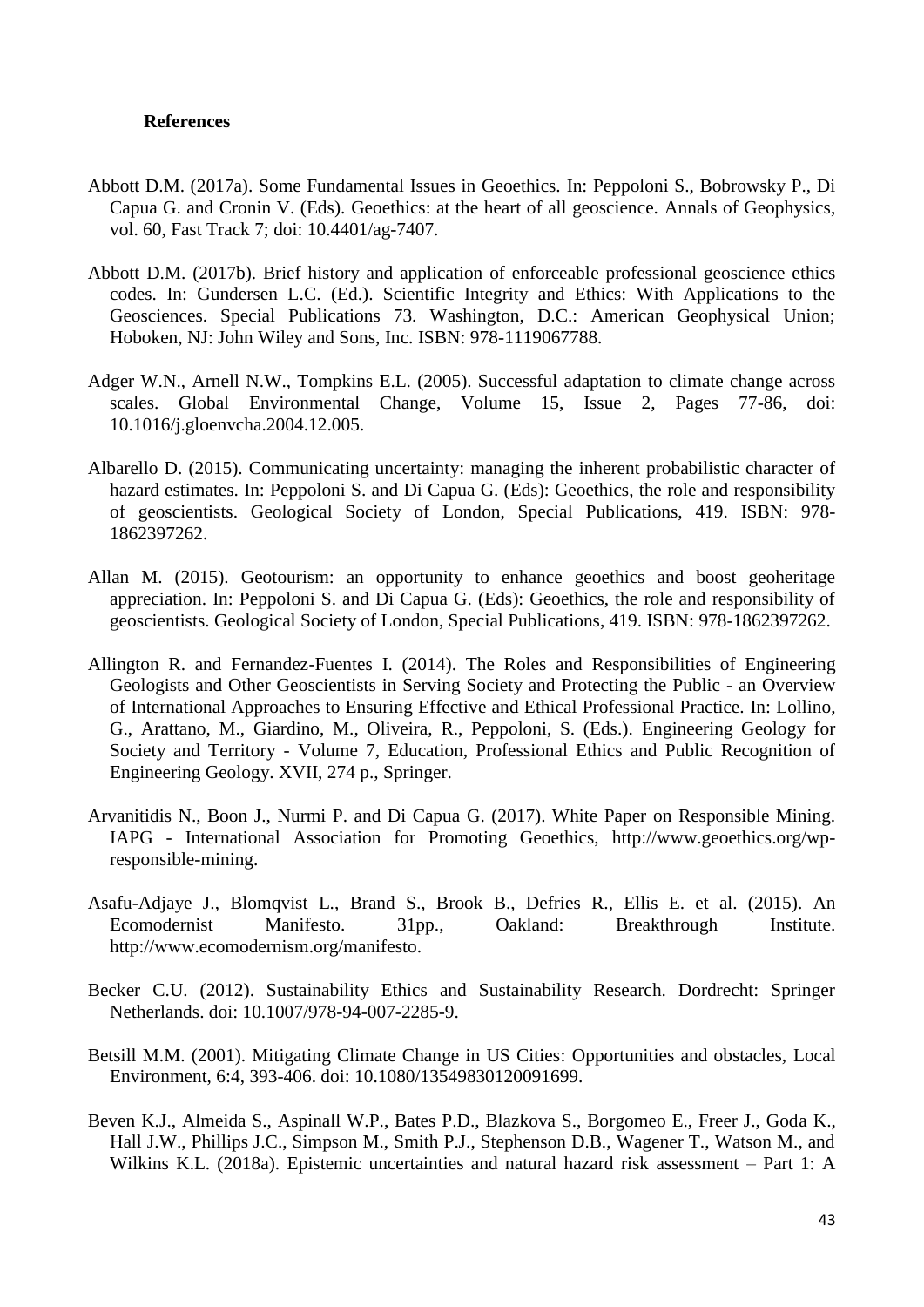review of different natural hazard areas. Nat. Hazards Earth Syst. Sci., 18, 2741–2768, doi: 10.5194/nhess-18-2741-2018.

- Beven K.J., Aspinall W.P., Bates P.D., Borgomeo E., Goda K., Hall J.W., Page T., Phillips J.C., Simpson M., Smith P.J., Wagener T., and Watson M. (2018b). Epistemic uncertainties and natural hazard risk assessment – Part 2: What should constitute good practice?, Nat. Hazards Earth Syst. Sci., 18, 2769-2783, doi: 10.5194/nhess-18-2769-2018.
- Bilham R. (2015).  $M_{\text{max}}$ : Ethics of the Maximum Credible Earthquake. In: Wyss M. and Peppoloni S. (Eds), Geoethics: Ethical Challenges and Case Studies in Earth Sciences. 450 p., Elsevier, Waltham, Massachusetts, ISBN: 978-0127999357.
- Biro A. (2015). The Good Life in the Greenhouse? Autonomy, Democracy, and Citizenship in the Anthropocene. Telos, 172, 15–37. doi: 10.3817/0915172015
- Bobrowsky P., Cronin V., Di Capua G., Kieffer S., Peppoloni S. (2017). The emerging field of geoethics. In: Gundersen L.C. (Ed.). Scientific Integrity and Ethics: With Applications to the Geosciences. Special Publications 73. Washington, D.C.: American Geophysical Union; Hoboken, NJ: John Wiley and Sons, Inc. ISBN: 978-1119067788.
- Bohle, M. (2017). Ideal-Type Narratives for Engineering a Human Niche. Geosciences, 7(1), 18. doi: 10.3390/geosciences7010018.
- Boland M.A. and Mogk D. (2017). The American Geosciences Institute Guidelines for ethical professional conduct. In: Gundersen L.C. (Ed.). Scientific Integrity and Ethics: With Applications to the Geosciences. Special Publications 73. Washington, D.C.: American Geophysical Union; Hoboken, NJ: John Wiley and Sons, Inc. ISBN: 978-1119067788.
- Bonneuil C. & Fressoz J.-B. (2013). L'événement Anthropocène La terre, l'histoire et nous. Le Seuil.
- Christensen S., Meganck M. & Delahousse B. (2007). Philosophy in Engineering. Arhus: Academica.
- Conway D. and Schipper E.L.F. (2011). Adaptation to climate change in Africa: Challenges and opportunities identified from Ethiopia. Global Environmental Change, 21, 227–237, doi:10.1016/j.gloenvcha.2010.07.013.
- Cronin V.S. (2017). Facilitating a geoscience student's ethical development. In: Gundersen L. (ed): Scientific Integrity and Ethics: With Applications to the Geosciences. Special Publications 73. Washington, D.C.: American Geophysical Union; Hoboken, NJ: John Wiley and Sons, Inc. ISBN: 978-1119067788.
- Cuomo C.J. (2017). The Anthropocene: Foregone or Premature Conclusion? Examining the ethical implications of naming a new epoch. Earth: The Science Behind the Headlines, 10–11, https://www.earthmagazine.org/article/comment-anthropocene-foregone-or-prematureconclusion-examining-ethical-implications-naming.
- Dalby S. (2016). Framing the Anthropocene: The good, the bad and the ugly. Anthropocene Review, 3(1), 33–51. doi: 10.1177/2053019615618681.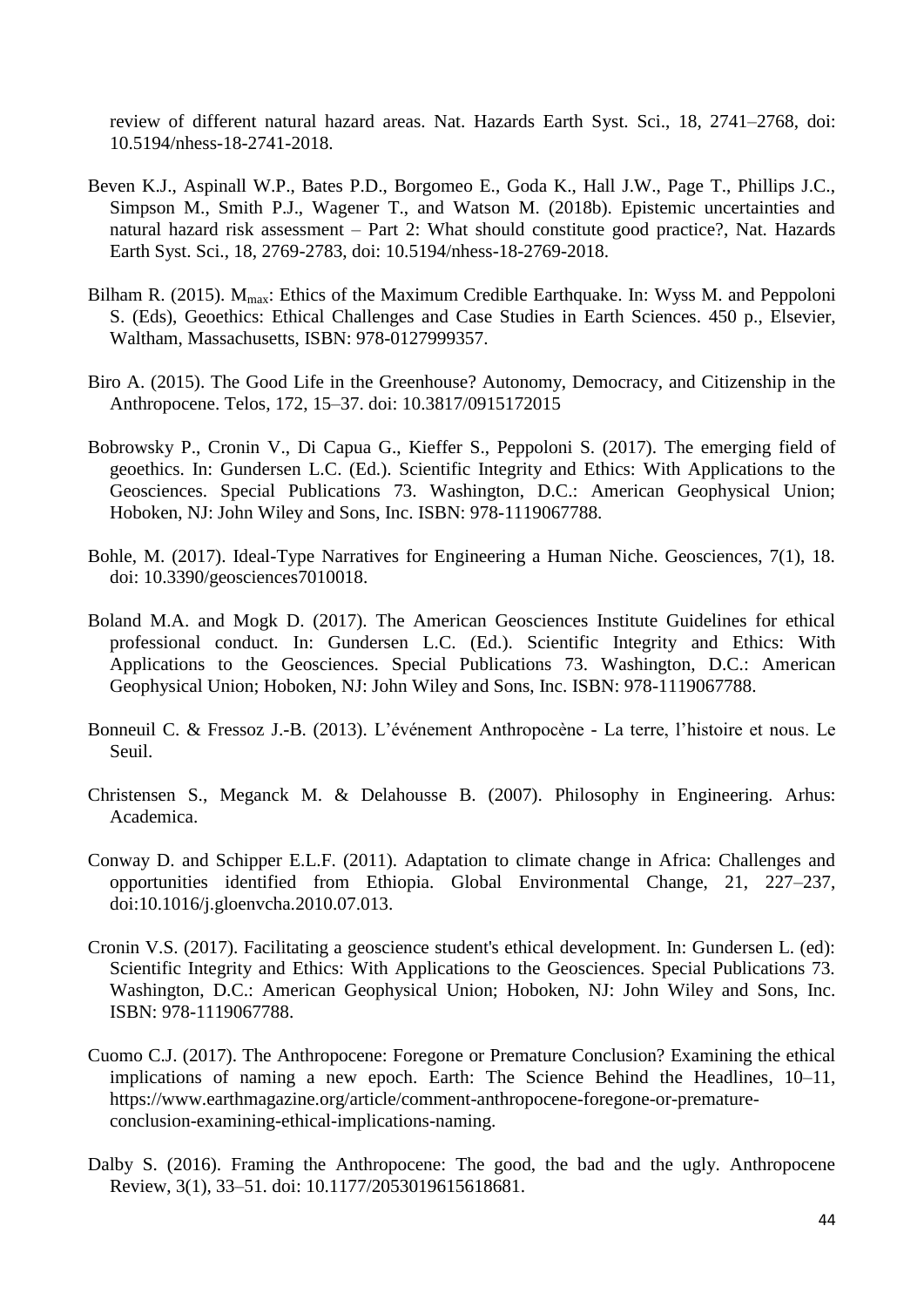- De Rubeis V., Sbarra P., Sebaste B., Tosi P. (2015). Earthquake ethics through scientific knowledge, historical memory and societal awareness: the experience of direct Internet information. In: Peppoloni S. and Di Capua G. (Eds): Geoethics, the role and responsibility of geoscientists. Geological Society of London, Special Publications, 419. ISBN 978-1862397262.
- Di Capua G. & Peppoloni S. (2014). Geoethical aspects in the natural hazards management. In: Lollino G., Arattano M., Giardino M., Oliveira R., Peppoloni S. (Eds.). Engineering Geology for Society and Territory - Volume 7, Education, Professional Ethics and Public Recognition of Engineering Geology. XVII, 274 p., Springer.
- Di Capua G., Peppoloni S. and Bobrowsky P. (2017). [The](http://www.annalsofgeophysics.eu/index.php/annals/article/view/7473) Cape Town Statement on Geoethics. In: Peppoloni S., Di Capua G., Bobrowsky P.T., Cronin V.S. (Eds). Geoethics: at the heart of all geoscience. Annals of Geophysics, Vol 60, Fast Track 7. doi: [10.4401/ag-7553.](http://dx.doi.org/10.4401/ag-7553)
- Dolce M. and Di Bucci D. (2015). Risk Management: Roles and Responsibilities in the Decisionmaking Process. In: Wyss M. and Peppoloni S. (Eds), Geoethics: Ethical Challenges and Case Studies in Earth Sciences. 450 p., Elsevier, Waltham, Massachusetts, ISBN: 978-0127999357.
- Douglas H.E. (2009). Science, Policy, and the Value-free Ideal. University of Pittsburgh Press.
- Edenhofer O. & Kowarsch M. (2014). Cartography of policy paths: A model for solution-oriented environmental assessments.
- Ellis E.C. and Haff P.K. (2009). Earth Science in the Anthropocene: New Epoch, New paradigm, New Responsibilities: Eos Trans., AGU, v. 90, n. 49, p.473.
- Ellis E.C., Richerson P.J., Mesoudi A., Svenning J.-C., Odling-Smee J. & Burnside W.R. (2016). Evolving the human niche. Proceedings of the National Academy of Sciences, 113(31), E4436– E4436. doi: 10.1073/pnas.1609425113.
- Ernout A. and Meillet A. (1994). Dictionnaire étymologique de la langue Latine (retirage de la quatrième édition). Éditions Klincksieck, Paris.
- Foley S.F., Gronenborn D., Andreae M.O., Kadereit J.W., Esper J., Scholz D., … Crutzen P.J. (2013). The Palaeoanthropocene – The beginnings of anthropogenic environmental change. Anthropocene, 3, 83–88. doi: 10.1016/j.ancene.2013.11.002.
- Foresta Martin F. and Peppoloni S. (2017). Geoethics in Science Communication: The Relationship between Media and Geoscientists. In: Peppoloni S., Di Capua G., Bobrowsky P.T, Cronin V.S (Eds). Geoethics: at the heart of all geoscience. Annals of Geophysics, vol. 60, Fast Track 7. doi: 10.4401/ag-7410.
- Frankenberg E., Sikoki B., Sumantri C., Suriastini W., Thomas D. (2013). Education, Vulnerability, and Resilience after a Natural Disaster. Ecol. Soc., 18(2):16. doi: 10.5751/ES-05377-180216.

Fressoz J.-B. (2012). L'Apocalypse joyeuse - Une histoire du risque technologique. Le Seuil.

Fuentes A. (2017). Human niche, human behaviour, human nature. Interface Focus, 7(5), 20160136. doi: 10.1098/rsfs.2016.0136.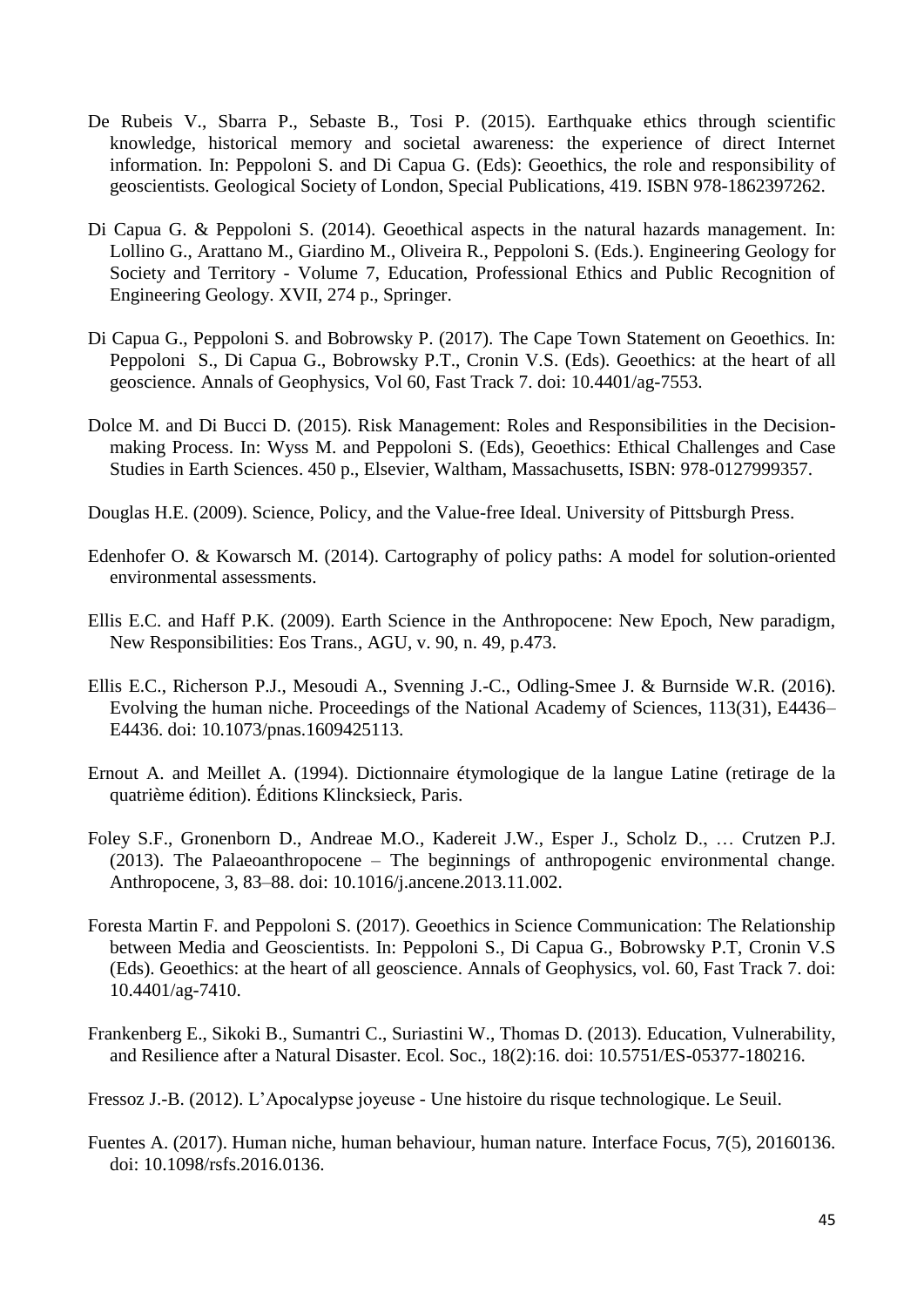- Gaur V.K. (2015). Geoethics: Tenets and Praxis: Two Examples from India. In: Wyss M. and Peppoloni S. (Eds.), Geoethics: Ethical Challenges and Case Studies in Earth Sciences. 450 p., Elsevier, Waltham, Massachusetts, ISBN: 978-0127999357.
- Gawthrop W. (2015). Corporate Money Trumps Science. In: Wyss M. and Peppoloni S. (Eds.), Geoethics: Ethical Challenges and Case Studies in Earth Sciences. 450 p., Elsevier, Waltham, Massachusetts, ISBN: 978-0127999357.
- Gill J.C. (2016). Building good foundations: skills for effective engagement in international development. In: Wessel G.R. & Greenberg J.K. (Eds.). Geoscience for the Public Good and Global Development: Toward a Sustainable Future. Geological Society of America, Special Paper 520, pp. 17-21, doi: 10.1130/2016.2520(03).
- Gill J.C. and Bullough F. (2017). Geoscience Engagement in Global Development Frameworks. In: Peppoloni S., Di Capua G., Bobrowsky P.T., Cronin V.S. (Eds). Geoethics: at the heart of all geoscience. Annals of Geophysics, vol. 60, Fast Track 7. doi: 10.4401/ag-7460.
- Gluckman, P. (2014). Policy: The art of science advice to government. Nature, 507(7491), 163–165. doi: 10.1038/507163a.
- Gordon J.E. (2018). Geoheritage, Geotourism and the Cultural Landscape: Enhancing the Visitor Experience and Promoting Geoconservation. Geosciences, 8, 136. doi: 10.3390/geosciences8040136.
- Groulx P., Kirkwood D., Lebel D. (2017). Building Bridges through Science: Increased Geoscience Engagement with Canada's Northern Communities. In: Peppoloni S., Di Capua G., Bobrowsky P.T., Cronin V.S (Eds). Geoethics: at the heart of all geoscience. Annals of Geophysics, vol. 60, Fast Track 7. doi: 10.4401/ag-7512.
- Grunwald A. (2015). The Imperative of Sustainable Development: Elements of an Ethics of Using Georesources Responsibly. In: Wyss M. and Peppoloni S. (Eds.), Geoethics: Ethical Challenges and Case Studies in Earth Sciences. 450 p., Elsevier, Waltham, Massachusetts, ISBN: 978- 0127999357.
- Gundersen L.C. (Ed.) (2017). Scientific Integrity and Ethics: With Applications to the Geosciences. Special Publications 73. Washington, D.C.: American Geophysical Union; Hoboken, NJ: John Wiley and Sons, Inc. ISBN: 978-1119067788.
- Hansson S.O. (Ed.). (2015). The Role of Technology in Science: Philosophical Perspectives (Vol. 18). Dordrecht: Springer Netherlands. doi: 10.1007/978-94-017-9762-7.
- Häusler H. (2018). Did anthropogeology anticipate the idea of the Anthropocene? The Anthropocene Review, Vol. 5, Issue 1, 69-86, doi: 10.1177/2053019617742169.
- Hocke P. (2015). Nuclear Waste Repositories and Ethical Challenges. In: Wyss M. and Peppoloni S. (Eds.), Geoethics: Ethical Challenges and Case Studies in Earth Sciences. 450 p., Elsevier, Waltham, Massachusetts, ISBN: 978-0127999357.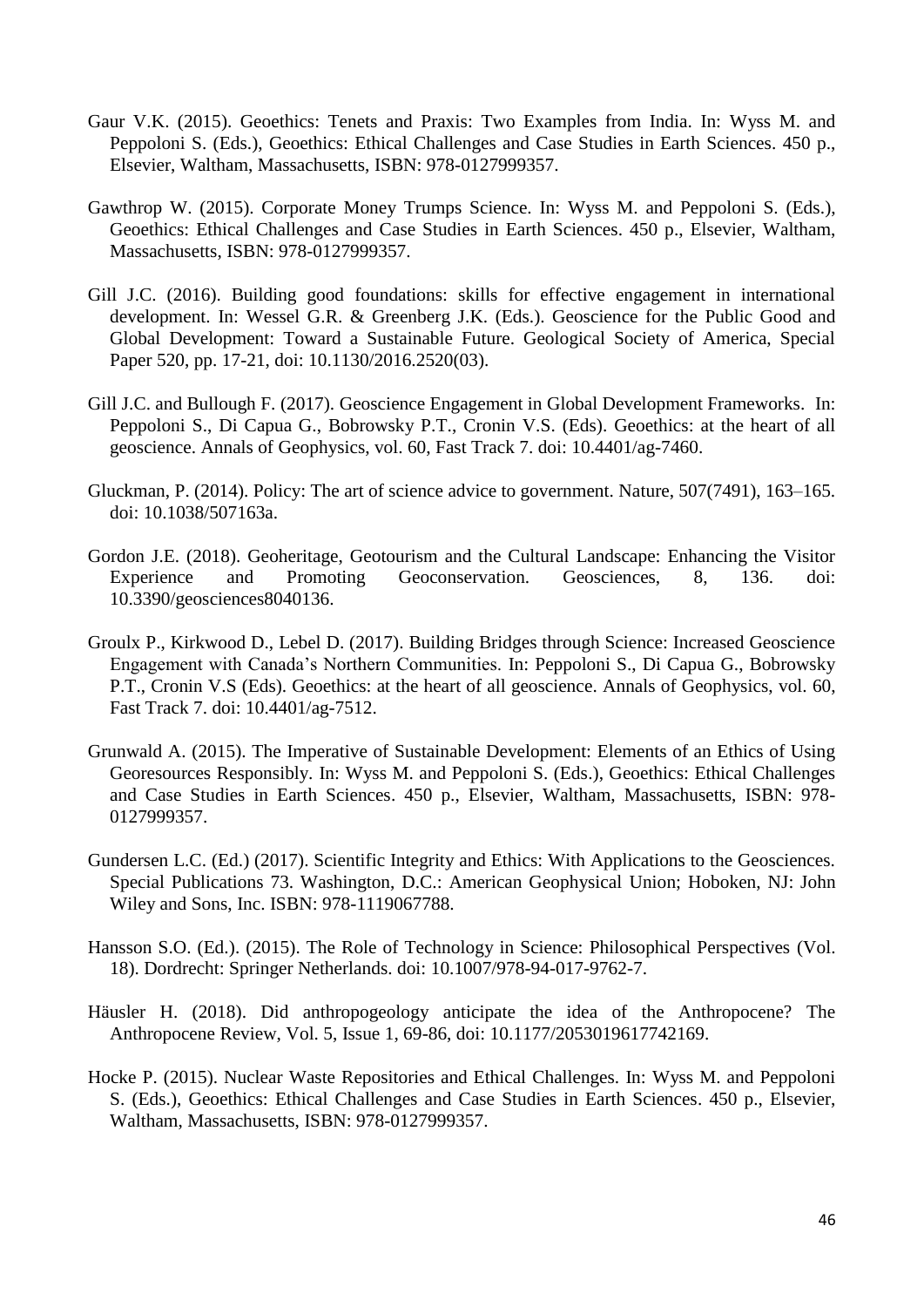Hostettler D. (2015). Mining in Indigenous Regions: The Case of Tampakan, Philippines. In: Wyss M. and Peppoloni S. (Eds.), Geoethics: Ethical Challenges and Case Studies in Earth Sciences. 450 p., Elsevier, Waltham, Massachusetts, ISBN: 978-0127999357.

Hourdequin, M. (2015). Environmental Ethics - from Theory to Practice. Bloomsbury.

- Ickert J. and Stewart. I.S. (2016). From geoscientific "matters of fact" to societal "matters of concern": a transdisciplinary training approach to communicating earthquake risk in Istanbul (Turkey). Natural Hazards and Earth System Sciences, vol. 16, no. 1, p. 1.
- Jonas H. (1979). Das Prinzip Verantwortung: Versuch einer Ethik für die technologische Zivilisation. Suhrkamp, Frankfurt/M. The Imperative of Responsibility: In Search of Ethics for the Technological Age (translation of Das Prinzip Verantwortung) trans. Hans Jonas and David Herr (1979). ISBN 0-226-40597-4 (University of Chicago Press, 1984), ISBN 0-226-40596-6.
- Klein R.J.T. (2011). Adaptation to Climate Change. In: Linkov I., Bridges T. (eds) Climate. NATO Science for Peace and Security Series C: Environmental Security. Springer, Dordrecht, ISBN: 978-9400717695.
- Kowarsch M. (2016). A Pragmatist Orientation for the Social Sciences in Climate Policy (Vol. 323). Cham: Springer International Publishing. doi: 10.1007/978-3-319-43281-6.
- Kowarsch M., Garard J., Riousset P., Lenzi D., Dorsch M.J., Knopf B., … Edenhofer O. (2016). Scientific assessments to facilitate deliberative policy learning. Palgrave Communications, 2, 16092. doi: 10.1057/palcomms.2016.92.
- Leys W.A.R. (1952). The Scientist's Code of Ethics. Physics Today, 10–15. http://www.nhn.ou.edu/~johnson/Education/Capstone/Ethics/1952-ScientistsCodeofEthics-PhysicsToday-2004.pdf
- Liddell H.G. and Scott, R. (1996). A Greek-English Lexicon (with a Revised Supplement). Clarendon Press, Oxford.
- Limaye S.D. (2015). Geoethics and Geohazards: A Perspective from Low-Income Countries, an Indian Experience. In: Wyss M. and Peppoloni S. (Eds.), Geoethics: Ethical Challenges and Case Studies in Earth Sciences. 450 p., Elsevier, Waltham, Massachusetts, ISBN: 978-0127999357.
- Liverman D. (2009). Communicating Geological Hazards: Educating, Training and Assisting Geoscientists in Communication Skills. In: Beer T. (Ed.), Geophysical Hazards. International Year of Planet Earth. Springer, Dordrecht, ISBN: 978-9048132355.
- Lovelock J.E. (1979). Gaia: A New Look at Life on Earth. Oxford University Press, 157 p., ISBN: 978-0192176653.
- Lucchesi S. (2017). Geosciences at the service of society: the path traced by Antonio Stoppani. In: Peppoloni S., Di Capua G., Bobrowsky P.T., Cronin V.S. (Eds), Geoethics: at the heart of all geoscience. Annals of Geophysics, vol. 60, Fast Track 7. doi: 10.4401/ag-7413.
- Marone E., Camargo R., Salcedo-Castro J. (2015a). Communicating natural hazards: marine extreme events and the importance of variability and forecast errors. In: Peppoloni S. and Di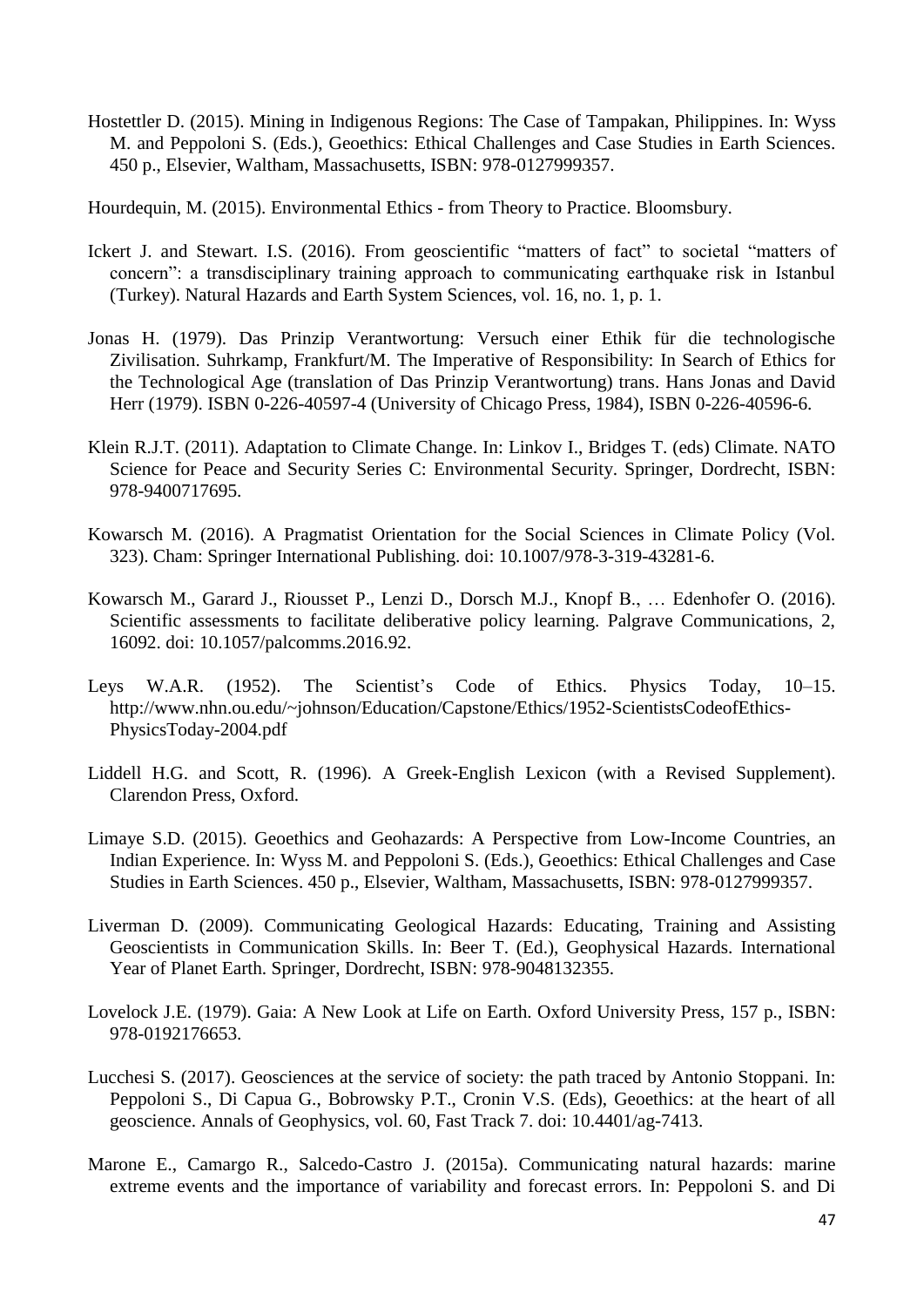Capua G. (Eds.), Geoethics, the role and responsibility of geoscientists. Geological Society of London, Special Publications, 419. ISBN: 978-1862397262.

- Marone E., Carneiro J.C., Cintra M.M., Ribeiro A., Cardoso D. & Stellfeld C. (2015b). Extreme Sea Level Events, Coastal Risks, and Climate Changes: Informing the Players. In: Wyss M. and Peppoloni S. (Eds.), Geoethics: Ethical Challenges and Case Studies in Earth Sciences. 450 p., Elsevier, Waltham, Massachusetts, ISBN: 978-0127999357.
- Marone E. and Peppoloni S. (2017). Ethical dilemmas in geosciences. We can ask, but, can we answer? In: Peppoloni S., Di Capua G., Bobrowsky P.T., Cronin V.S. (Eds), Geoethics: at the heart of all geoscience. Annals of Geophysics, vol. 60, Fast Track 7. doi: 10.4401/ag-7445.
- Matteucci R., Gosso G., Peppoloni S., Piacente S., Wasowski J. (2014). The "Geoethical Promise": A Proposal. Episodes, Vol. 37, no. 3, pp. 190-191.
- Mayer T. (2015). Research Integrity: The Bedrock of the Geosciences. In: Wyss M. and Peppoloni S. (Eds.), Geoethics: Ethical Challenges and Case Studies in Earth Sciences. 450 p., Elsevier, Waltham, Massachusetts, ISBN: 978-0127999357.
- McPhaden M. (2017). American Geophysical Union adopts and implements a new scientific integrity and professional ethics policy. In: Gundersen L.C. (Ed.). Scientific Integrity and Ethics: With Applications to the Geosciences. Special Publications 73. Washington, D.C.: American Geophysical Union; Hoboken, NJ: John Wiley and Sons, Inc. ISBN: 978-1119067788.
- Mogk D. (2017). Geoethics and Professionalism: The Responsible Conduct of Scientists. In: Peppoloni S., Di Capua G., Bobrowsky P.T., Cronin V.S. (Eds.), Geoethics: at the heart of all geoscience. Annals of Geophysics, vol. 60, Fast Track 7. doi: 10.4401/ag-7584.
- Mogk D., Geissman J.W., Bruckner M.Z. (2017). Teaching geoethics across the geoscience curriculum. Why, when, what, how, and where? In: Gundersen L.C. (ed.). Scientific Integrity and Ethics: With Applications to the Geosciences. Special Publications 73. Washington, D.C.: American Geophysical Union; Hoboken, NJ: John Wiley and Sons, Inc. ISBN: 978-1-119- 06778-8.
- Murphy C., Gardoni P., Bashir H., Harris C. E., & Masad E. (Eds.). (2015). Engineering Ethics for a Globalized World (Vol. 22). Cham: Springer International Publishing. doi: 10.1007/978-3-319- 18260-5.
- Ness B. and Zondervan R. (2017). The Taskforce on Conceptual Foundations of Earth System Governance: Sustainability Science. In: Jerneck A., Isgren E., O'Byrne D. and Ness B. (Eds.), Earth System Governance - Task Force Initiative on Sustainability Science, Volume 5, Issue 1, Librello. doi: 10.12924/cis2017.05010001.
- Nickless E. (2017). Delivering Sustainable Development Goals: The Need for a New International Resource Governance Framework. In: Peppoloni S., Di Capua G., Bobrowsky P.T., Cronin V.S. (Eds.), Geoethics: at the heart of all geoscience. Annals of Geophysics, Vol. 60, Fast Track 7, doi: 10.4401/ag-7426.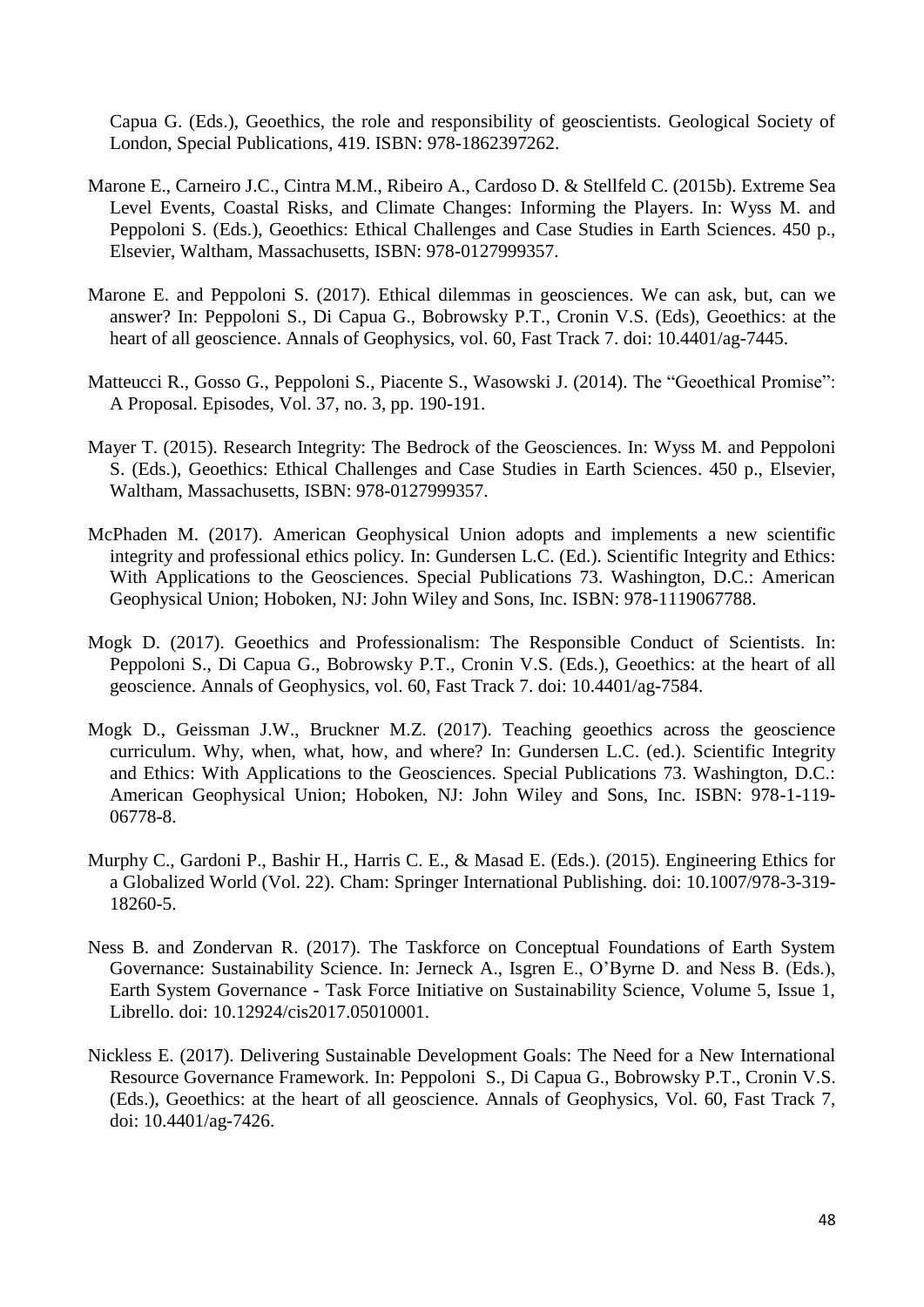- Nurmi P.A. (2017). Green Mining A Holistic Concept for Sustainable and Acceptable Mineral Production. In: Peppoloni S., Di Capua G., Bobrowsky P.T., Cronin V.S. (Eds), Geoethics: at the heart of all geoscience. Annals of Geophysics, Vol. 60, Fast Track 7. doi: 10.4401/ag-7420.
- Ott K. (2014). Institutionalizing Strong Sustainability: A Rawlsian Perspective. Sustainability, 6(2), 894–912. doi: 10.3390/su6020894.
- Owen J.R. and Kemp D. (2013). Social licence and mining: A critical perspective. Resources Policy, 38(1), 29-35, doi: 10.1016/j.resourpol.2012.06.016.
- Peppoloni S. (2012). Ethical and cultural value of the Earth sciences. Interview with Prof. Giulio Giorello. Annals of Geophysics, vol. 55, p. 343-346. doi: 10.4401/ag-5755.
- Peppoloni S. & Di Capua G. (2012). Geoethics and geological culture: awareness, responsibility and challenges. Annals of Geophysics, vol. 55, p. 335-341. doi: 10.4401/ag-6099.
- Peppoloni S. & Di Capua G. (2014). The meaning of Geoethics. In: Wyss M. and Peppoloni S. (Eds.), Geoethics: Ethical Challenges and Case Studies in Earth Sciences. 450 p., Elsevier, Waltham, Massachusetts, ISBN: 978-0127999357.
- Peppoloni S. and Di Capua G. (Eds.) (2015). Geoethics, the role and responsibility of geoscientists. Geological Society of London, Special Publications, 419, ISBN: 978-1862397262.
- Peppoloni S., Bobrowsky P., Di Capua G. (2015). Geoethics: A Challenge for Research Integrity in Geosciences. In: Steneck N., Anderson M., Kleinert S., Mayer T. (Eds.), Integrity in the Global Research Arena, World Scientific, pp. 287-294, doi: 10.1142/9789814632393\_0035.
- Peppoloni S. & Di Capua G. (2016). Geoethics: Ethical, social, and cultural values in geosciences research, practice, and education. In: Wessel G.R. & Greenberg J.K. (Eds.), Geoscience for the Public Good and Global Development: Toward a Sustainable Future. Geological Society of America, Special Paper 520, pp. 17-21, doi: 10.1130/2016.2520(03).
- Peppoloni S. and Di Capua G. (2017a). [Geoethics: ethical, social and cultural implications in](http://www.annalsofgeophysics.eu/index.php/annals/article/view/7473)  [geosciences.](http://www.annalsofgeophysics.eu/index.php/annals/article/view/7473) In: Peppoloni S., Di Capua G., Bobrowsky P.T., Cronin V.S. (Eds), Geoethics: at the heart of all geoscience. Annals of Geophysics, Vol. 60, Fast Track 7, doi: [10.4401/ag-7473.](http://dx.doi.org/10.4401/ag-7473)
- Peppoloni S. and Di Capua G. (2017b). Geoethical considerations in disaster risk reduction. In: Proceedings of the XX Argentine Geological Congress, 7-11 August 2017, San Miguel de Tucuman, Argentina.
- Peppoloni S., Di Capua G., Bobrowsky P.T., Cronin V.S. (Eds.). (2017). Geoethics: at the heart of all geoscience. Annals of Geophysics, Special Issue, Vol. 60, Fast Track 7: http://www.annalsofgeophysics.eu/index.php/annals/issue/view/537.
- Peppoloni S. (Ed.) (2018). Spreading geoethics through the languages of the world. Translations of the Cape Town Statement on Geoethics, International Association for Promoting Geoethics. doi: 10.13140/RG.2.2.23282.40645.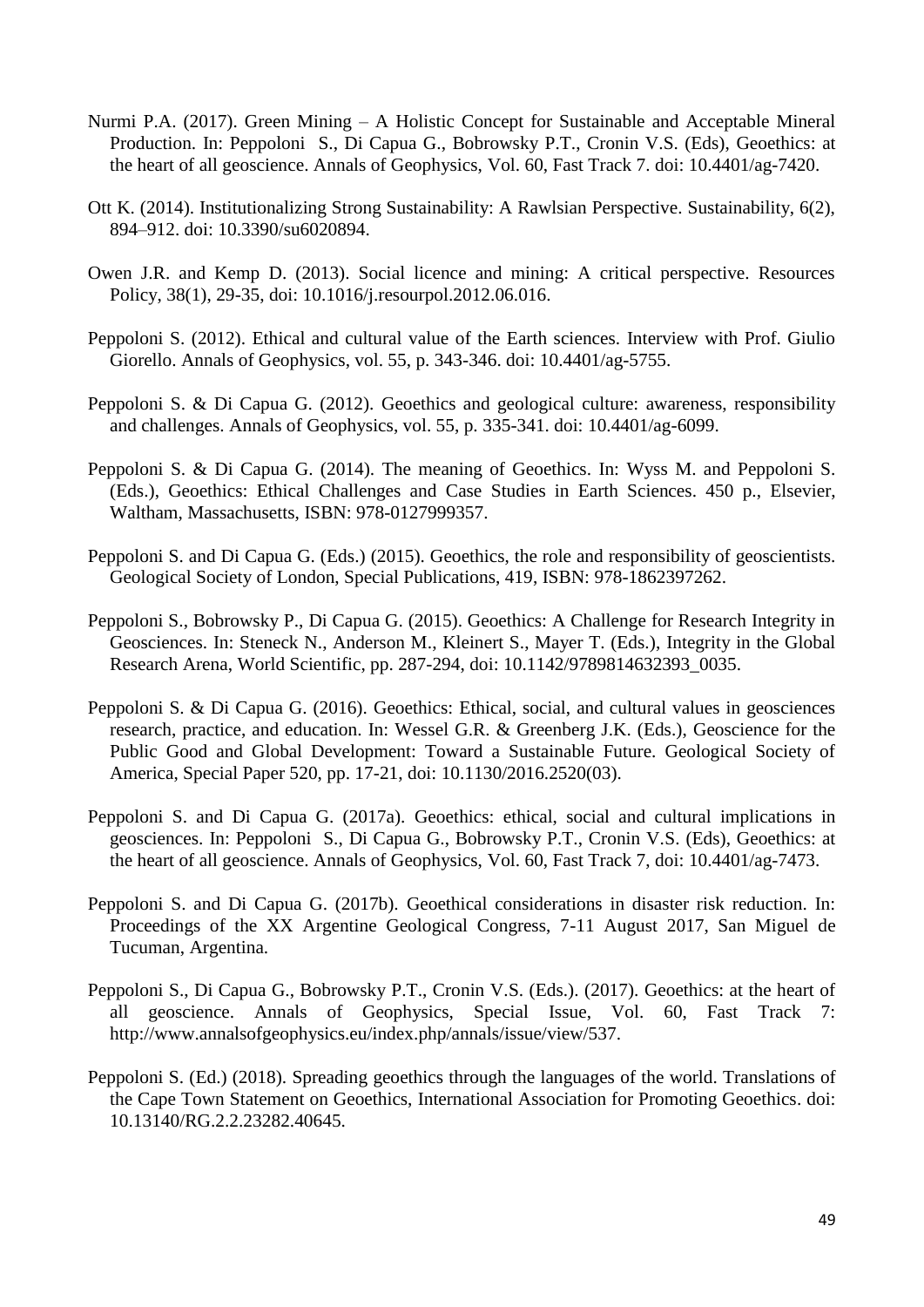- Peppoloni S. and Di Capua G. (2018). Ethics. In: Bobrowsky P.T. and Marker B. (Eds.), [Earth](https://meteor.springer.com/project/dashboard.jsf?id=389&tab=About&auth_user=414794&auth_key=a84064b8c97e3ff5620cf90239b93e14)  [Sciences Series. Encyclopedia of Engineering Geology.](https://meteor.springer.com/project/dashboard.jsf?id=389&tab=About&auth_user=414794&auth_key=a84064b8c97e3ff5620cf90239b93e14) Springer International Publishing. doi: 10.1007/978-3-319-12127-7\_115-1.
- Pereira L.M., Hichert T., Hamann M., Preiser R. & Biggs R. (2018). Using futures methods to create transformative spaces: Visions of a good anthropocene in Southern Africa. Ecology and Society, 23(1). doi: 10.5751/ES-09907-230119.
- Potthast T. (2015). Toward an Inclusive Geoethics—Commonalities of Ethics in Technology, Science, Business, and Environment. In: Wyss M. and Peppoloni S. (Eds.), Geoethics: Ethical Challenges and Case Studies in Earth Sciences. 450 p., Elsevier, Waltham, Massachusetts, ISBN: 978-0127999357.
- Preiser R., Pereira L.M. & Biggs R. (Oonise). (2017). Navigating Alternative Framings of Human-Environment Interactions: Variations on the Theme of 'Finding Nemo.' Anthropocene, 20, 83– 87. doi: 10.1016/j.ancene.2017.10.003.
- ProGEO (2017). Geodiversity, Geoheritage & Geoconservation the ProGEO simple guide. The European Association for the Conservation of the Geological Heritage, https://www.iucn.org/sites/dev/files/progeo\_leaflet\_en\_2017.pdf.
- Raab T. and Frodeman R. (2002). What is it like to be a geologist? A phenomenology of geology and its epistemological implications. Philosophy & Geography, vol. 5, no. 1, doi: 10.1080/10903770120116840.
- Rockström, J., W. Steffen, K. Noone, Å. Persson, F.S. Chapin, III, E.F. Lambin, T.M. Lenton, M. Scheffer, C. Folke, H.J. Schellnhuber, B. Nykvist, C.A. de Wit, T. Hughes, S. van der Leeuw, H. Rodhe, S. Sörlin, P.K. Snyder, R. Costanza, U. Svedin, M. Falkenmark, L. Karlberg, R.W. Corell, V.J. Fabry, J. Hansen, B. Walker, D. Liverman, K. Richardson, P. Crutzen, and J.A. Foley (2009). A safe operating space for humanity. Nature, 461(7263), 472-475, doi: 10.1038/461472a.
- Rozzi, R., Chapin III, F. S., Callicott, J. B., Pickett, S. T. A., Power, M. E., Armesto, J. J., & May, R. H. (Eds.). (2015). Earth Stewardship: Linlking Ecology and Ethics in Theory and Practice (Vol. 2). Cham: Springer International Publishing. https://doi.org/10.1007/978-3-319-12133-8
- Seddon G. (1996). Thinking like a geologist: the culture of geology. Mawson Lecture 1996. Australian Journal of Earth Sciences, 43, 487-495.
- Semerano, G.M. (2007). Le Origini della Cultura Europea: Dizionari Etimologici (Origins of the European Culture: Etymological Dictionaries). Olschki Editore, Firenze (in Italian).
- Steffen, W., Richardson, K., Rockström, J., Cornell, S. E., Fetzer, I., Bennett, E.M., Biggs R, Carpenter S.R., de Vries W., de Wit C.A., Folke C., Gerten D., Heinke J., Mace G.M., Persson L.M., Ramanathan V., Reyers B., Sorlin, S. (2015). Planetary boundaries: Guiding human development on a changing planet. Science, 347(6223), 1259855–1259855. doi: 10.1126/science.1259855.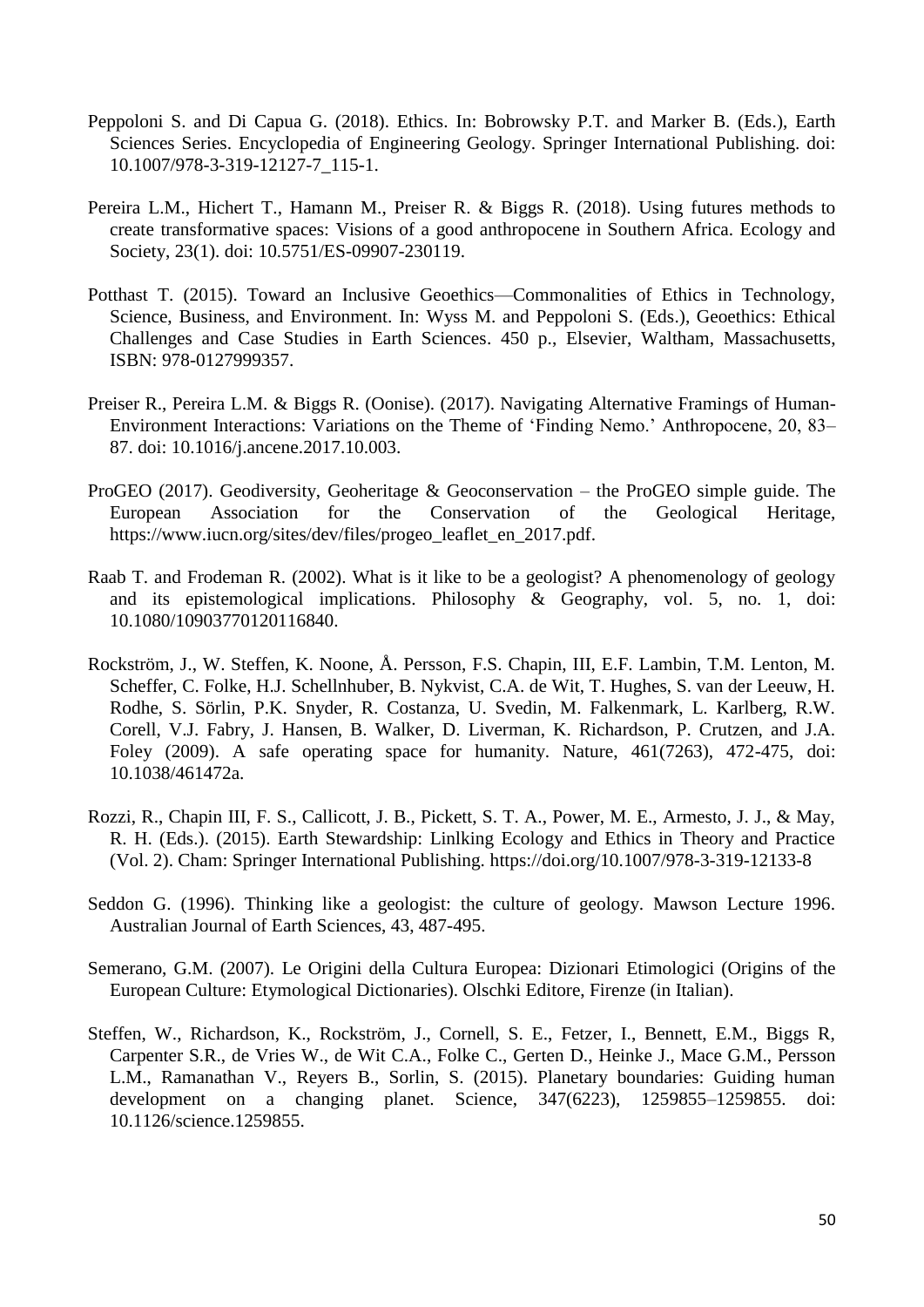- Stefanovic I.L. (2015). Geoethics: Reenvisioning Applied Philosophy. In: Wyss M. and Peppoloni S. (Eds), Geoethics: ethical challenges and case studies in Earth Science. 450 p., Elsevier, Waltham, Massachusetts, ISBN: 978-0127999357.
- Steneck N.H., Mayer T., Anderson M.S., Kleinert S. (2017). The origin, objectives, and evolution of the world conferences on research integrity. In: Gundersen L.C. (Ed.), Scientific Integrity and Ethics: With Applications to the Geosciences. Special Publications 73. Washington, D.C.: American Geophysical Union; Hoboken, NJ: John Wiley and Sons, Inc. ISBN: 978-1119067788.
- Stewart I.S. and Gill J.C. (2017). Social geology: integrating sustainability concepts into Earth sciences. Proc. Geol. Assoc., Vol. 128, Issue 2, April 2017, pp 165–172.
- Stewart I.S., Ickert J., Lacassin R. (2017). Communicating Seismic Risk: the Geoethical Challenges of a People-Centred, Participatory Approach. In: Peppoloni S., Di Capua G., Bobrowsky P.T., Cronin V.S. (Eds.), Geoethics: at the heart of all geoscience. Annals of Geophysics, Vol. 60, Fast Track 7. doi: 10.4401/ag-7593.
- Tinti S., Armigliato A., Pagnoni G., Zaniboni F. (2015). Geoethical and Social Aspects of Warning for Low-Frequency and Large-Impact Events like Tsunamis. In: Wyss M. and Peppoloni S. (Eds.), Geoethics: Ethical Challenges and Case Studies in Earth Sciences. 450 p., Elsevier, Waltham, Massachusetts, ISBN: 978-0127999357.
- Tuana N. (2017). Understanding coupled ethical‐epistemic issues relevant to climate modeling and decision support science. In: Gundersen L.C. (Ed.), Scientific Integrity and Ethics: With Applications to the Geosciences. Special Publications 73. Washington, D.C.: American Geophysical Union; Hoboken, NJ: John Wiley and Sons, Inc., ISBN 978-1119067788.
- Tubman S.C. and Escobar-Wolf R. (2016). The geoscientist as international community development practitioner: on the importance of looking and listening. In: Wessel G.R. & Greenberg J.K. (Eds.), Geoscience for the Public Good and Global Development: Toward a Sustainable Future. Geological Society of America, Special Paper 520, pp. 17-21, doi: 10.1130/2016.2520(03).
- Van Gessel S.F., Hinsby K., Stanley G., Tulstrup J., Schavemaker Y., Piessens K., Bogaard P.J.F. (2017). Geological Services towards a Sustainable Use and Management of the Subsurface: A Geoethical Imperative. In: Peppoloni S., Di Capua G., Bobrowsky P.T., Cronin V.S. (Eds). Geoethics: at the heart of all geoscience. Annals of Geophysics, Vol. 60, Fast Track 7, doi: 10.4401/ag-7500.
- Wachinger G., Renn O., Begg C. and Kuhlicke C. (2013). The Risk Perception Paradox: Implications for Governance and Communication of Natural Hazards. Risk Analysis, 33: 1049- 1065, doi:10.1111/j.1539-6924.2012.01942.x.
- Ward P. (2009), The Medea Hypothesis: Is Life on Earth Ultimately Self-Destructive? Princeton University Press, 208 p., ISBN: 978-0691130750.
- WCED (1987). World commission on environment and development: Our common future. Oxford University Press, ISBN: 978-0192820808.